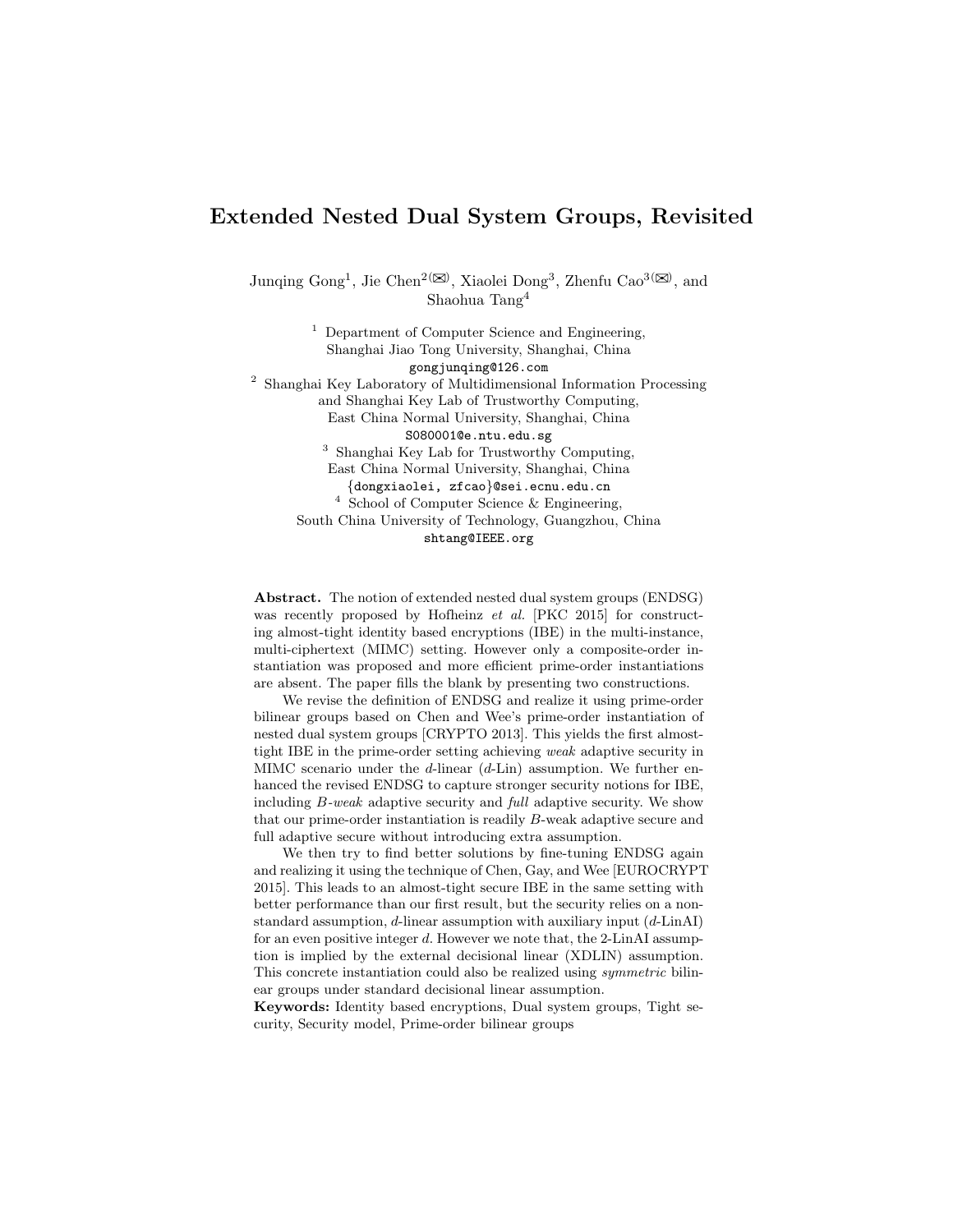# 1 Introduction

Dual System Encryption. Recently we have witnessed a breakthrough of proof technique in the field of functional encryptions. In 2009, Waters [36] proposed a new proof paradigm for identity based encryptions (IBE), called dual system technique, and obtained the first adaptively secure IBE with short public key in the standard model whose security relies on a static assumption and the security loss is  $O(q)$  where q is the number of key extraction queries. From a high-level view, the dual system technique works with two copies of some target cryptographic primitive such as IBE. The first copy is put into the so-called normal space and acts as the real system, while the second copy is put into the so-called semi-functional space and only used in the proof. Furthermore, the independence of the two spaces (say, orthogonality under pairing operations) allows us to make some changes in the semi-functional space for proof but still maintain the correctness in the normal space. It is worth noting that the new technique permits the simulator to reply all queries made by the adversary and avoids the security loss caused by the classical partitioning technique [12, 10, 35].

The revolution was then spreading across the field of functional encryptions. In particular, the dual system technique has been applied for establishing adaptive security of various types of functional encryptions, ranging from simple functionality, such as IBE  $[9, 16, 22, 15, 25, 14, 32]$  to expressive and complicated functionality, like ABE and IPE [26, 27, 31, 5, 16, 37, 7, 13]. Some of them applied the dual system technique in a modular and abstract fashion such as Wee's predicate encoding [37] and Attrapadung's pairing encoding [5].

Almost-tight Reduction. The dual system technique also helped us to go further. Chen and Wee [15] combined the dual system technique with the proof idea underlying the Naor-Reingold pseudorandom function [28] and achieved the first almost-tight IBE from a standard assumption in the standard model. The security loss is  $O(n)$  where n is the length of identities, and unrelated to the number of key extraction queries anymore. They established the real system in the normal space and a mirror one in the semi-functional space for proof as the original dual system technique [36]. However, instead of dealing with key extraction queries (in the semi-functional space) separately as Waters [36], they handled all (i.e.,  $q$ ) secret keys as a whole in the next step following the proof strategy of Naor and Reingold [28]. In detail, we may imagine the master secret key as a truly random function taking identities as input. Starting from the original master secret key whose domain is just  $\{\epsilon\}$ , the proof argues that one can double the domain size until it reaches the size of the identity space if identities are encoded in a bit-by-bit fashion [35]. For identity space  $\{0,1\}^n$ , only n steps are required. Finally, the property of the random function allows us to information-theoretically hide the challenge message.

Recent work by Hofheinz et al. [21] extended Chen and Wee's result [15] and achieved almost tightness in the multi-instance, multi-ciphertext (MIMC) setting where the adversary simultaneously attacks multiple challenge identities in multiple IBE instances. In Chen and Wee's paradigm [15], the ith step that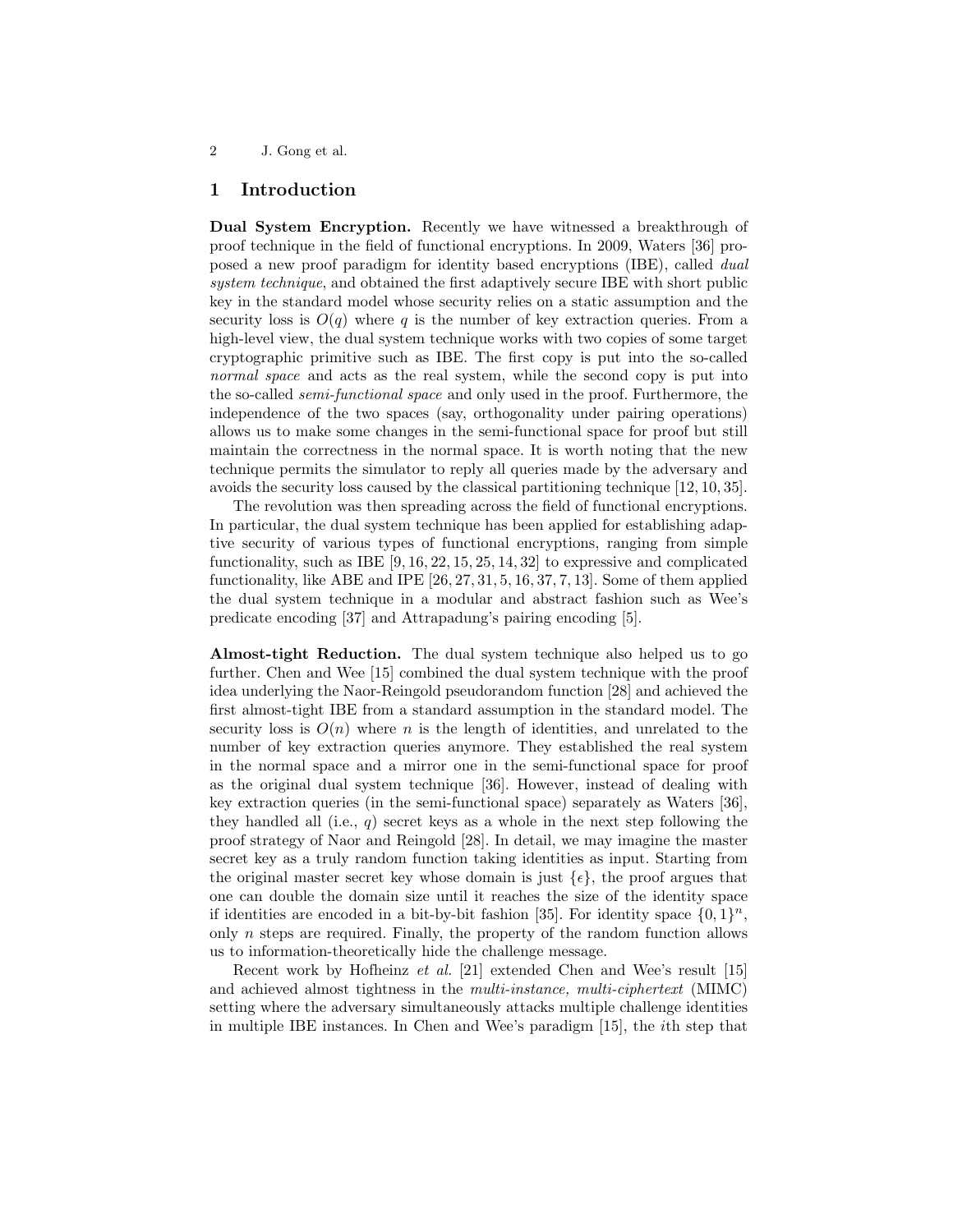increases the domain size from  $2^{i-1}$  to  $2^i$  can only handle the situation where all challenge ciphertexts share the same ith bit, which no longer holds in the MIMC setting. The proposed solution [21] is to further split the semi-functional space into two independent (in some sense) subspaces, labelled by  $\land$  and  $\sim$  respectively. The ith step starts from ciphertexts with ∧-semi-functional component. They then move the semi-functional components in all ciphertexts for identities whose ith bit is 1 to the ∼-semi-functional space. At this moment, (1) in the ∧-semifunctional space, all ciphertexts share the same *i*th bit 0; (2) in the ∼-semifunctional space, all ciphertexts share the same ith bit 1, which means that one can now applied Chen and Wee's proof strategy [15] in both subspaces separately.

We emphasize that achieving tight reduction, especially in the MIMC setting, is of practical importance. Consider a scenario involving  $\lambda$  instances and Q ciphertexts per instance. A trivial but generic transformation arises multiplicative  $\mathcal{O}(\lambda Q)$  security loss where both  $\lambda$  and  $Q$  may be quite huge quantities, say  $2^{30}$ . Therefore a large group should be employed to compensate the loss. This always leads to longer ciphertexts and lower encryption/decryption procedures.

Problem and Goal. Hofheinz et al. only provided an instantiation of the above proof strategy using composite-order bilinear groups [21]. Our goal is to realize a fully and almost-tightly secure IBE in the MIMC setting using prime-order bilinear groups. We emphasize that it is not just a theoretical interest to pursue such a solution. Most schemes (including [21]) using composite-order bilinear groups base their security on the Subgroup Decision Assumption [8] which implies the hardness of factoring the group order. This forces us to work with elliptic curve groups with quite large, say 1024 bits, base field when implementing the scheme. In contrast, for constructions in the prime-order setting, we could employ smaller base field, say 160 bits, without sacrificing the security. Although the construction now becomes complex in general, this still brings us a considerable advantage in both computation and space efficiency.

### 1.1 Motivation and Observation

Hofheinz et al.'s work [21] roughly follows the style of [15]. In particular, they first extended the notion of Nested Dual System Groups (NDSG) proposed by Chen and Wee [15], then proposed a general IBE construction from the extended NDSG (ENDSG) in the MIMC setting, and finally presented an instantiation of ENDSG using composite-order bilinear groups. Therefore it is sufficient for our purpose to realize ENDSG using prime-order bilinear groups and apply the general transformation in [21]. However we observe that their definition of ENDSG sets too strong requirements on algebraic structure of underlying groups, which makes it hard to be instantiated using existing techniques for prime-order bilinear groups.

An ENDSG describes a set of abstract groups with a bunch of structural and computational requirements supporting Hofheinz et al.'s proof strategy. We roughly recall<sup>5</sup> that an ENDSG defined in [21] consists of five algorithms: SampP,

 $\frac{5}{5}$  The notation is slightly different from [21].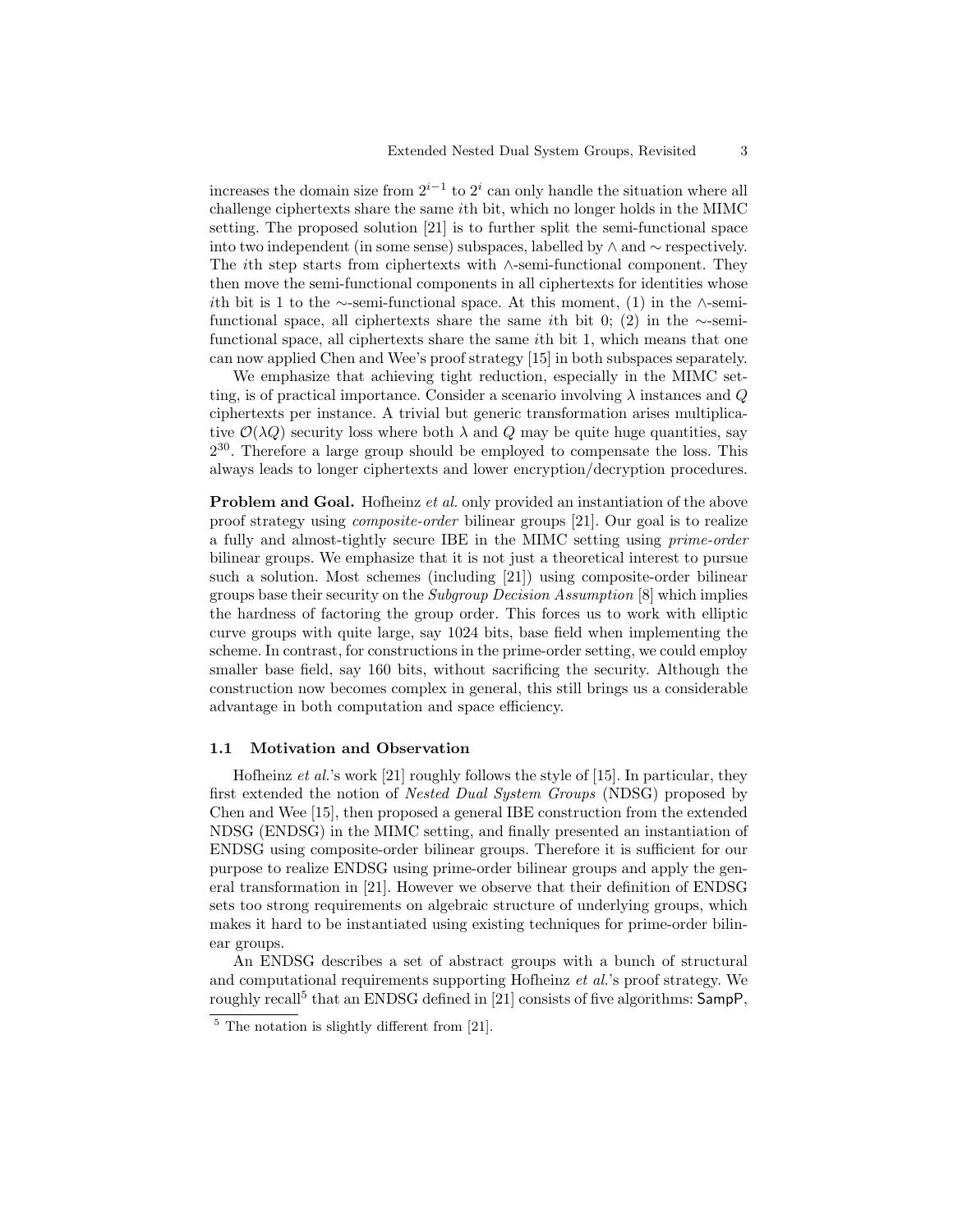SampG, SampH, SampG, and SampG. Informally, the first algorithm generates a set of groups  $\mathbb{G}, \mathbb{H}, \mathbb{G}_T$  of order N (as well as other parameters) and the other four algorithms are used to sample random elements from some subgroup of G or H (which are associated with ciphertexts and secret keys, respectively, in the context of IBE). We emphasize that they required that

- Groups G and H are generated by some  $g \in \mathbb{G}$  and  $h \in \mathbb{H}$ , respectively. (From the specification of group generator G.)
- $-$  " The outputs of SampG, SampG, and SampG are distributed uniformly over the generators of different nontrivial subgroups of  $\mathbb{G}^{n+1}$  of coprime order, respectively. " (From the G-subgroups.)

However, nearly all techniques realizing dual system technique in the primeorder setting employs vector spaces over  $\mathbb{F}_p$  (for a prime p) to simulate group  $\mathbb G$  and  $\mathbb H$  [25, 27, 31, 15, 16, 13]. Meanwhile subgroups of  $\mathbb G$  and  $\mathbb H$  are naturally simulated by its subspaces. Firstly, since a vector space is an additive group but not cyclic in general, neither  $\mathbb G$  nor  $\mathbb H$  is cyclic. Secondly, any d-dimensional subspace has  $p^d$  vectors, thus the orders of the outputs of SampG, SampG, and SampG must share a common factor  $p$ . In a word, techniques based on vector spaces by no means meets the requirements shown above.

Fortunately, we observe that both requirements are applied nowhere but to provide random self-reducibility of computational requirements (including LS1, LS2, NH) when they proved "ENDSG implies IBE". For example, the Left Subgroup Indistinguishability 1 (LS1) said that, for any  $(PP, SP) \leftarrow$  Samp $P(k, n)$ , the following two distributions are computationally indistinguishable.

$$
\left\{g: g \leftarrow \mathsf{SampG}(\mathtt{PP})\right\} \ \text{ and } \ \left\{g \cdot \widehat{g}: g \leftarrow \mathsf{SampG}(\mathtt{PP}), \ \widehat{g} \leftarrow \widehat{\mathsf{SampG}}(\mathtt{PP}, \mathtt{SP})\right\}.
$$

Given **T** which is either **g** or  $\mathbf{g} \cdot \hat{\mathbf{g}}$ , the simulator (in the proof) can sample  $s \leftarrow \mathbb{Z}_N^*$  and generate another independent problem instance  $\mathbf{T}^s$  following the two requirements we have reviewed. We note that this property is crucial for achieving almost-tight reduction in the MIMC setting where the adversary is able to enquire more than one challenge ciphertext. This suggests that, if we adapt the ENDSG to support such random self-reducibility explicitly, it will still imply an IBE in MIMC setting and the limitations on underlying groups may be removed. As this happens, many existing techniques in the prime-order setting can now be applied to realize ENDSG and finally derive an almost-tight IBE in the MIMC setting using prime-order bilinear groups.

### 1.2 Contributions and Techniques

In this paper, we revise the definition of ENDSG, and show that the revised ENDSG not only almost-tightly implies an IBE in the MIMC setting but also can be tightly instantiated using prime-order bilinear groups. Putting them together, we obtain a fully and almost-tightly secure IBE in the same setting from primeorder bilinear groups. In particular, we proposed two instantiations: the first one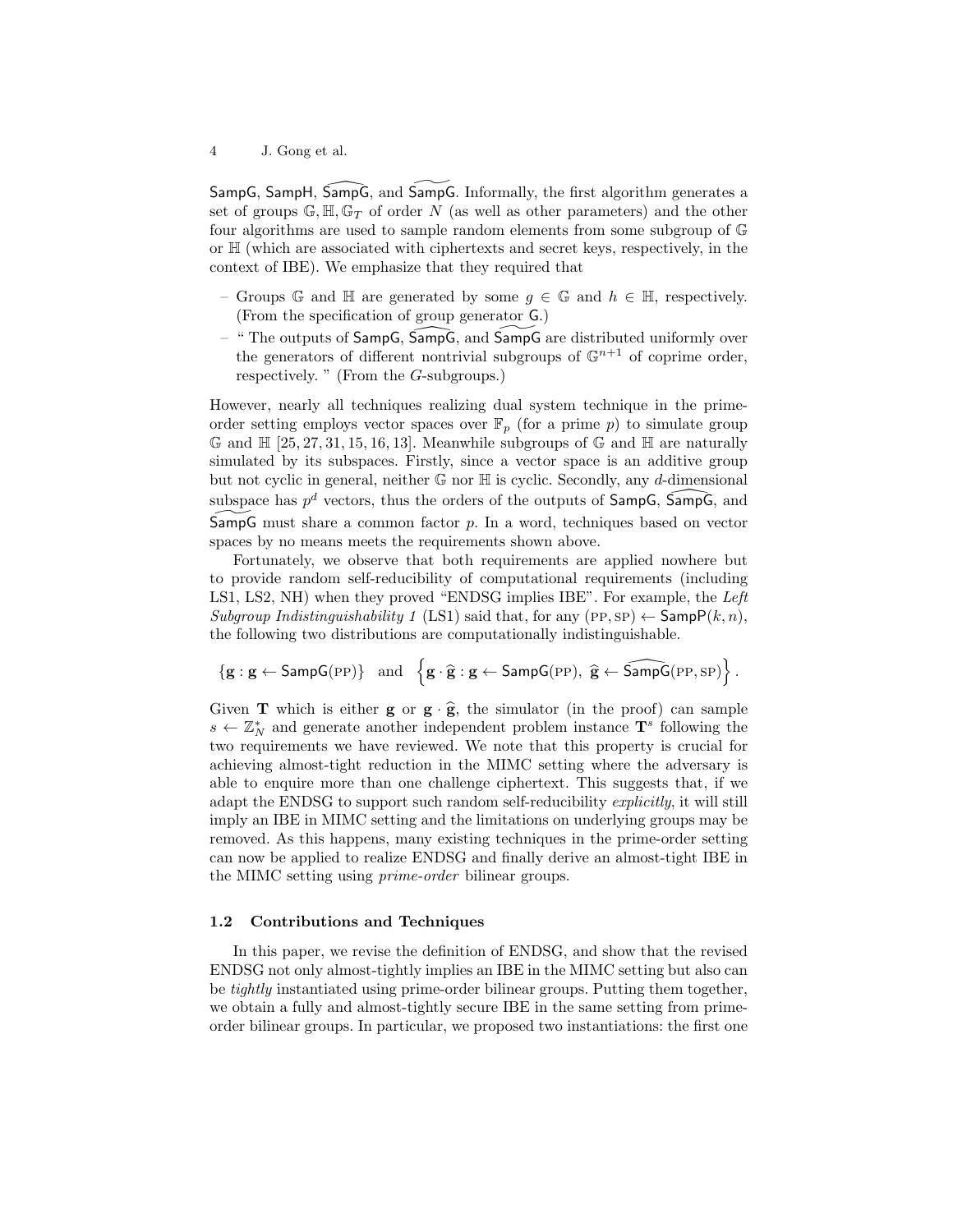is proven secure under the  $d$ -linear assumption  $(d$ -Lin), while the second one is proven secure under a stronger assumption, d-linear assumption with auxiliary input, d-LinAI for short, but achieves shorter keys and ciphertexts.

Revisiting Extended Nested Dual System Groups. Our ENDSG is defined mainly in the spirit of [21] but with the difference that we provide (in requirements like LS1) enough independently-sampled subgroup elements directly instead of assuming some special algebraic structure. As an example, we define LS1 as: for any  $(PP, SP) \leftarrow$  Samp $P(k, n)$ , the following two distributions are computationally indistinguishable.

$$
\left\{ \{\mathbf{g}_j\}_{j \in [q]} : \mathbf{g}_j \leftarrow \mathsf{SampG}(\text{PP}) \right\} \text{ and}
$$

$$
\left\{ \{\mathbf{g}_j \cdot \hat{\mathbf{g}}_j\}_{j \in [q]} : \mathbf{g}_j \leftarrow \mathsf{SampG}(\text{PP}), \ \hat{\mathbf{g}}_j \leftarrow \widehat{\mathsf{SampG}}(\text{PP}, \text{SP}) \right\}.
$$

Here the parameter  $q$  depends on the number of challenge ciphertexts. This makes the definition more general and allows us to realize the notion using diverse algebra frameworks, especially prime-order bilinear groups. On the other hand, it still almost-tightly implies a fully secure IBE in the MIMC setting. The construction and the proof are nearly the same as [21].

To be fair, Hofheinz et al.'s definition is more convenient in the sense that any instantiation of ENDSG immediately results in an almost-tight IBE in the MIMC setting. In contrast, an instantiation of our definition with loose security reduction (say, with security loss  $\mathcal{O}(q)$ ) clearly can not lead to *tightly secure* IBE. Hence, when working with our definition, we should not jump to the conclusion before checking the tightness. We also remark that we do not negate prime-order instantiations of Hofheinz et al.'s ENDSG.

Instantiation from d-Linear Assumption. We realize our revised ENDSG by extending the prime-order instantiation of NDSG by Chen and Wee [15]. The security only relies on the d-Lin assumption and the security loss is  $\mathcal{O}(d)$  and independent of the number of samples, say  $q$  in the LS1 example, given to the adversary. By the generic construction [21], we obtain the first almost-tight IBE in the MIMC setting in the prime-order setting and fill the blank left in [21].

Technically, we extend the basis from  $2d \times 2d$  matrix used in [15] to  $3d \times$ 3d matrix in order to accommodate the additional semi-functional space. In detail, the first d-dimension subspace is the normal space, the next d-dimension subspace is the  $\land$ -semi-functional space, and the last d-dimension subspace is the ∼-semi-functional space.

The main challenge is to realize the *Left Subgroup Indistinguishability 2 (L-*S2) property (c.f. Section 3). Roughly, we must prove that  $\mathbf{g} \cdot \hat{\mathbf{g}}$  (sampled from the normal space and  $\wedge$ -semi-functional space of  $\mathbb{G}$ ) and  $\mathbf{g} \cdot \widetilde{\mathbf{g}}$  (sampled from the normal space and ∼-semi-functional space of G) are computationally indistinguishable even when the adversary can access to  $\hat{h}^* \cdot \tilde{h}^* \in \mathbb{H}$  where  $\hat{h}^* \in \mathbb{H}$  is orthogonal to the normal and ∼-semi-functional space of  $\mathbb{G}$  and  $\widetilde{h}^* \in \mathbb{H}$  to the normal and ∧-semi-functional space of  $\mathbb{G}$ . To simulate  $\hat{h}^* \cdot \tilde{h}^*$ , we further extend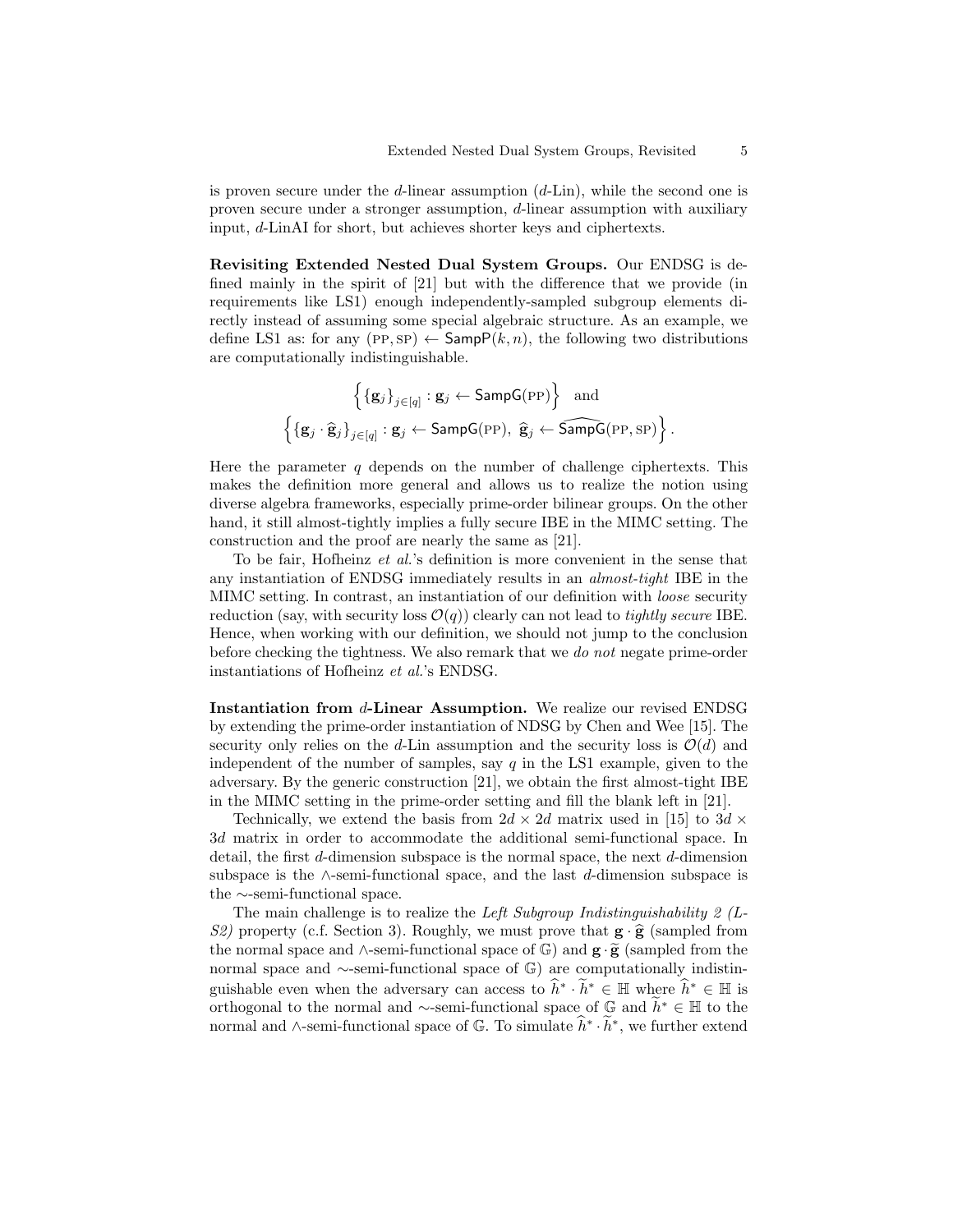the subspace of  $\hat{h}^*$  and  $\hat{h}^*$  from 1-dimension in [15] to d-dimension which allows us to utilize the technique for proving *right subgroup indistinguishability* of Chen-Wee's prime-order instantiation of dual system groups [16]. So as to support this technical extension and conform to our revision, we model the process of sampling  $\widehat{h}^*$  and  $\widetilde{h}^*$  as two algorithms  $\widehat{\mathsf{SampH}}^*$  and  $\widehat{\mathsf{SampH}}^*$  respectively, and give adversary adequate samples in related computational requirements. With such high-dimension  $\hat{h}^*$  and  $\hat{h}^*$ , the proof of Nested-hiding Indistinguishability (NH) (c.f. Section 3) will also be extended accordingly.

Achieving Stronger Security Guarantee. Hofheinz et al. [21] achieved weak security from their ENDSG where the adversary is allowed to make single challenge query for each identity in each instance. They introduced a variant of the BDDH assumption (s-BDDH) and proved the full security of their original construction where the above restriction on the adversary is removed. This additional computational requirement is realized under the dual system bilinear DDH assumption (DS-BDDH).

The revisions we have made do not involve the s-BDDH assumption, and the resulting ENDSG only leads to weak security. Motivated by and based on our prime-order instantiation, we investigate two flavors of stronger security: B-weak and full adaptive security. The former model allows adversary to make at most B challenge queries for each identity in each instance where  $B$  is a prior bound, while the latter one sets no limitation on the number of challenge queries on a single identity, i.e., polynomially many queries are allowed.

For each of them, we follow Hofheinz et al.'s workflow. Concretely, to achieve stronger security, we enhance the *non-degeneracy* property in our revised ENDS-G and update the last step of Hofheinz et al.'s proof (decoupling challenge messages and ciphertexts) to make it sound in stronger models, where the nondegeneracy property is applied. We then prove that our instantiation of ENDSG under the d-Lin assumption (see Section 4) indeed satisfies the enhanced nondegeneracy property. The two results together imply an IBE with stronger security guarantee and almost-tight reduction in the MIMC setting. In particular,

- 1. We enhance the non-degenerate property to  $B$ -bounded version which states that the non-degeneracy property holds even when a single  $\hat{h}^*$  works with  $B \hat{g}_0$ 's where B is a prior bound. It is easy to show that our instantiation under the d-Lin assumption is d-bounded non-degenerated unconditionally.
- 2. We enhance the non-degeneracy property to computational version which is essentially similar to the s-BDDH assumption [21] and states that the nondegeneracy property holds even when a single  $\hat{h}^*$  works with *polynomially many*  $\hat{g}_0$ 's. Luckily, we can prove that our instantiation is computationally non-degenerated under the d-Lin assumption, and no additional assumption is required.

Towards More Efficient Instantiation. Having obtained the first construction, we continue to purse more efficient solutions. The main idea is to reduce the dimensions of two semi-functional spaces. However this forces us to base the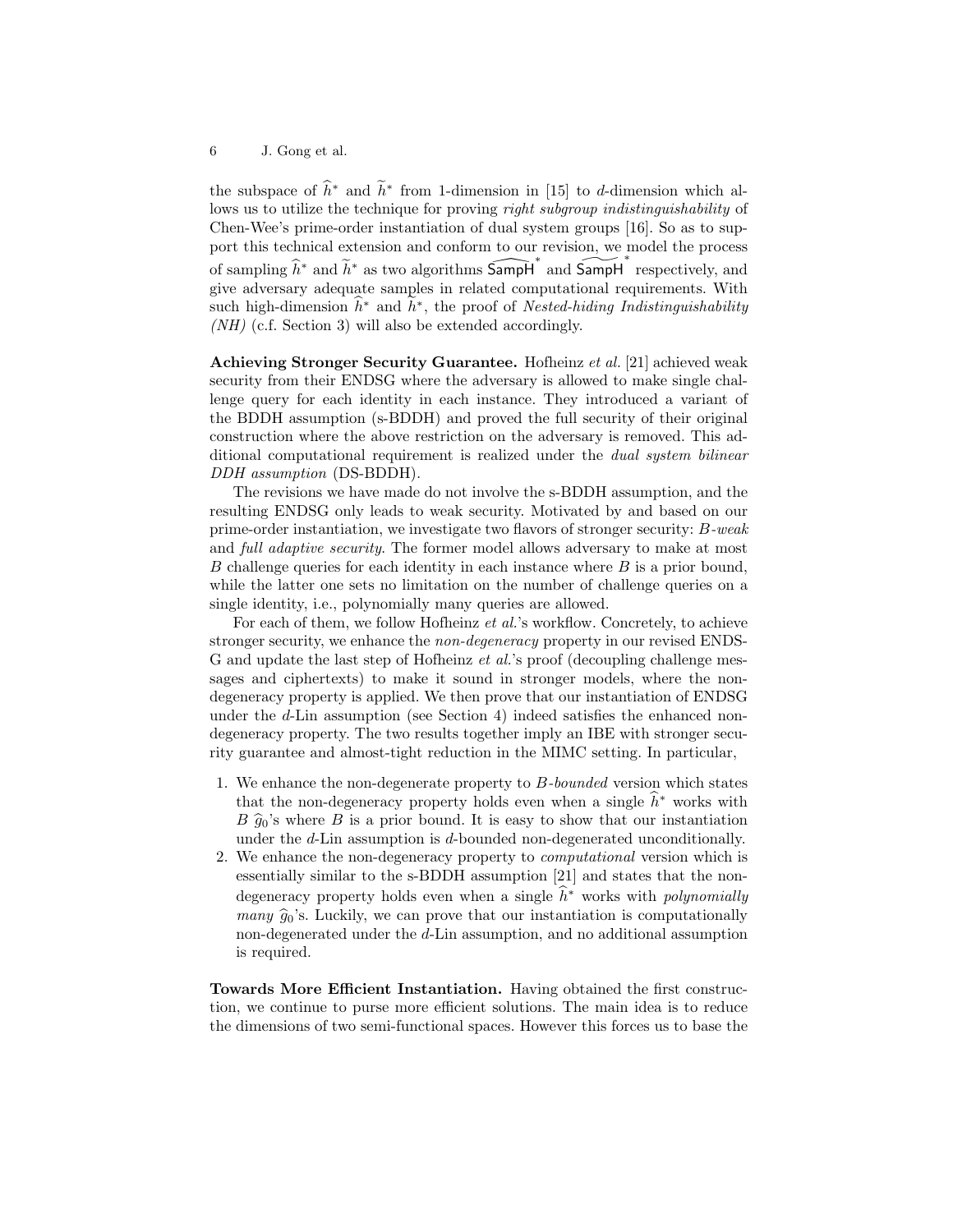security on a non-standard assumption, d-LinAI assumption (c.f. Section 7) for an even positive integer d. We argue that the concrete assumption with  $d = 2$ is implied by the classical external decision linear assumption (XDLIN) [1]. We give an overview of our method and the resulting IBE scheme in Section 7. All details are given in the full version of the paper.

#### 1.3 Comparison and Discussion

We make a comparison among existing almost-tightly secure IBE schemes in the MIMC setting in terms of time and space efficiency. The details are shown in Table 1. Our comparison involves the composite-order construction by Hofheinz et al. [21], the prime-order construction in Section 5 based on the decisional linear (DLIN, 2-Lin) and symmetric external Diffie-Hellman (SXDH, 1-Lin) assumption, and the prime-order construction from Section 7 based on the XDLIN (2-LinAI) assumption. As a base line, we also consider the efficiency of primeorder construction by Chen and Wee  $|15|$  and Blazy *et al.* [9], which is not built for the MIMC setting.

| Scheme $  G  $ |              | Assum.             | MPK<br>$G_1/G$         |                | SK <br>$ G_T \bar{G}_2/G $ | CT.<br>$G_1/\overline{G}$ $G_T$ |              | $T_{\mathsf{Enc}}$<br>$E_1/E$ | $E_T$          | $T_{\mathsf{Dec}}$<br>$\boldsymbol{P}$ | <b>MIMC</b> |
|----------------|--------------|--------------------|------------------------|----------------|----------------------------|---------------------------------|--------------|-------------------------------|----------------|----------------------------------------|-------------|
| [15]           | P            | $d$ -Lin           | $\frac{2d^2(2n+1)}{2}$ | $d_{\cdot}$    | 4d                         | 4d                              | $\mathbf{1}$ | $4d^2$                        | d              | 4d                                     |             |
|                |              | DLIN               | $16n + 8$              | $\overline{2}$ | 8                          | 8                               | 1            | 16                            | $\overline{2}$ | 8                                      |             |
|                |              | <b>SXDH</b>        | $4n+2$                 | 1              | 4                          | $\overline{4}$                  | 1            | 4                             | 1              | 4                                      |             |
| [9]            | $\mathsf{P}$ | $d$ -Lin           | $(2n+1)d^2 + d$        | d              | $ 2d+1 2d+1$               |                                 | $\mathbf{1}$ | $ 2\overline{d^2+1} $         | $\overline{d}$ | $2d + 1$                               |             |
|                |              | <b>DLIN</b>        | $8n+6$                 | $\overline{2}$ | 5                          | 5                               | 1            | 9                             | $\overline{2}$ | 5                                      |             |
|                |              | <b>SXDH</b>        | $2n+2$                 | 1              | 3                          | 3                               | 1            | 3                             | 1              | 3                                      |             |
| $[21]$         | С            | Static             | $2n+1$                 | 1              | $\overline{2}$             | $\mathfrak{D}$                  | 1            | $\mathfrak{D}$                | 1              | $\mathcal{D}_{\mathcal{L}}$            |             |
| Sec. $5$       | P            | $d$ -Lin           | $\frac{3d^2(2n+1)}{2}$ | d              | 6d                         | 6d                              | 1            | $6d^2$                        | $\overline{d}$ | 6 d                                    |             |
|                |              | DLIN               | $24n + 12$             | $\overline{2}$ | 12                         | 12                              | 1            | 24                            | $\overline{2}$ | 12                                     |             |
|                |              | <b>SXDH</b>        | $6n+3$                 | 1              | 6                          | 6                               | 1            | 6                             | 1              | 6                                      |             |
| Sec. $7$       | $\mathbf{P}$ | $ d\text{-LinAI} $ | $2d^2(2n+1)$           | $d_{i}$        | 4d                         | 4d                              | 1            | $4d^2$                        | d              | 4d                                     |             |
|                |              | XDLIN              | $16n + 8$              | $\overline{2}$ | 8                          | 8                               | 1            | 16                            | $\overline{2}$ | 8                                      |             |

Table 1. Comparing Efficiency among existing and proposed almost-tight IBE schemes. n is the length of identities. Column  $|MPK|$ ,  $|SK|$ , and  $|CT|$  show the size of master public keys, user's secret keys and ciphertexts, respectively. Each sub-column contains the number of elements in  $G, G_1, G_2$ , and  $G_T$ . Column  $T_{\text{Enc}}$  and  $T_{\text{Dec}}$  show encryption and decryption cost, respectively. Each sub-column  $E, E_1$ , and  $E_T$  shows the number of exponentiations on group  $G, G_1$ , and  $G_T$ , respectively, and sub-column P shows the number of pairings. Column "Assum." shows the underlying assumption. "Static" means static assumptions in the composite-order bilinear group. Column "|G|" indicates the group order, "P" for prime and "C" for composite order, respectively.

Hofheinz et al.'s construction (see the third row) works with a symmetric bilinear group whose order is the product of four distinct primes, the sizes of group elements are much larger, and exponentiation and pairing operations are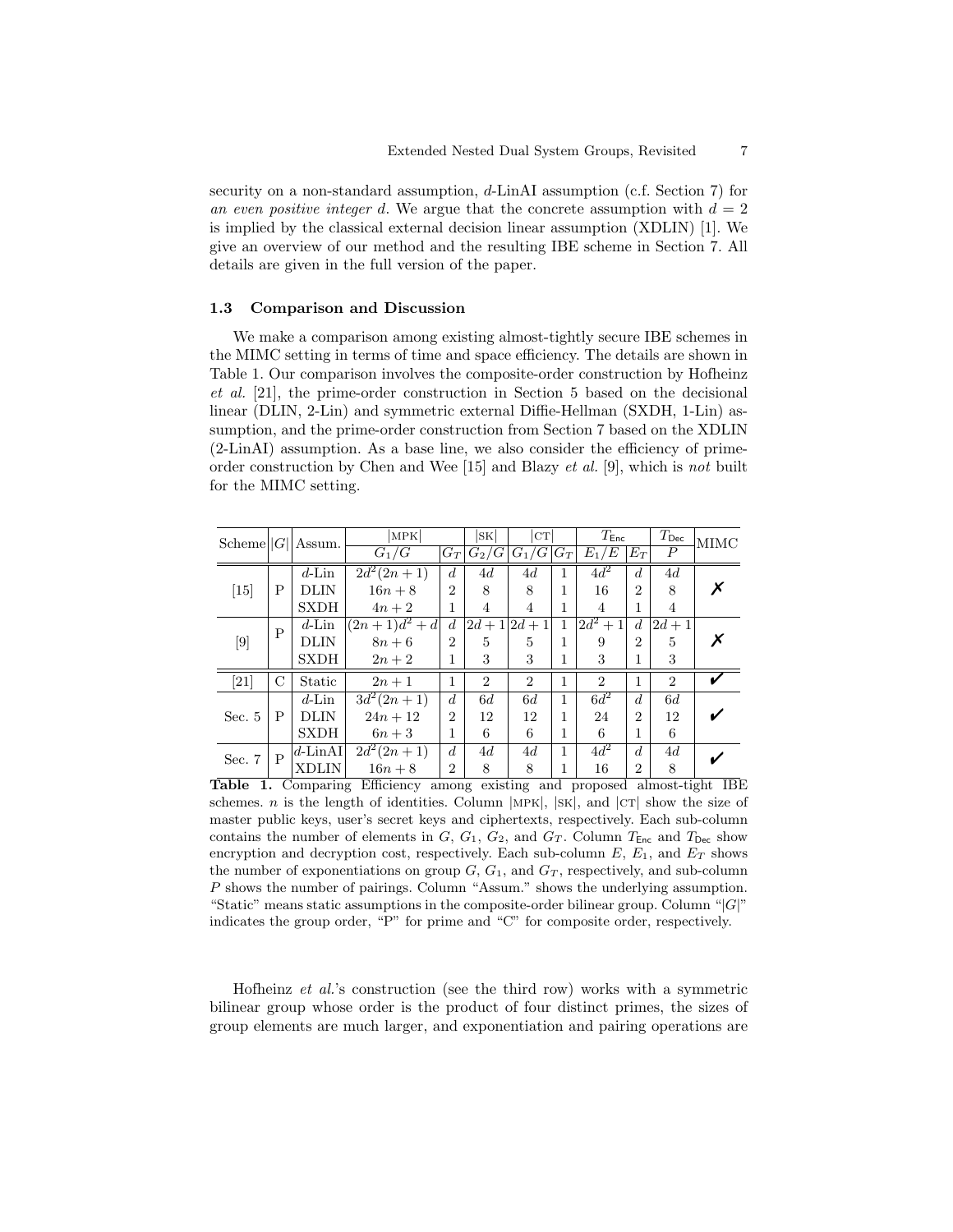much more expensive. Therefore the overall efficiency is not acceptable even though the numbers of group elements in MSK, SK and CT are smaller and Enc and Dec involve less exponentiation and pairing operations.

When instantiating our first proposal (see the fourth row) under the DLIN assumption, each group element in  $\mathbb{G}$  and  $\mathbb{H}$  is a 6-dimension vector over  $G_1$  and  $G_2$ , respectively, where  $G_1$  and  $G_2$  are source groups of a prime-order bilinear group. When instantiating under the SXDH assumption, each group element in  $\mathbb G$  and  $\mathbb H$  is a 3-dimension vector over  $G_1$  and  $G_2$ , respectively. Compared with Blazy *et al.*'s construction [9], both size of MPK, SK and CT and cost of  $Enc$  and Dec are (at least) doubled in our construction. On the other hand, in our second instantiation based on the XDLIN assumption (see the last row), each group element in  $\mathbb{G}$  and  $\mathbb{H}$  is a vector of 4-dimension over G. Although the resulting IBE is still less efficient than Blazy et al.'s construction [9] under the DLIN assumption, the stronger computational assumption (i.e., XDLIN) helps us to narrow the gap. We may view this as a tradeoff between strength of security and efficiency without changing the security model. We leave it as an open problem to find more efficient fully secure IBE with tight reduction in the MIMC setting, especially from standard d-Lin assumption.

### 1.4 Related Work

Dual System Groups and Its Variants. Chen and Wee proposed the notion of dual system groups [16], which captures key algebraic structure supporting the dual system technique. They used this abstract primitive to obtain an HIBE scheme with constant-size ciphertexts using prime-order bilinear groups. The nested dual system group, an variant of dual system groups, was proposed by Chen and Wee [15] to reach almost-tight adaptively secure IBE in the standard model. Recently, the dual system group had been combined with the predicate/pairing encoding [13, 2] and led to a lot of functional encryptions in the prime-order setting. Very recent work by Gong et al. [20] extended the concept of dual system groups to build an unbounded HIBE [24, 25] with shorter ciphertexts in the prime-order setting.

Identity Based Encryption. The notion of identity based encryptions was introduced by Shamir [33] in 1984. The first practical realization was proposed by Boneh and Franklin [12] using bilinear groups and Cocks [17] using quadratic residue. Both of them rely on the heuristic random oracle model. Before Waters proposed his seminal work, there were several classical and practical solutions in the standard model, including Boneh-Boyen's IBE [11, 10], Waters' IBE [35], and Gentry's IBE [18]. IBE can also be realized using algebra frameworks other than bilinear groups, such as lattices [19, 3, 4].

### 1.5 Independent Work

The independent work by Attrapadung, Hanaoka, and Yamada [6] also involves several constructions of almost-tight IBE in the MIMC setting. They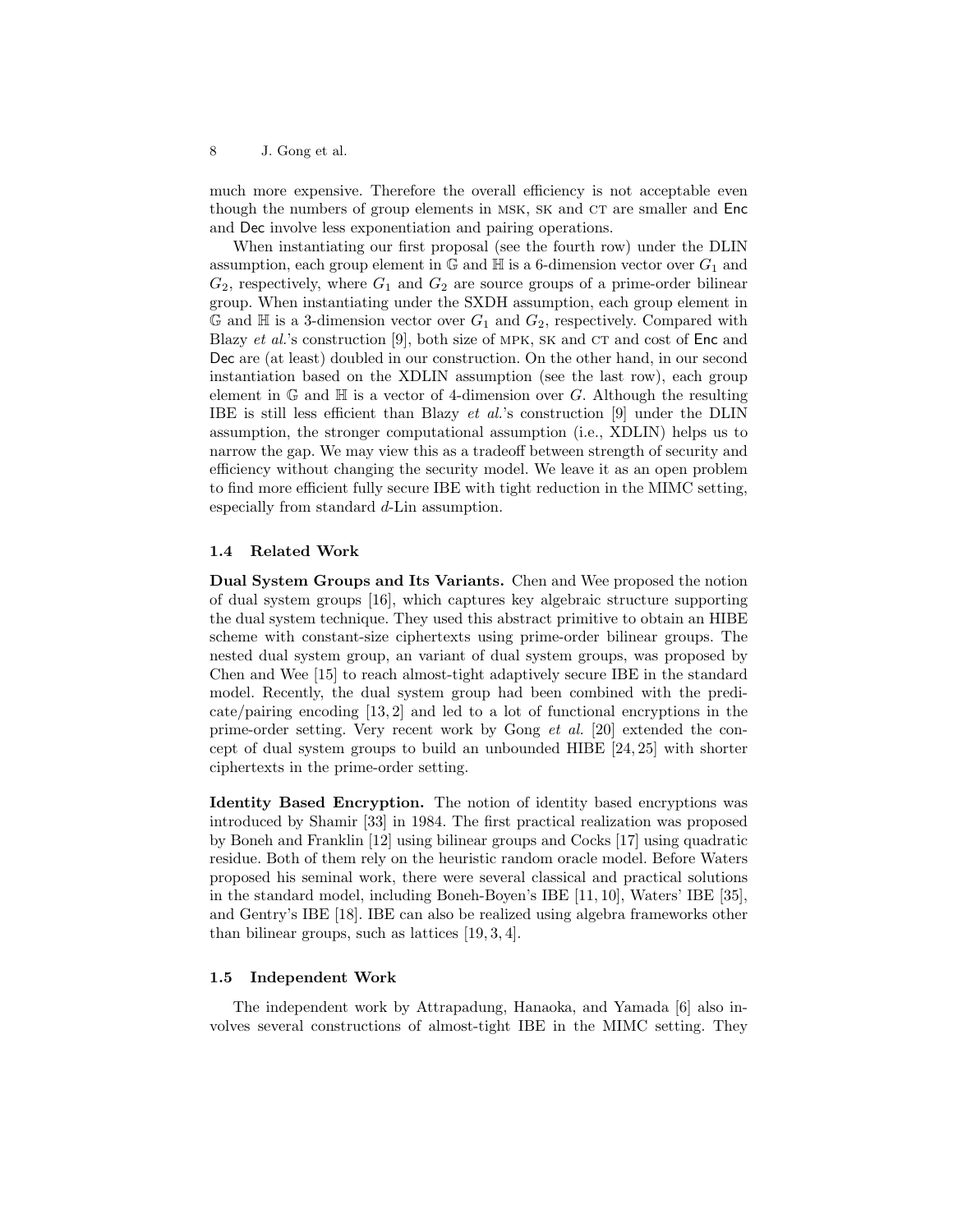developed an elegant framework for building almost-tight IBE in the MIMC setting from the so-called *broadcast encoding*, which is a special form of Attrapadung's pairing encoding [5], and obtained a series of concrete schemes with various properties (including sub-linear size master public key and anonymous version) using both composite-order and prime-order bilinear groups. Their results and ours partially overlap. Their scheme with constant-size ciphertext in prime-order group (i.e.,  $\Phi_{cc}^{prime}$ ) is similar to our second construction based on the XDLIN assumption shown in Section 7. In fact, they share the same performance in terms of the size of ciphertexts and secret keys and running time of Enc and Dec. However we note that we also provide an generalization of this construction but proven secure under the non-standard d-LinAI assumption. Furthermore, our first construction in Section 5 is full-adaptively secure under the standard d-Lin assumption, and derives a SXDH-based concrete scheme, which has the best (space and time) performance among all proposed solutions so far.

Outline. Section 2 presents necessary background. Section 3 gives our revised definition of ENDSG. We realize our revised ENDSG in the prime-order setting in Section 4 and investigate how to update our ENDSG and its prime-order instantiation to achieve higher security level in Section 6. At last, Section 7 is an overview of obtaining a more efficient solution.

# 2 Preliminaries

#### 2.1 Notations

For a finite set S, we use  $s \leftarrow S$  to denote the process of picking s from S at random. For any  $n \in \mathbb{Z}^+$ , we take  $[n]$  as the brief representation of set  $\{1, \ldots, n\}$ . For a probabilistic algorithm Alg and an fixed input x, we use  $\left[\text{Alg}(x)\right]$  to indicate the set of all possible outputs of algorithm  $\mathsf{Alg}$  on input x. "p.p.t." stands for "probabilistic polynomial time". We let  $e_i$  denote the vector with 1 on the *i*th position and 0 elsewhere. For a group G and  $g \in G$ , let  $h^{\mathbf{e}_i}$  be a vector over G with h on the *i*th position and 1 elsewhere. For two vectors  $\mathbf{g} := (g_1, \ldots, g_n) \in G^n$  and  $\mathbf{g}' := (g'_1, \ldots, g'_n) \in G^n$ , we define  $\mathbf{g} \cdot \mathbf{g}' = (g_1 \cdot g'_1, \ldots, g_n \cdot g'_n) \in G^n$  where "." on the right-hand side is the group operation of G. For any vector  $\mathbf{x} = (x_1, \ldots, x_n)$ and  $i \in [n]$ , we define  $\mathbf{x}_{-i}$  as a vector  $(x_1, \ldots, x_{i-1}, \perp, x_{i+1}, \ldots, x_n)$  whose ith position is unknown (we take  $\perp$  as a placeholder).

#### 2.2 Identity Based Encryptions

Algorithms. An IBE scheme in the multi-instance setting consists of five p.p.t. algorithms defined as follows<sup>6</sup>. (1) The parameter generation algorithm Param( $1^k$ , sys) takes as input a security parameter  $k \in \mathbb{Z}^+$  in its unary form and a system-level parameter sys, and outputs a global parameter gp. (2) The

 $6$  The definition shown here is slightly different from that in [21]. The adaptation is purely conceptual and made for clarity. The security model is tuned accordingly.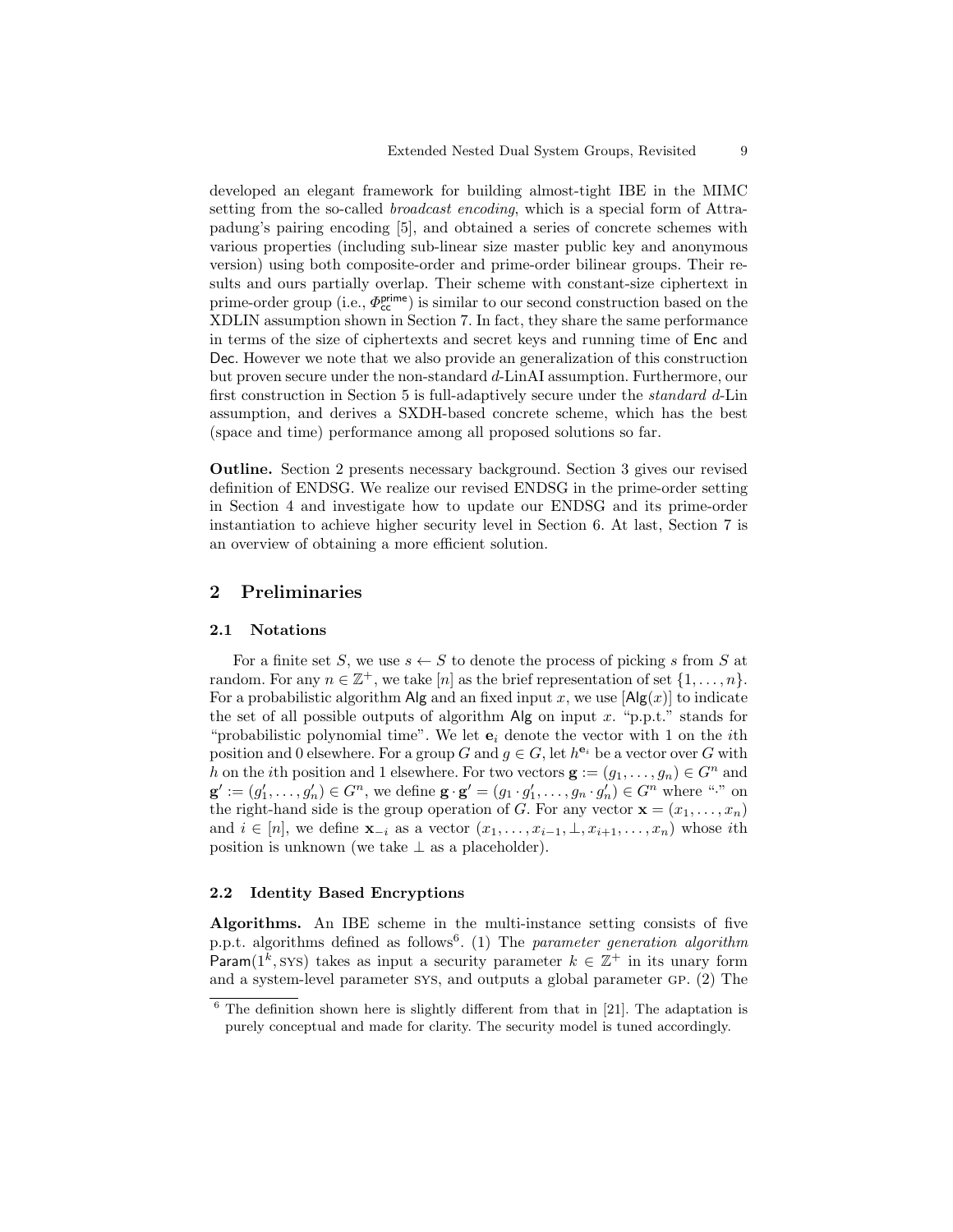setup algorithm Setup(GP) takes as input a global parameter GP, and outputs a master public/secret key pair (mpk, msk). (3) The key generation algorithm  $KeyGen(MPK, MSK, y)$  takes as input a master public key MPK, a master secret key MSK and an identity  $\mathbf{y}$ , and outputs a secret key  $\mathbf{S}\mathbf{K}_{\mathbf{y}}$  for the identity. (4) The encryption algorithm  $Enc(MPK, x, M)$  takes as input a master public key MPK, an identity x and a message M, outputs a ciphertext  $CT_x$  for the message under the identity. (5) The *decryption algorithm*  $Dec(MPK, SK, CT)$  takes as input a master public key MPK, a secret key SK and a ciphertext CT, outputs a message M or a failure symbol ⊥.

The so-called "multi-instance setting" indicates that we are considering a collection of IBE instances established under the same global parameter gp. We leave the system-level parameter sys undefined for generality. It may depend on concrete constructions or application scenarios.

**Correctness.** For any parameter  $k \in \mathbb{Z}^+$ , any sys, any GP  $\in$  [Param(1<sup>k</sup>, sys)], any (MPK, MSK)  $\in$  [Setup(GP)], any identity x, and any message M, it holds that

 $\Pr\left[\mathsf{Dec}(\mathsf{MPK},\mathsf{KeyGen}(\mathsf{MPK},\mathsf{MSK},\mathbf{x}), \mathsf{Enc}(\mathsf{MPK},\mathbf{x},\mathsf{M}))= \mathsf{M}\right] \geqslant 1-2^{-\varOmega(k)}.$ 

The probability space is defined by the random coins consumed by algorithm KeyGen and Enc.

Adaptive Security in the Multi-instance, Multi-ciphertext Setting. Roughly, the adaptive security in the multi-instance, multi-ciphertext setting extends the traditional adaptive security model for IBE [12] in the sense that the adversary can access to multiple IBE instances (obtaining master public key and users' keys) and attack multiple ciphertexts (i.e., challenge ciphertexts), which is formalized by Hofheinz  $et al. [21]$ . Ideally, the adversary is free to choose the challenge instance, the challenge identity and the challenge message pair. Hofheinz et al. [21] also identified a weaker variant in which only one challenge ciphertext is allowed for each challenge identity in each challenge instance, and called the ideal one full security.

We review the experiment  $\mathbf{Exp}^{\mathrm{IBE}}_{\mathcal{A}}(k, \lambda, q_K, q_C, q_R)$  between a challenger  $\mathcal{C}$ and an adversary  $\mathcal{A}$  [21], which captures both the weaker and full security notion.

- Setup. C gets GP  $\leftarrow$  Param $(1^k,$  SYS) and creates  $(MPK_k, MSK_k) \leftarrow$  Setup(GP) for  $\iota \in [\lambda]$ . All master public keys  $\{MPK_{\iota}\}_{{\iota \in [\lambda]}}$  are sent to A. C also chooses a secret random bit  $\beta \in \{0,1\}$  and initializes  $Q_K$  and  $Q_C$  as empty sets.
- Query. A is allowed to make two types of queries: key extraction queries and challenge queries. C answers every queries as follows:  $(1)$  For each key extraction query  $(\iota, \mathbf{y}), C$  returns  $SK \leftarrow \mathsf{KeyGen}(MPK_{\iota}, MSK_{\iota}, \mathbf{y})$  and updates  $Q_K := Q_K \cup \{(t, y)\}.$  (2) For each challenge query  $(\iota^*, \mathbf{x}^*, \mathbf{M}_0^*, \mathbf{M}_1^*), C$  returns  $\mathrm{CT}^* \leftarrow \mathsf{Enc}(\mathrm{MPK}_{\iota^*}, \mathbf{x}^*, \mathbf{M}_{\beta}^*)$  and updates  $Q_C := Q_C \cup \{(\iota^*, \mathbf{x}^*)\}.$

**Guess.** A outputs its guess  $\beta' \in \{0, 1\}.$ 

We say an adversary A wins experiment  $\mathbf{Exp}^{\text{IBE}}_{\mathcal{A}}(k, \lambda, q_K, q_C, q_R)$ , denoted by  $\mathbf{Exp}_{\mathcal{A}}^{\text{IBE}}(k, \lambda, q_K, q_C, q_R) = 1$ , if and only if (1)  $\beta = \beta'$ , (2)  $Q_K \cap Q_C = \emptyset$ , (3)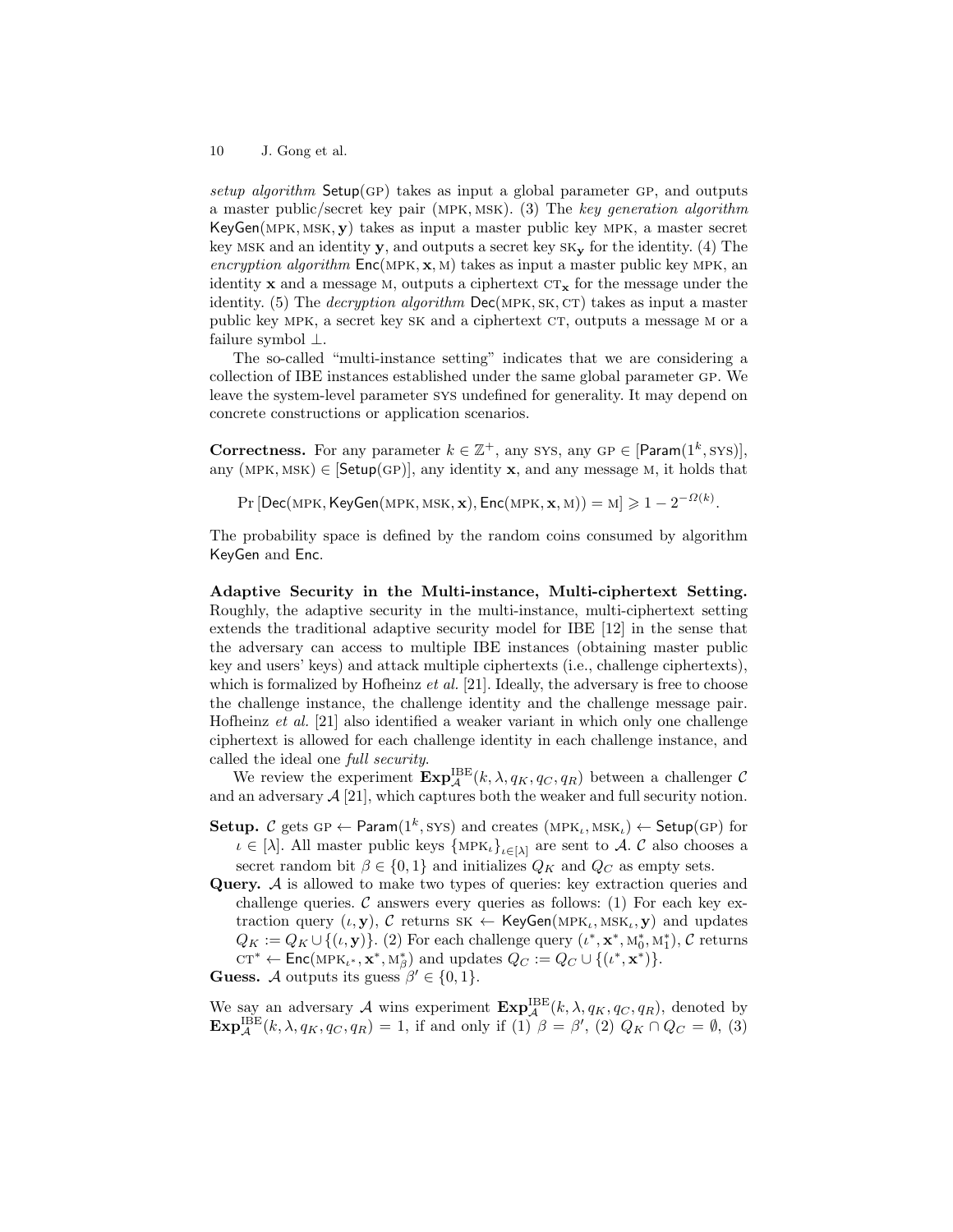A made at most  $q_K$  key extraction queries, (4) there are at most  $q_C$  challenge identities, and (5) for each of them, there exist at most  $q_R$  challenge ciphertexts. We define the advantage of  $A$  as

$$
\mathsf{Adv}_{\mathcal{A}}^{\mathrm{IBE}}(k, \lambda, q_K, q_C, q_R) = \left| \Pr[\mathbf{Exp}_{\mathcal{A}}^{\mathrm{IBE}}(k, \lambda, q_K, q_C, q_R) = 1] - 1/2 \right|.
$$

The probability space is defined by random coins consumed by both  $\mathcal C$  and  $\mathcal A$ . An IBE is  $(\lambda, q_K, q_C, q_R)$ -adaptively-secure if, for any p.p.t. adversary A the advantage  $\text{Adv}_{\mathcal{A}}^{\text{BEE}}(k, \lambda, q_K, q_C, q_K)$  is bounded by  $2^{-\Omega(k)}$ . Clearly, the  $(\lambda, q_k, q_C, q_R)$ adaptive security with unbounded  $q_R$  is consistent with the full security, while the  $(\lambda, q_k, q_c, 1)$ -adaptive security is exactly the weak security. Furthermore, we define *B*-weak adaptive security, an intermediate security notion between them, as  $(\lambda, q_K, q_C, B)$ -adaptive security for a priori bound  $B \geq 1$ .

## 3 Revisiting Extended Nested Dual System Groups

This section revises the ENDSG proposed by Hofheinz et al. [21]. Following the intuitive discussion in Section 1, the key points are: we (1) remove special group requirements, (2) explicitly provide samples in each computational assumption, (3) generalize subgroup of  $\hat{h}^*$  and  $\hat{h}^*$ . We show our definition followed by a series of remarks clarifying motivations behind several technical decisions.

Syntax. Our revised ENDSG consists of eight p.p.t. algorithms as follows:

- Samp $P(1^k, n)$ : Output: (1) PP containing (a) group description  $(\mathbb{G}, \mathbb{H}, \mathbb{G}_T)$ and an admissible bilinear map  $e : \mathbb{G} \times \mathbb{H} \to \mathbb{G}_T$ ; (b) an efficient linear map  $\mu$  defined on H; (c) an efficient sampler for H and  $\mathbb{Z}_{\text{ord}(H)}$ , respectively; (d) public parameters for SampG and SampH. (2) sp containing secret parameters for  $\widehat{\mathsf{SampG}}, \widehat{\mathsf{SampG}}, \widehat{\mathsf{SampH}}^*$  and  $\widehat{\mathsf{SampH}}^*$ .
- SampGT:  $\text{Im}(\mu) \rightarrow \mathbb{G}_T$ .
- Samp $G(\text{PP})$ : Output  $\mathbf{g} = (g_0, g_1, \dots, g_n) \in \mathbb{G}^{n+1}$ .
- $-$  SampH(PP): Output  $\mathbf{h} = (h_0, h_1, \ldots, h_n) \in \mathbb{H}^{n+1}$ .
- SampG(PP, SP): Output  $\hat{\mathbf{g}} = (\hat{g}_0, \hat{g}_1, \dots, \hat{g}_n) \in \mathbb{G}^{n+1}$ .
- $-\overline{\mathsf{SampG}}(\text{PP}, \text{SP})$ : Output  $\widetilde{\mathbf{g}} = (\widetilde{g}_0, \widetilde{g}_1, \dots, \widetilde{g}_n) \in \mathbb{G}^{n+1}$ .
- $-$  Samp $H \leftrightarrow$ <sup>\*</sup>(PP, SP): Output  $\hat{h}^* \in \mathbb{H}$ .
- Samp $\overrightarrow{H}^*(PP, SP)$ : Output  $\widetilde{h}^* \in \mathbb{H}$ .

The first four algorithms are used in the real system, while the remaining ones are defined for the proof. We let  $\mathsf{SampG}_0$  refer to the first element in the output of SampG, i.e.,  $g_0$ . The notation also applies to SampH, SampG, and SampG.

**Correctness.** For all  $k, n \in \mathbb{Z}^+$  and all  $(\text{PP}, \text{SP}) \in [\text{SampP}(1^k, n)],$  we require

- **(Projective.)** For all  $h \in \mathbb{H}$  and all possible random coins s,  $\mathsf{SampGT}(\mu(h); s) =$  $e$ (Samp $\mathsf{G}_{0}(\textrm{PP};s),h$ ).
- (Associative.) For all  $(g_0, g_1, \ldots, g_n) \in [\text{SampG(PP)}]$  and all  $(h_0, h_1, \ldots, h_n) \in$  $[\mathsf{SampH}(\mathrm{PP})], e(g_0, h_i) = e(g_i, h_0) \text{ for } i \in [n].$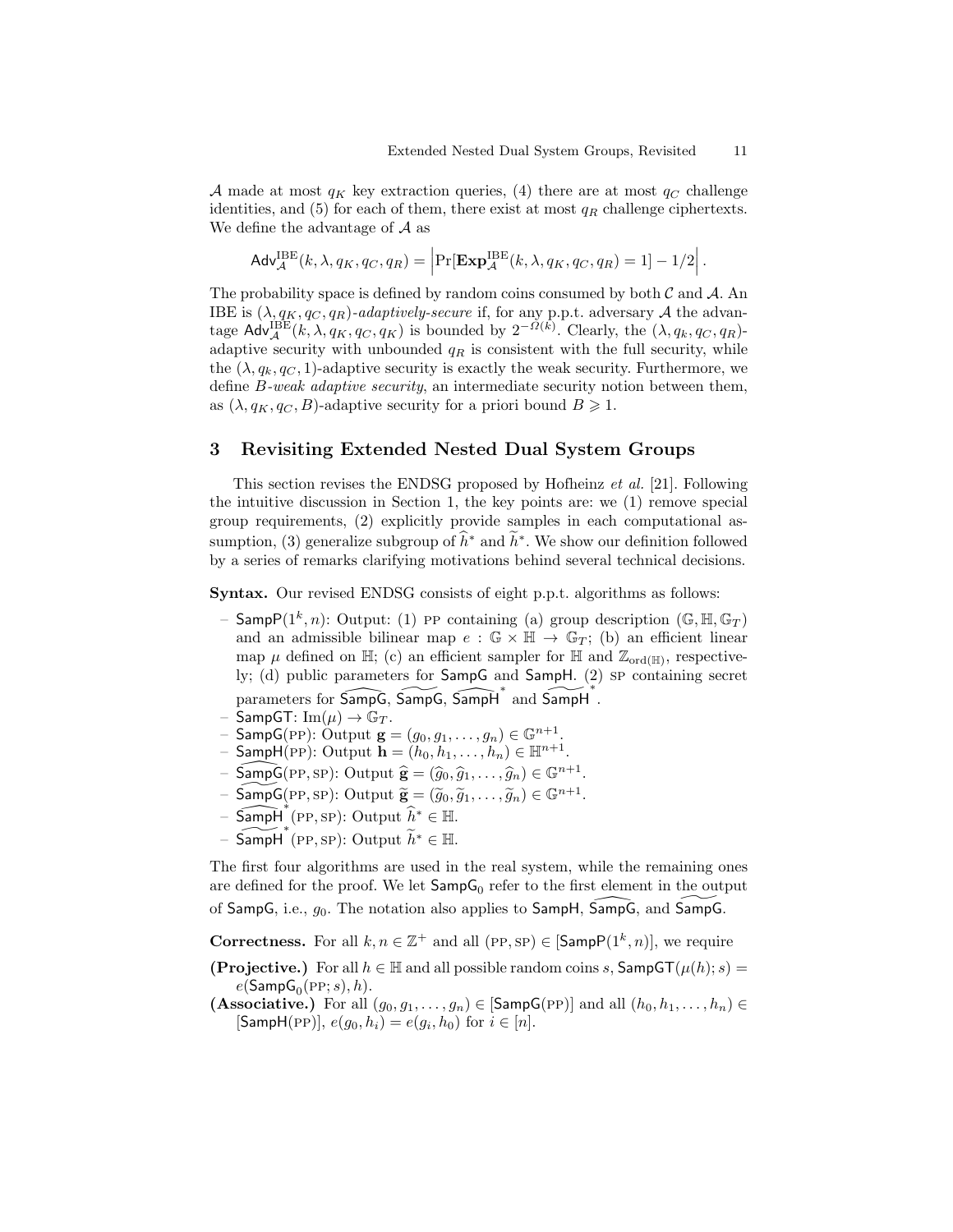**Security.** For all  $k, n \in \mathbb{Z}^+$  and all  $(\text{PP}, \text{SP}) \in [\text{SampP}(1^k, n)],$  we require

- $(Orthogonality.)$  For all  $\widehat{h}^* \in [\widehat{\textsf{Sampl}}^*(\text{PP}, \text{SP})]$  and all  $\widetilde{h}^* \in [\widetilde{\textsf{Sampl}}^*(\text{PP}, \text{SP})]$ ,
	- 1.  $\mu(h^*) = \mu(h^*) = 1;$
	- 2.  $e(\hat{g}_0, \tilde{h}^*) = 1$  for all  $\hat{g}_0 \in [\widehat{\textsf{SampG}}_0(\text{PP}, \text{SP})];$
	- 3.  $e(\tilde{g}_0, \hat{h}^*) = 1$  for all  $\tilde{g}_0 \in [\widetilde{\textsf{SampG}}_0(\text{PP}, \text{SP})];$

The first requirement implies that  $e(g_0, \tilde{h}^*) = e(g_0, \tilde{h}^*) = 1$  for all  $g_0 \in$ [Samp $G_0(PP)$ ] by the *projective* property (c.f. Section 3.2 in [15]).

- (Non-degeneracy.) Over the probability space defined by  $\widehat{g}_0 \leftarrow \widehat{\mathsf{SampG}}_0(\text{PP}, \text{SP})$ , with overwhelming probability  $1 - 2^{-\Omega(k)}$ ,  $e(\hat{g}_0, \hat{h}^*)$  is distributed uniformly over  $\mathbb{G}_T$  when sampling  $\widehat{h}^* \leftarrow \widehat{\mathsf{Sampl}}^*(\text{pp}, \text{sp}).$
- (H-subgroup.) The output of SampH(pp) is distributed uniformly over some subgroup of  $\mathbb{H}^{n+1}$ , while those of  $\overrightarrow{SampH}^*(PP, SP)$  and  $\widetilde{SampH}^*(PP, SP)$  are distributed uniformly over some subgroup of H, respectively.
- (Left subgroup indistinguishability 1 (LS1).) For any p.p.t. adversary  $A$ , the following advantage function is negligible in  $k$ ,

$$
\mathsf{Adv}_{\mathcal{A}}^{\mathrm{LS1}}(k,q) := \left| \Pr[\mathcal{A}(D,T_0) = 1] - \Pr[\mathcal{A}(D,T_1) = 1] \right|,
$$

where

$$
D := (\text{PP}), \ T_0 := {\{\mathbf{g}_j\}}_{j \in [q]}, \ T_1 := {\{\mathbf{g}_j \cdot \widehat{\mathbf{g}_j}\}}_{j \in [q]}
$$

and  $\mathbf{g}_j \leftarrow$  SampG(PP) and  $\hat{\mathbf{g}}_j \leftarrow$  SampG(PP, SP).

(Left subgroup indistinguishability 2 (LS2).) For any p.p.t. adversary  $A$ , the following advantage function is negligible in  $k$ ,

$$
Adv_{\mathcal{A}}^{\text{LS2}}(k, q, q') := |\Pr[\mathcal{A}(D, T_0) = 1] - \Pr[\mathcal{A}(D, T_1) = 1]|,
$$

where

$$
\begin{aligned} D &:= \bigg(\text{PP}, \left\{\widehat{h}_j^* \cdot \widetilde{h}_j^*\right\}_{j \in [q+q']}, \left\{\mathbf{g}_j' \cdot \widehat{\mathbf{g}}_j'\right\}_{j \in [q]}, \\ T_0 &:= \left\{\mathbf{g}_j \cdot \widehat{\mathbf{g}}_j\right\}_{j \in [q]}, \ T_1 &:= \left\{\mathbf{g}_j \cdot \left\lvert \widetilde{\mathbf{g}}_j \right\rvert\right\}_{j \in [q]} \end{aligned}
$$

 $\text{and } \widehat{h}^*_j \leftarrow \widehat{\mathsf{Sampl}^*}(\text{PP}, \text{SP}),\ \widetilde{h}^*_j \leftarrow \widehat{\mathsf{Sampl}^*}(\text{PP}, \text{SP}),\ \textbf{g}'_j \leftarrow \mathsf{SampG}(\text{PP}),\ \widehat{\textbf{g}}'_j \leftarrow$  $\widetilde{\mathsf{SampG}} (\mathrm{PP}, \mathrm{SP}), \mathbf{g}_j \leftarrow \mathsf{SampG} (\mathrm{PP}), \widehat{\mathbf{g}}_j \leftarrow \widetilde{\mathsf{SampG}} (\mathrm{PP}, \mathrm{SP}), \widetilde{\mathbf{g}}_j \leftarrow \widetilde{\mathsf{SampG}} (\mathrm{PP}, \mathrm{SP}).$ 

(Nested-hiding indistinguishability (NH).) For any  $\eta \in [n/2]$  and any p.p.t. adversary  $A$ , the following advantage function is negligible in  $k$ ,

$$
Adv_{\mathcal{A}}^{\text{NH}(\eta)}(k, q, q') := \left| \Pr[\mathcal{A}(D, T_0) = 1] - \Pr[\mathcal{A}(D, T_1) = 1] \right|,
$$

where

$$
D:=\left(\textrm{PP}, \left\{\widehat{h}_j^*\right\}_{j\in [q+q']}, \left\{\widetilde{h}_j^*\right\}_{j\in [q+q']}, \left\{(\widehat{\mathbf{g}}_j)_{-(2\eta-1)}\right\}_{j\in [q]}, \left\{(\widetilde{\mathbf{g}}_j)_{-2\eta}\right\}_{j\in [q]}\right),
$$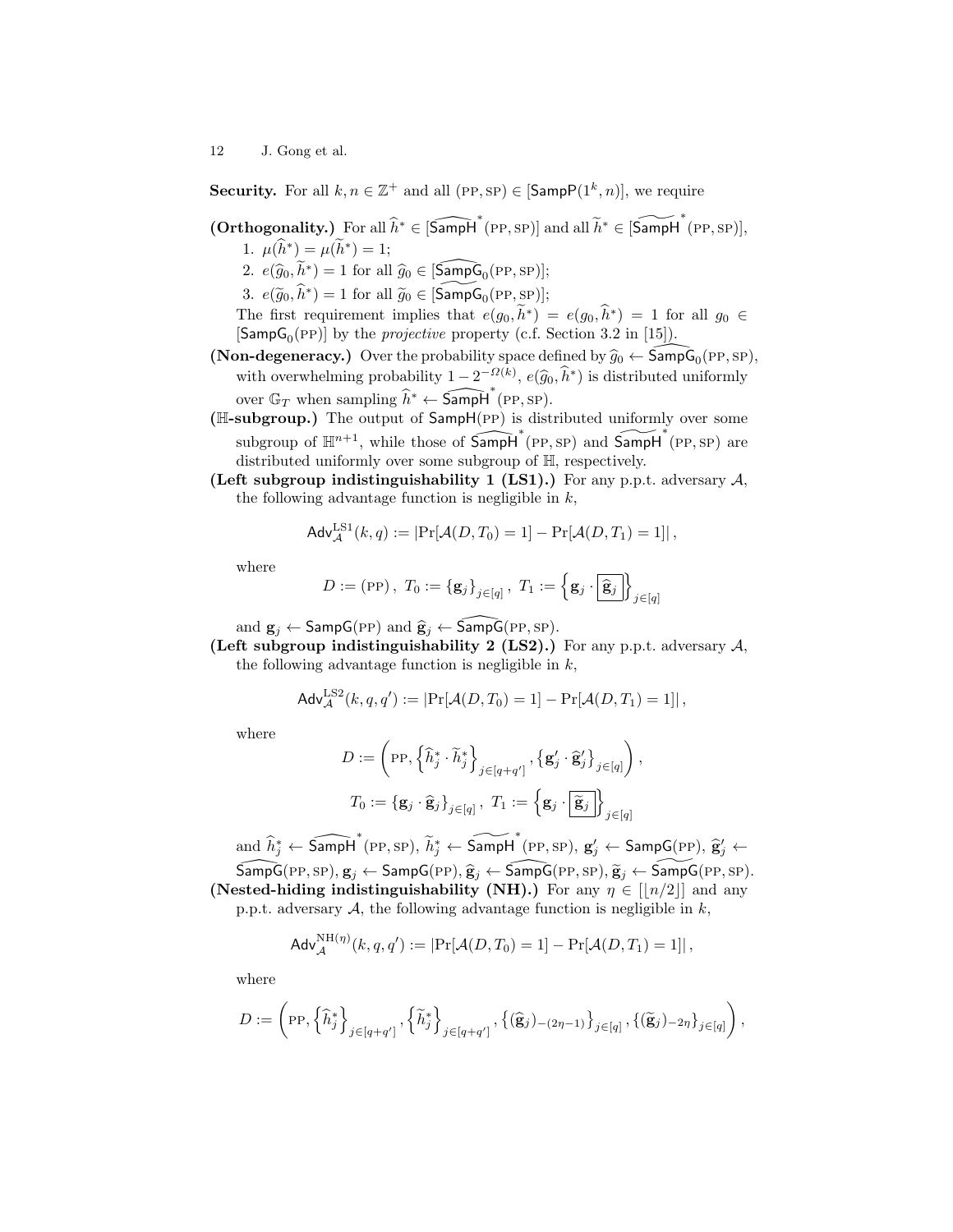$$
T_0 := {\mathbf{h}_j}_{j \in [q']} , T_1 := \left\{ \mathbf{h}_j \cdot \boxed{(\widehat{h}_j^{**})^{\mathbf{e}_{2\eta - 1}} \cdot (\widetilde{h}_j^{**})^{\mathbf{e}_{2\eta}}} \right\}_{j \in [q']}
$$

and  $\hat{h}_j^* \leftarrow \widehat{\mathsf{SampH}}^*(\text{PP}, \text{SP}), \ \widetilde{h}_j^* \leftarrow \widehat{\mathsf{SampH}}^*(\text{PP}, \text{SP}), \ \widehat{g}_j \leftarrow \widehat{\mathsf{SampG}}(\text{PP}, \text{SP}),$  $\widetilde{\mathbf{g}}_j \leftarrow \widetilde{\mathsf{SampG}}(\text{PP}, \text{SP}), \; \mathbf{h}_j \leftarrow \widetilde{\mathsf{SampH}}(\text{PP}), \; \widehat{h}_j^{**} \leftarrow \widetilde{\mathsf{SampH}}^*(\text{PP}, \text{SP}), \; \widetilde{h}_j^{**} \leftarrow$  $\widetilde{\mathsf{Sampl}}^*$  (PP, SP). We let  $\mathsf{Adv}_{\mathcal{A}}^{\rm NH}(k,q,q') := \max_{\eta \in [[n/2]]} \left\{ \mathsf{Adv}_{\mathcal{A}}^{\rm NH(\eta)}(k,q,q') \right\}.$ 

Remark 1 (notations). ENDSG is mainly defined for building IBE. We remark that, in the description of LS1, LS2, and NH, the parameter  $q$  and  $q'$  roughly correspond to the maximum number of challenge queries and key extraction queries, respectively.

Remark 2 (sampling  $\widehat{h}^*$  and  $\widetilde{h}^*$ , and  $\mathbb{H}$ -subgroup). We model the process of sampling over subgroup generated by  $\hat{h}^*$  and  $\check{h}^*$  (in [21]) as algorithm  $\widehat{\mathsf{Sampl}}^*$  and SampH<sup>\*</sup>, respectively. This allows us to employ more complex algebraic structure (say, subspaces of higher dimensions), which is crucial for our prime-order instantiation in Section 4. Accordingly, we extend H-subgroup property to take  $\widehat{\mathsf{Sampl}}^*$  and  $\widetilde{\mathsf{Sampl}}^*$  into account.

Remark 3 (G-subgroup and H-subgroup). Since we provide adequate samples of  $\mathbb{G}^{n+1}$  directly in the last three computational security requirements and further re-randomization is not necessary in the proof, the G-subgroup in the original definition could be safely removed. However this won't let the revised ENDSG free from H-subgroup property. The simulator still need the property to rerandomize  $T_0$  or  $T_1$  in NH( $\eta$ ) using SampH(PP) to maintain the consistency of truly random functions on two identities sharing the same  $\eta$ -bit prefix.

On one hand, our revised definition for ENDSG is essentially consistent with Hofheinz *et al.*'s definition [21]. In particular, it is not hard to see that one may use Hofheinz et al.'s ENDSG [21] to realize this revised version. Therefore their instantiation using composite-order bilinear groups can also be taken as an instantiation of the revised version above. On the other hand, our revised definition still almost-tightly implies an IBE in the MIMC setting. In fact, the construction, the security result and its proof are nearly the same as those presented in [21]. One may consider them as rewriting Hofheinz *et al.*'s results [21] in the language of our revised ENDSG. We present the construction and sketch of the proof in the full version of the paper. It is worth noting that the construction only achieves weak adaptive security. We will show how to enhance non-degeneracy to reach full adaptive security in Section 6.

# 4 Instantiating ENDSG from d-Linear Assumption

This section gives an instantiation of our revised ENDSG (defined in Section 3) using prime-order bilinear groups. See Section 1 for more motivation.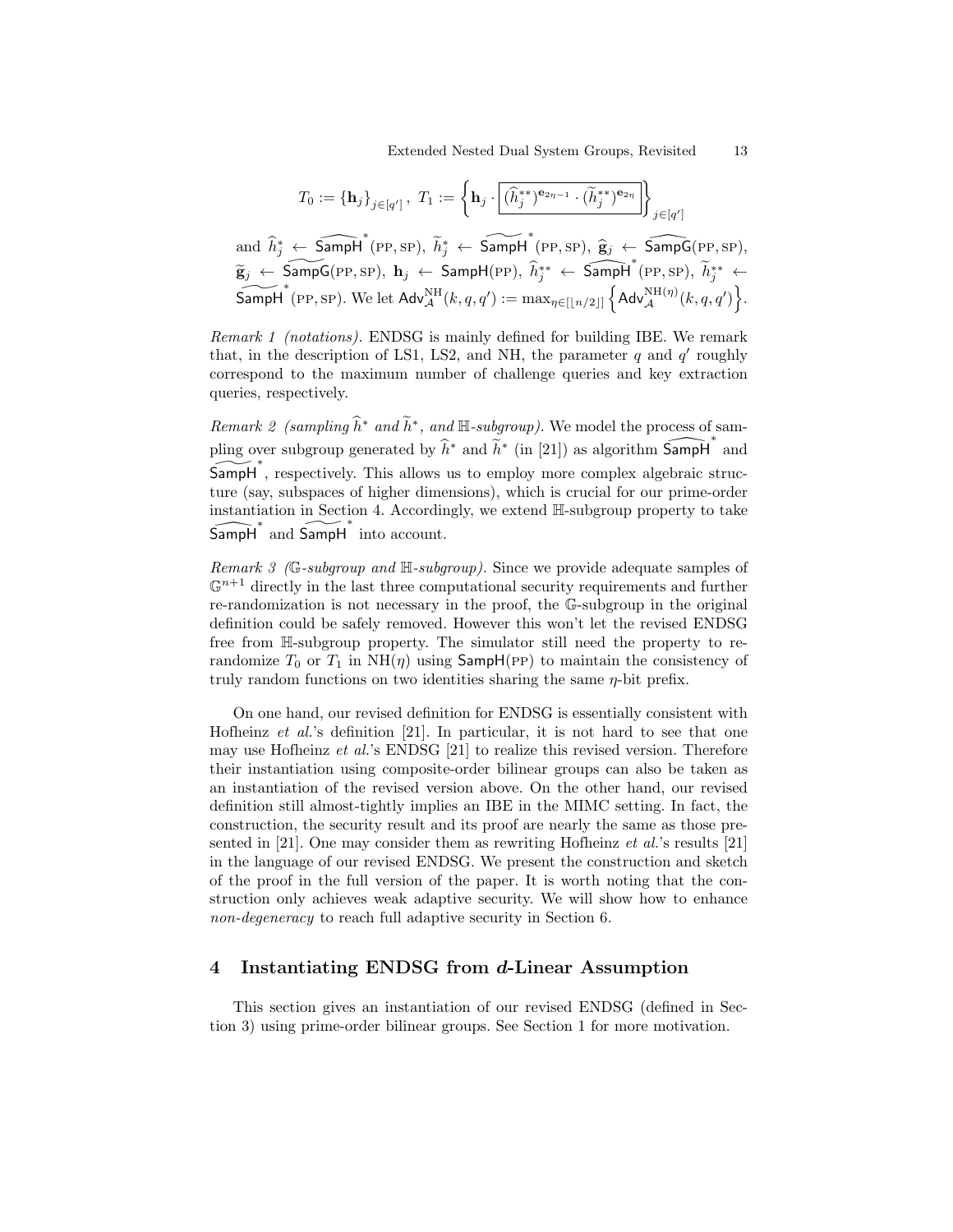#### 4.1 Prime-order Bilinear Groups and Computational Assumptions

A prime-order bilinear group generator  $\mathsf{GrpGen}(1^k)$  takes security parameter  $1^k$  as input and outputs  $\mathcal{G} := (p, G_1, G_2, G_T, e)$ , where  $G_1, G_2$  and  $G_T$  are finite cyclic groups of prime order p, and  $e: G_1 \times G_2 \to G_T$  is a non-degenerated and efficiently computable bilinear map. We let  $g_1, g_2$  and  $g_T := e(g_1, g_2)$  be a generator of  $G_1, G_2$  and  $G_T$ , respectively. We state the (standard) d-linear assumption (d-Lin) in  $G_1$  (see Assumption 1), the analogous assumption in  $G_2$ can be defined by exchanging the role of  $G_1$  and  $G_2$ .

**Assumption 1** (*d*-Linear Assumption in  $G_1$ ). For any p.p.t. adversary  $A$ , the following advantage function is negligible in  $k$ ,

$$
\mathsf{Adv}_{\mathcal{A}}^{d\text{-Lin}}(k) := \left| \Pr[\mathcal{A}(D, T_0) = 1] - \Pr[\mathcal{A}(D, T_1) = 1] \right|,
$$

where

$$
D := (\mathcal{G}, g_1, g_2, g_1^{a_1}, \dots, g_1^{a_d}, g_1^{a_{d+1}}, g_1^{a_1 s_1}, \dots, g_1^{a_d s_d}),
$$
  
\n
$$
T_0 := g_1^{a_{d+1}(s_1 + \dots + s_d)}, \ T_1 := g_1^{a_{d+1}(s_1 + \dots + s_d) + \boxed{s_{d+1}}}
$$
  
\nand  $\mathcal{G} \leftarrow \text{GrpGen}(1^k), a_1, \dots, a_d, a_{d+1}, s_{d+1} \leftarrow \mathbb{Z}_p^*$  and  $s_1, \dots, s_d \leftarrow \mathbb{Z}_p$ .

"Matrix-in-the-exponent" Notation. For an  $m \times n$  matrix  $X = (x_{i,j})$  over  $\mathbb{Z}_p$  and a group element g of G, we define  $g^{\mathbf{X}} := (g^{x_{i,j}})$ , an  $m \times n$  matrix over G. We extend pairing e as: given two matrices  $\mathbf{A} \in \mathbb{Z}_p^{t \times m}$  and  $\mathbf{B} \in \mathbb{Z}_p^{t \times n}$ , we define  $e(g_1^{\mathbf{A}},g_2^{\mathbf{B}}) := e(g_1,g_2)^{\mathbf{A}^{\top}\mathbf{B}} \in G_T^{m \times n}$ . For vectors **x** and **y** over  $\mathbb{Z}_p$  of the same length, we have  $e(g_1^{\mathbf{x}}, g_2^{\mathbf{y}}) := e(g_1, g_2)^{\mathbf{x}^\top \mathbf{y}} \in G_T$ , the standard inner product  $\langle x, y \rangle$  in the exponent. We will use 0 to denote both vectors and matrices with only zero entries, and give out its dimension or size in the subscript if necessary.

An extended version of d-Lifted Linear Assumption. We describe an extension of the d-Lifted Linear  $(d-LLin)$  assumption [23] for improving the readability of our proofs, which is called  $(d, \ell, q)$ -Lifted Linear  $((d, \ell, q)$ -LLin) Assumption. We present the assumption in  $G_1$  and the counterpart in  $G_2$  is readily derived. We then give Lemma 1 showing that the  $(d, \ell, q)$ -LLin assumption is tightly implied by the d-Lin assumption following [23, 15]. The proof could be found in the full version of the paper. We remark that, since  $\ell$  corresponds to a relatively small parameter, say  $2$ , in our construction and  $q$  corresponds to the amount of adversary's queries which may be  $2^{30}$ , we prove the Lemma under the assumption that  $\ell < q$  for simplicity.

Assumption 2 ( $(d, \ell, q)$ -Lifted Linear Assumption in  $G_1$ ). For any p.p.t. adversary  $A$ , the following advantage function is negligible in  $k$ ,

$$
\mathsf{Adv}_{\mathcal{A}}^{(d,\ell,q)\text{-LLin}}(k) := \left| \Pr[\mathcal{A}(D,T_0) = 1] - \Pr[\mathcal{A}(D,T_1) = 1] \right|,
$$

where

$$
D:=\left(\mathcal{G},g_1,g_2,g_1^{a_1},\ldots,g_1^{a_d},\left\{g_1^{b_{i,j}}\right\}_{i\in[\ell],j\in[d]},\left\{g_1^{a_1s_{1,j}},\ldots,g_1^{a_d s_{d,j}}\right\}_{j\in[q]}\right),
$$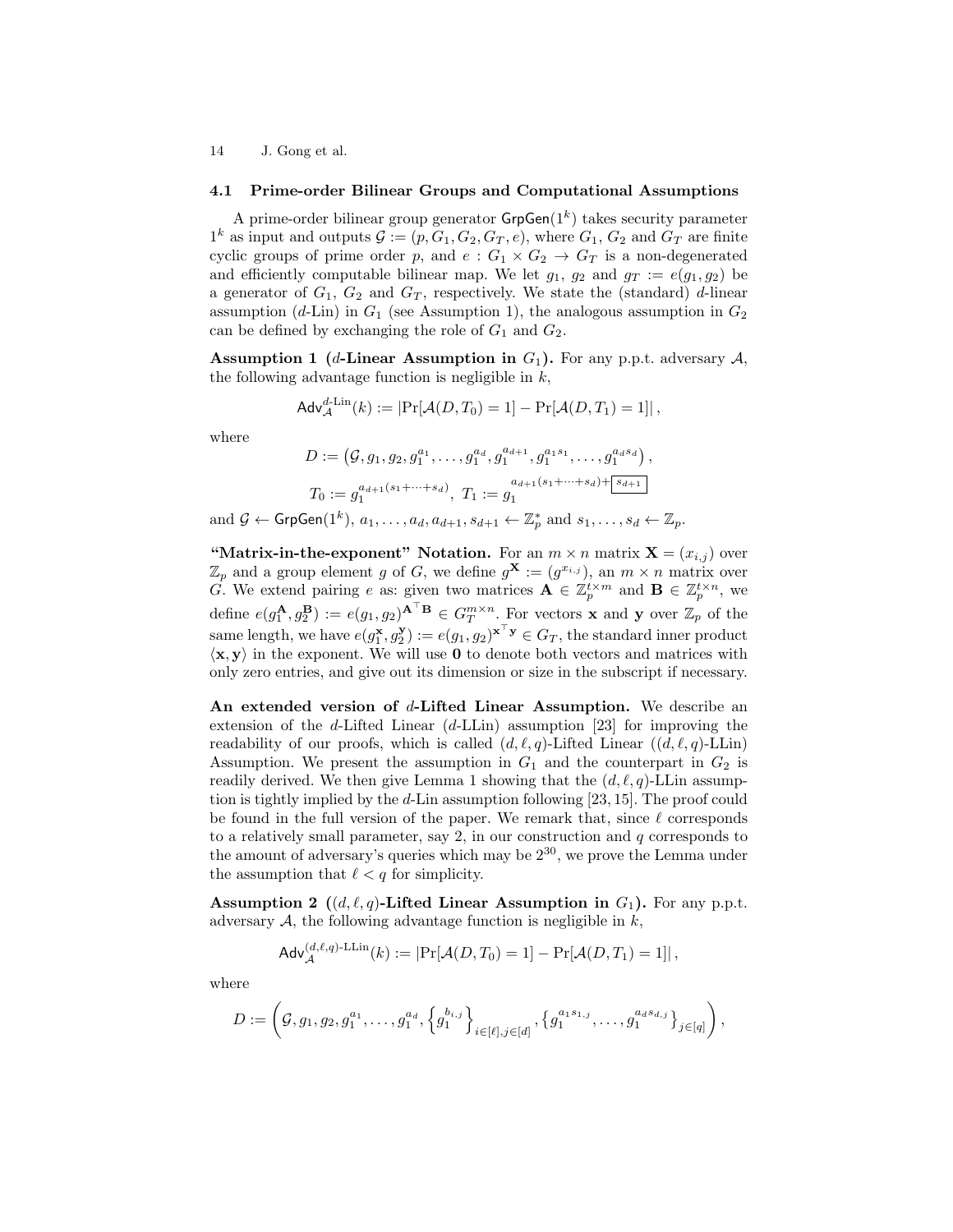$$
T_0 := \left\{ g_1^{b_{i,1}s_{1,j} + \dots + b_{i,d}s_{d,j}} \right\}_{i \in [\ell], j \in [q]}, \ T_1 := \left\{ g_1^{b_{i,1}s_{1,j} + \dots + b_{i,d}s_{d,j} + \boxed{s_{d+i,j}}} \right\}_{i \in [\ell], j \in [q]}
$$

and  $\mathcal{G} \leftarrow \mathsf{GrpGen}(1^k), a_1, \ldots, a_d, b_{i,j}, s_{d+i,j} \leftarrow \mathbb{Z}_p^*, s_{1,j}, \ldots, s_{d,j} \leftarrow \mathbb{Z}_p.$ 

**Lemma 1** (d-Lin  $\Rightarrow$  (d, l, q)-LLin). For any p.p.t. adversary A, there exists an adversary B such that

$$
\mathsf{Adv}_{\mathcal{A}}^{(d,\ell,q)\text{-}\mathrm{LLin}}(k) \leqslant \ell \cdot \mathsf{Adv}_{\mathcal{B}}^{d\text{-}\mathrm{Lin}}(k) + 1/(p-1),
$$

and  $\text{Time}(\mathcal{B}) \approx \text{Time}(\mathcal{A}) + \ell^2 d \cdot \text{poly}(k)$  where  $\text{poly}(k)$  is independent of  $\text{Time}(\mathcal{A})$ .

### 4.2 Construction

We let  $\pi_L(\cdot)$ ,  $\pi_M(\cdot)$ , and  $\pi_R(\cdot)$  be functions mapping from a  $3d \times 3d$  matrix to its left-most  $d$  columns, its middle  $d$  columns, and its right-most  $d$  columns, respectively. Algorithms of our revised ENDSG are shown as follows.

- Samp $P(1^k, n)$ : Run  $(p, G_1, G_2, G_T, e) \leftarrow \mathsf{GrpGen}(1^k)$  and set  $(\mathbb{G}, \mathbb{H}, \mathbb{G}_T, e) :=$  $(G_1^{3d}, G_2^{3d}, G_T, e)$ . Sample  $\mathbf{B}, \mathbf{R} \leftarrow \text{GL}_{3d}(\mathbb{Z}_p)$  and  $\mathbf{A}_1, \ldots, \mathbf{A}_n \leftarrow \mathbb{Z}_p^{3d \times 3d}$ . Set  $\mathbf{B}^* := (\mathbf{B}^{-1})^{\top}$ . Define

$$
\begin{array}{l} \mathbf{D}:=\pi_{\mathrm{L}}(\mathbf{B}), \mathbf{D}_i=\pi_{\mathrm{L}}(\mathbf{B}\mathbf{A}_i); \ \mathbf{E}:=\pi_{\mathrm{M}}(\mathbf{B}), \ \mathbf{E}_i=\pi_{\mathrm{M}}(\mathbf{B}\mathbf{A}_i); \\ \mathbf{D}^*:=\mathbf{B}^*\mathbf{R}, \ \mathbf{D}_i^*=\mathbf{B}^*\mathbf{A}_i^\top\mathbf{R}; \ \ \mathbf{F}:=\pi_{\mathrm{R}}(\mathbf{B}), \ \mathbf{F}_i=\pi_{\mathrm{R}}(\mathbf{B}\mathbf{A}_i); \end{array}
$$

for  $i \in [n]$ . Define  $\mu(g_2^{\mathbf{k}}) := e(g_1^{\mathbf{D}}, g_2^{\mathbf{k}}) = e(g_1, g_2)^{\mathbf{D}^{\top} \mathbf{k}}$  for all  $\mathbf{k} \in \mathbb{Z}_p^{3d}$ . Output

$$
\text{PP} := \begin{pmatrix} g_1^{\mathbf{D}}, g_1^{\mathbf{D}_1}, \dots, g_1^{\mathbf{D}_n} \\ g_2^{\mathbf{D}^*}, g_2^{\mathbf{D}_1^*}, \dots, g_2^{\mathbf{D}_n^*} \end{pmatrix} \text{ and } \text{SP} := \begin{pmatrix} g_2^{\pi_\mathbf{M}(\mathbf{B}^*)}, g_1^{\mathbf{E}}, g_1^{\mathbf{E}_1}, \dots, g_1^{\mathbf{E}_n} \\ g_2^{\pi_\mathbf{R}(\mathbf{B}^*)}, g_1^{\mathbf{F}}, g_1^{\mathbf{F}_1}, \dots, g_1^{\mathbf{F}_n} \end{pmatrix}.
$$

We assume PP always contains  $\mathbb{G}, \mathbb{H}, \mathbb{G}_T, e, \mu$  and group order p.

- Samp $\mathsf{GT}(g_T^\mathbf{p})$ : Sample  $\mathbf{s} \leftarrow \mathbb{Z}_p^d$  and output  $g_T^{\mathbf{s}^\top \mathbf{p}} \in G_T$ .
- SampG(PP): Sample  $\mathbf{s} \leftarrow \mathbb{Z}_p^d$  and output  $\left(g_1^{\mathbf{Ds}}, g_1^{\mathbf{D_1s}}, \ldots, g_1^{\mathbf{D_n s}}\right) \in (G_1^{3d})^{n+1}$ .
- $-$  SampH(PP): Sample  $\mathbf{r} \leftarrow \mathbb{Z}_p^{3d}$  and output  $\left( g_2^{\mathbf{D}^* \mathbf{r}}, g_2^{\mathbf{D}_1^* \mathbf{r}} \right)$  $\left( G_2^{3d} \right) ^{n+1}$ ,  $\ldots, g_2^{\mathbf{D}_n^* \mathbf{r}} \Big) \in (G_2^{3d})^{n+1}$ .
- $-\widehat{\mathsf{SampG}}(\text{PP}, \text{SP})$ : Sample  $\widehat{\mathbf{s}} \leftarrow \mathbb{Z}_p^d$  and output  $\left(g_1^{\mathbf{E}\widehat{\mathbf{s}}}, g_1^{\mathbf{E}_1\widehat{\mathbf{s}}}, \ldots, g_1^{\mathbf{E}_n\widehat{\mathbf{s}}\right) \in (G_1^{3d})^{n+1}$ .
- $-\widetilde{\mathsf{SampG}}(\text{PP}, \text{SP})$ : Sample  $\widetilde{\mathbf{s}} \leftarrow \mathbb{Z}_p^d$  and output  $\left(g_1^{\mathbf{F}\widetilde{\mathbf{s}}}, g_1^{\mathbf{F}_1\widetilde{\mathbf{s}}}, \ldots, g_1^{\mathbf{F}_n\widetilde{\mathbf{s}}}\right) \in (G_1^{3d})^{n+1}$ .
- $-\underbrace{\widehat{\text{Sampl}}^*}_{*}(\text{PP}, \text{SP})$ : Sample  $\hat{\mathbf{r}} \leftarrow \mathbb{Z}_p^d$  and output  $g_2^{\pi_M(\mathbf{B}^*)\hat{\mathbf{r}}}_{2} \in G_2^{3d}$ .
- SampH<sup>\*</sup>(PP, SP): Sample  $\tilde{\mathbf{r}} \leftarrow \mathbb{Z}_p^d$  and output  $g_2^{\pi_R(\mathbf{B}^*)\tilde{\mathbf{r}}} \in G_2^{3d}$ .

# 4.3 Security Analysis

One can easily check the projective, associative, orthogonality, non-degeneracy,  $\mathbb{H}\text{-}subgroup$ , and LS1 properties following [15]. Due to lack of space, we just give the proof of *left subgroup indistinguishability 2 (LS2)* and sketch the proof of nested-hiding indistinguishability  $(NH)$ , and leave detailed proofs in the full version of the paper. We emphasize that all three computational properties are tightly reduced to the d-Lin assumption.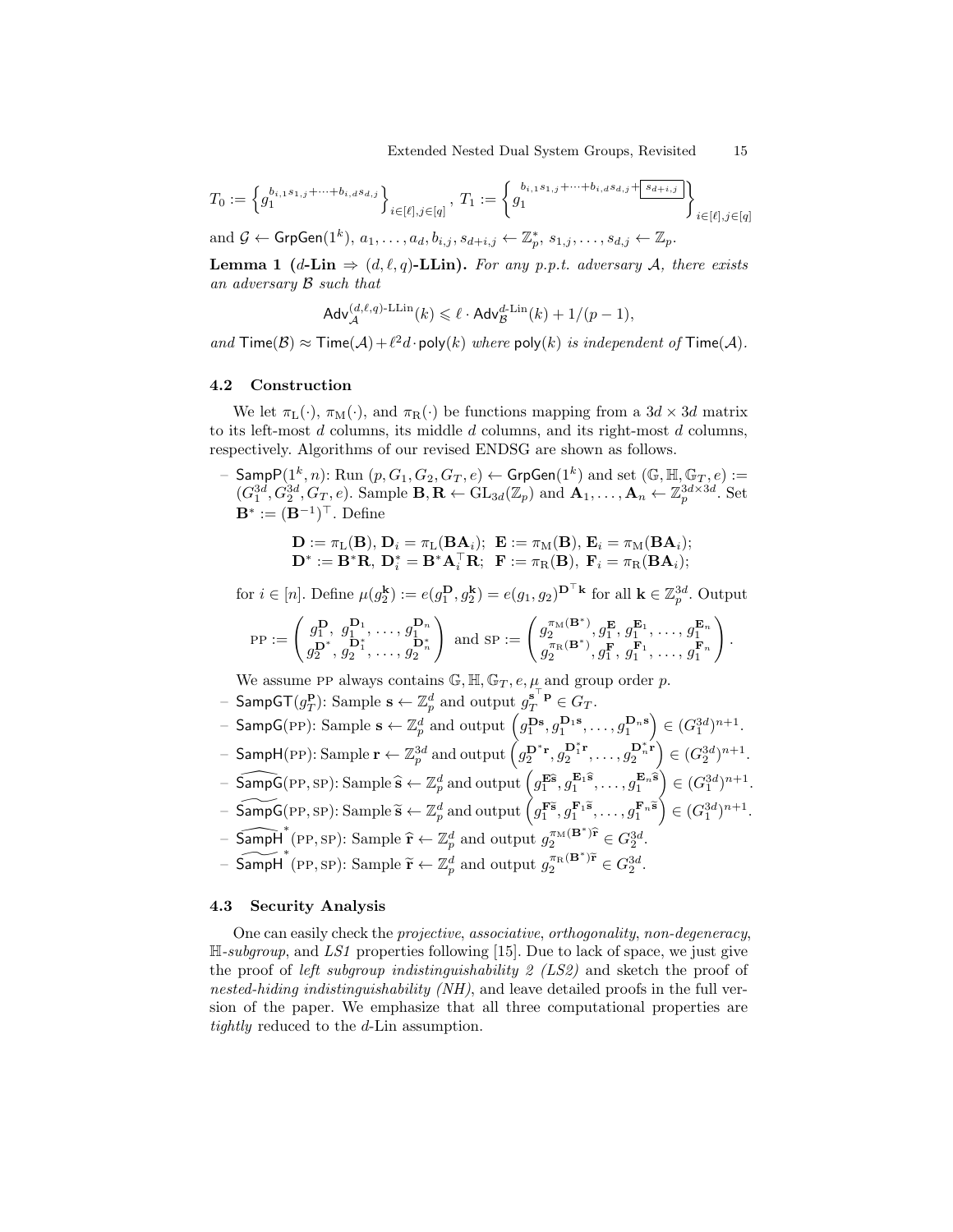Left subgroup indistinguishability 2. We first rewrite entries involved in the LS2 advantage function  $\mathsf{Adv}_{\mathcal{A}}^{\text{LS2}}(k, q, q')$  in terms of  $\mathbf{B}, \mathbf{B}^*, \mathbf{A}_i, \mathbf{R}$  as follows

$$
\begin{aligned} \text{PP} &:= \begin{pmatrix} g_1^{\pi_L(\mathbf{B})}, g_1^{\pi_L(\mathbf{BA}_1)}, \ldots, g_1^{\pi_L(\mathbf{BA}_n)} \\ g_2^{\mathbf{B}^* \mathbf{R}}, & g_2^{\mathbf{B}^* \mathbf{A}_1^{\top} \mathbf{R}}, \ldots, g_2^{\mathbf{B}^* \mathbf{A}_n^{\top} \mathbf{R}} \end{pmatrix}; \\ \widehat{h}_j^* \cdot \widetilde{h}_j^* &:= g_2 \end{pmatrix} \\ \widehat{\mathbf{h}}_j^* \cdot \widetilde{h}_j^* &:= g_2 \end{aligned} \quad \begin{aligned} \mathbf{B}^* \begin{pmatrix} \mathbf{0}_d \\ \widehat{\mathbf{r}}_j \end{pmatrix} \\ \mathbf{g}'_j \cdot \widehat{\mathbf{g}}'_j &:= \begin{pmatrix} \mathbf{B} \begin{pmatrix} \mathbf{s}'_j \\ \widehat{\mathbf{s}}'_j \end{pmatrix} & \mathbf{BA}_1 \begin{pmatrix} \mathbf{s}'_j \\ \widehat{\mathbf{s}}'_j \end{pmatrix} & \mathbf{BA}_n \begin{pmatrix} \mathbf{s}'_j \\ \widehat{\mathbf{s}}'_j \end{pmatrix} \\ \mathbf{g}_j \cdot \widehat{\mathbf{g}}_j &:= \begin{pmatrix} \mathbf{g} \begin{pmatrix} \mathbf{s}_j \\ \widehat{\mathbf{s}}_j \end{pmatrix} & \mathbf{BA}_1 \begin{pmatrix} \mathbf{s}_j \\ \widehat{\mathbf{s}}_j \end{pmatrix} & \mathbf{BA}_n \begin{pmatrix} \mathbf{s}_j \\ \widehat{\mathbf{s}}_j \end{pmatrix} \\ \mathbf{g}_j \cdot \widehat{\mathbf{g}}_j &:= \begin{pmatrix} g_1 \begin{pmatrix} \mathbf{s}_j \\ \mathbf{0}_d \end{pmatrix} & \mathbf{BA}_1 \begin{pmatrix} \mathbf{s}_j \\ \widehat{\mathbf{s}}_j \end{pmatrix} & \mathbf{BA}_n \begin{pmatrix} \mathbf{s}_j \\ \widehat{\mathbf{s}}_j \end{pmatrix} \\ \mathbf{g}_j \cdot \widetilde{\mathbf{g}}_j &:= \begin{pmatrix} g_1 \begin{pmatrix} \mathbf{s}_j \\ \mathbf{0}_d \end{pmatrix} & \mathbf{BA}_1 \begin{pmatrix} \mathbf{s}_j
$$

where  $\hat{\mathbf{r}}_j$ ,  $\tilde{\mathbf{r}}_j$ ,  $\mathbf{s}'_j$ ,  $\hat{\mathbf{s}}_j$ ,  $\hat{\mathbf{s}}_j$ ,  $\tilde{\mathbf{s}}_j$ ,  $\tilde{\mathbf{s}}_j$  +  $\mathbb{Z}_p^d$ . Then we prove the following lemma.

**Lemma 2** ((d, d, q)-LLin  $\Rightarrow$  LS2). For any p.p.t. adversary A, there exists an adversary B such that

$$
\mathsf{Adv}_{\mathcal{A}}^{\mathrm{LS2}}(k, q, q') \leqslant 2 \cdot \mathsf{Adv}_{\mathcal{B}}^{(d, d, q)\text{-LLin}}(k),
$$

and  $\textsf{Time}(\mathcal{B}) \approx \textsf{Time}(\mathcal{A}) + (q + q')d^2 \cdot \textsf{poly}(k, n)$ . (poly $(k, n)$  is independent of  $\mathcal{A}$ )

Overview of Proof. We will prove Lemma 2 in two steps with the help of a transitional distribution  $T_{1/2} = {\{\mathbf{g}_j \cdot \mathbf{\hat{g}}_j\}}_{j \in [q]}$  where

$$
\mathbf{g}_j \cdot \widehat{\mathbf{g}}_j \cdot \widetilde{\mathbf{g}}_j := (g_1 \overset{\mathbf{B}\left(\begin{smallmatrix} \mathbf{s}_j \\ \widehat{\mathbf{s}}_j \end{smallmatrix}\right)}{\mathbf{g}_j \cdot \widetilde{\mathbf{g}}_j} := (g_1 \overset{\mathbf{B}\left(\begin{smallmatrix} \mathbf{s}_j \\ \widehat{\mathbf{s}}_j \end{smallmatrix}\right)}{\mathbf{g}_j \cdot g_1}, g_1 \overset{\mathbf{B}\mathbf{A}_1\left(\begin{smallmatrix} \mathbf{s}_j \\ \widehat{\mathbf{s}}_j \end{smallmatrix}\right)}{\mathbf{g}_j \cdot \mathbf{g}_j}, \dots, g_1 \overset{\mathbf{B}\mathbf{A}_n\left(\begin{smallmatrix} \mathbf{s}_j \\ \widehat{\mathbf{s}}_j \end{smallmatrix}\right)}{\mathbf{g}_j \cdot \mathbf{g}_j}.
$$

In particular, we prove that, given D, distribution  $T_0$  and  $T_{1/2}$  are computational indistinguishable under the  $(d, d, q)$ -LLin assumption (see Lemma 3), and so do  $T_{1/2}$  and  $T_1$  (see Lemma 4). These immediately prove Lemma 2.

**Lemma 3 (from**  $T_0$  to  $T_{1/2}$ ). For any p.p.t. adversary A, there exists an adversary B such that

$$
\left|\Pr[\mathcal{A}(D,T_0)=1]-\Pr[\mathcal{A}(D,T_{1/2})=1]\right|\leqslant \mathsf{Adv}_{\mathcal{B}}^{(d,d,q)\text{-LLin}}(k),
$$

and  $\textsf{Time}(\mathcal{B}) \approx \textsf{Time}(\mathcal{A}) + (q + q')d^2 \cdot \textsf{poly}(k, n)$ . (poly $(k, n)$  is independent of  $\mathcal{A}$ ) *Proof.* Given an instance of  $(d, d, q)$ -LLin problem (i.e., set  $\ell = d$ )

$$
\begin{pmatrix} g_1, g_2, g_1^{a_1}, \dots, g_1^{a_d}, \left\{ g_1^{b_{i,j}} \right\}_{i,j \in [d]}, \left\{ g_1^{a_1 s_{1,j}}, \dots, g_1^{a_d s_{d,j}} \right\}_{j \in [q]}, \\ \left\{ g_1^{b_{i,1} s_{1,j} + \dots + b_{i,d} s_{d,j} + s_{d+i,j}} \right\}_{i \in [d], j \in [q]} \end{pmatrix}
$$

as input where either  $s_{d+i,j} = 0$  or  $s_{d+i,j} \leftarrow \mathbb{Z}_p^*$ , adversary  $\mathcal B$  works as follows: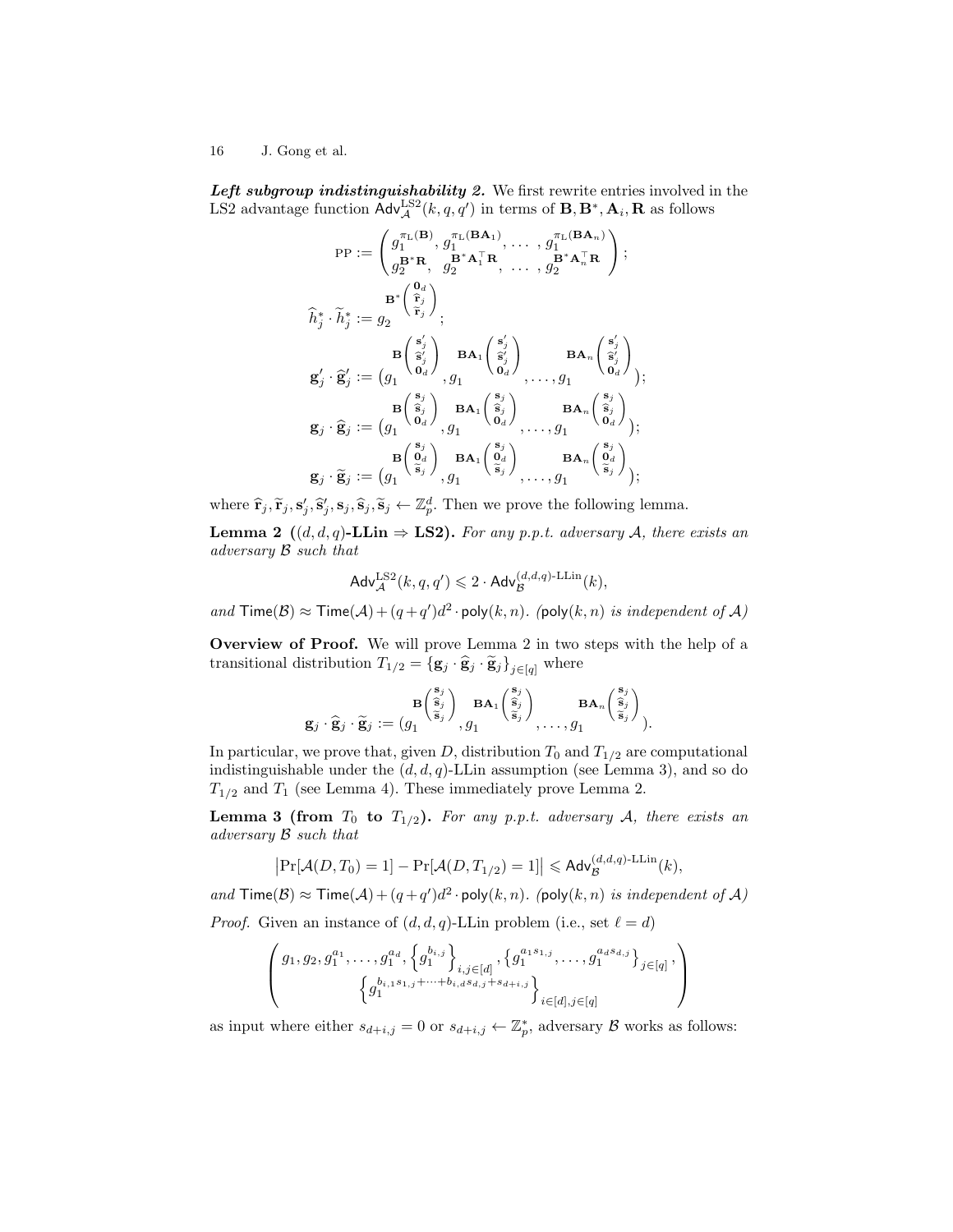**Programming**  $\hat{\mathbf{s}}_j$  and  $\tilde{\mathbf{s}}_j$  for  $j \in [q]$ . Adversary B implicitly sets

$$
\widehat{\mathbf{s}}_j := (s_{1,j}, \ldots, s_{d,j})^\top \text{ and } \widetilde{\mathbf{s}}_j := (s_{d+1,j}, \ldots, s_{2d,j})^\top.
$$

**Programming B, B<sup>\*</sup>, A<sub>1</sub>, ..., A<sub>n</sub>, R.** We define **W** as

$$
\mathbf{W} := \begin{pmatrix} 1 & & & & & \\ & \ddots & & & & & \\ & & a_1 & & & & \\ & & & a_1 & & & \\ & & & \ddots & & & \\ & & & & a_d & & \\ & & & & a_d & & \\ & & & & b_{1,1} & \cdots & b_{1,d} & 1 \\ & & & & & \vdots & \vdots & \ddots \\ & & & & & b_{d,1} & \cdots & b_{d,d} & 1 \end{pmatrix} \in \mathbb{Z}_p^{3d \times 3d}
$$

and set  $\mathbf{W}^* := (\mathbf{W}^{-1})^\top$ . Sample<sup>7</sup>  $\mathbf{\bar{B}}, \mathbf{\bar{R}} \leftarrow \text{GL}_{3d}(\mathbb{Z}_p)$  and set  $\mathbf{\bar{B}}^* := (\mathbf{\bar{B}}^{-1})^\top$ . Also sample  $\bar{\mathbf{A}}_1, \ldots, \bar{\mathbf{A}}_n \leftarrow \mathbb{Z}_p^{3d \times 3d}$ , and implicitly set

$$
(\mathbf{B}, \mathbf{B}^*) := (\mathbf{\bar{B}}\mathbf{W}, \mathbf{\bar{B}}^*\mathbf{W}^*), \quad \mathbf{R} := \mathbf{W}^\top \mathbf{\bar{R}}, \quad \mathbf{A}_i := \mathbf{W}^{-1} \mathbf{\bar{A}}_i \mathbf{W}, \qquad (1)
$$

for  $i \in [n]$ . Observe that  $\mathbf{B}, \mathbf{B}^*, \mathbf{R}$  and all  $\mathbf{A}_i$  are distributed properly, and

$$
\mathbf{B}\mathbf{A}_{i} = \bar{\mathbf{B}}\bar{\mathbf{A}}_{i}\mathbf{W}, \quad \mathbf{B}^{*}\mathbf{R} = \bar{\mathbf{B}}^{*}\bar{\mathbf{R}}, \quad \mathbf{B}^{*}\mathbf{A}_{i}^{\top}\mathbf{R} = \bar{\mathbf{B}}^{*}\bar{\mathbf{A}}_{i}^{\top}\bar{\mathbf{R}}.
$$
 (2)

Simulating pp.  $\beta$  can simulate

$$
\begin{array}{ll} g_1^{\pi_\mathrm{L}(\mathbf{B})} = g_1^{\pi_\mathrm{L}(\bar{\mathbf{B}}\mathbf{W})} = g_1^{\bar{\mathbf{B}}\pi_\mathrm{L}(\mathbf{W})} & \mathrm{and} \ \ g_1^{\pi_\mathrm{L}(\mathbf{B}\mathbf{A}_i)} = g_1^{\pi_\mathrm{L}(\bar{\mathbf{B}}\bar{\mathbf{A}}_i\mathbf{W})} = g_1^{\bar{\mathbf{B}}\bar{\mathbf{A}}_i\pi_\mathrm{L}(\mathbf{W})}, \\ g_2^{\mathbf{B}^*\mathbf{R}} = g_2^{\bar{\mathbf{B}}^*\bar{\mathbf{R}}} & \mathrm{and} \ \ g_2^{\mathbf{B}^*\mathbf{A}_i^\top\mathbf{R}} = g_2^{\bar{\mathbf{B}}^*\bar{\mathbf{A}}_i^\top\bar{\mathbf{R}}}, \end{array}
$$

for  $i \in [n]$  using the knowledge of  $\pi_L(\mathbf{W})$  and  $\bar{\mathbf{B}}, \bar{\mathbf{B}}^*, \bar{\mathbf{A}}_1, \ldots, \bar{\mathbf{A}}_n, \bar{\mathbf{R}}$ . Simulating  $\widehat{h}_j^* \cdot \widetilde{h}_j^*$  for  $j \in [q+q']$ . It is not hard to compute  $\mathbf{W}^* \in \mathbb{Z}_p^{3d \times 3d}$  as



<sup>&</sup>lt;sup>7</sup> In our symbol system, a variable with a bar on the top, say  $\bar{\mathbf{B}}$ , is sampled by the simulator (i.e.,  $\mathcal{B}$ ) and is completely known to it.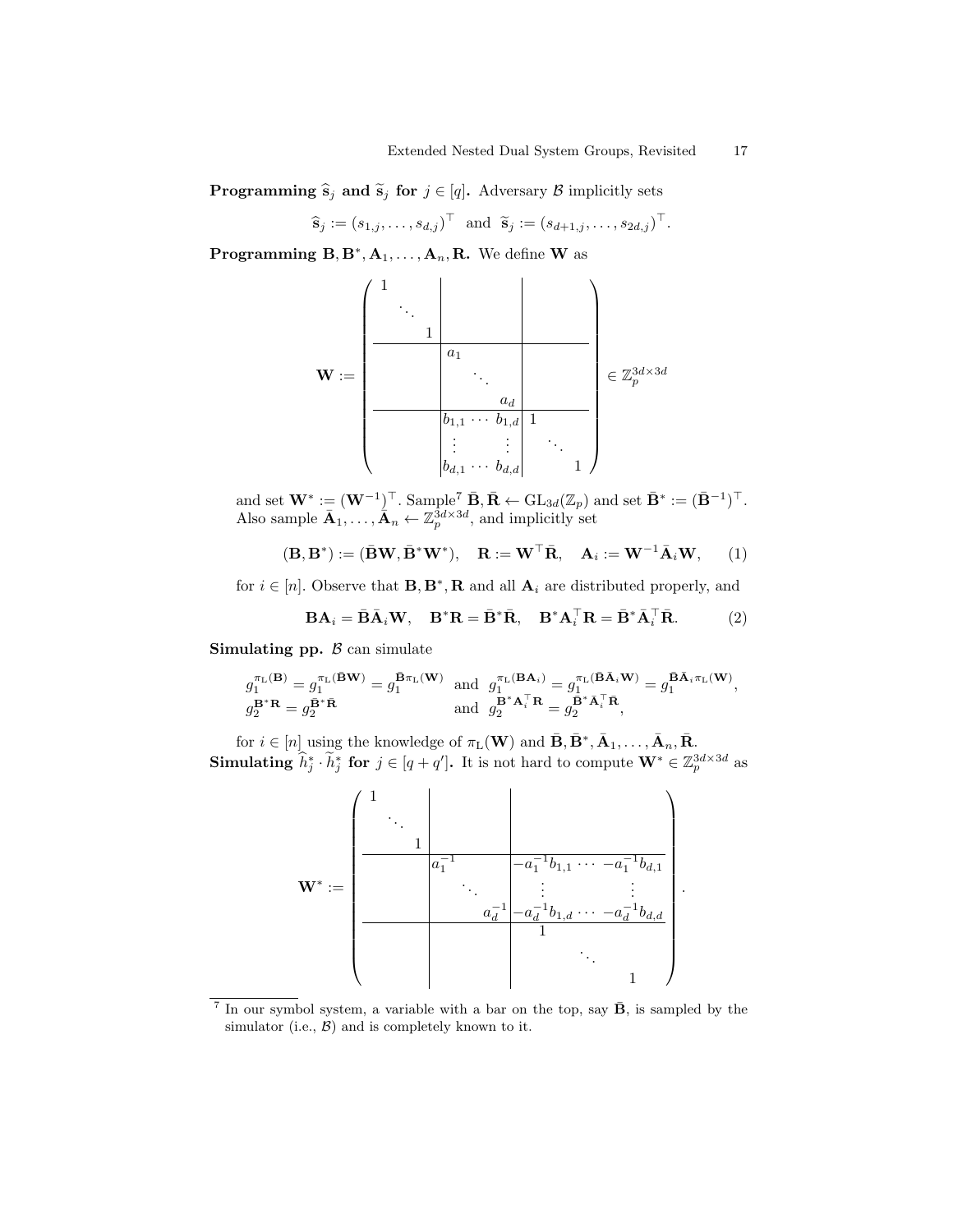For all  $j \in [q + q']$ , we sample  $\bar{\mathbf{r}}_j \leftarrow \mathbb{Z}_p^{2d}$  and implicitly set

$$
\begin{pmatrix} \mathbf{0}_d \\ \widehat{\mathbf{r}}_j \\ \widetilde{\mathbf{r}}_j \end{pmatrix} = (\mathbf{W}^*)^{-1} \begin{pmatrix} \mathbf{0}_d \\ \bar{\mathbf{r}}_j \end{pmatrix} = \mathbf{W}^\top \begin{pmatrix} \mathbf{0}_d \\ \bar{\mathbf{r}}_j \end{pmatrix}.
$$

Since the right-bottom  $2d \times 2d$  sub-matrix of  $W^*$  is full-rank with overwhelming probability,  $\hat{\mathbf{r}}_i$  and  $\widetilde{\mathbf{r}}_i$  are distributed properly and  $\mathcal{B}$  can simulate

$$
\widehat{h}_j^* \cdot \widetilde{h}_j^* = g_2 \frac{\mathbf{B}^* \begin{pmatrix} \mathbf{0}_d \\ \widehat{\mathbf{r}}_j \\ \widehat{\mathbf{r}}_j \end{pmatrix}}{=} g_2 \frac{\bar{\mathbf{B}}^* \mathbf{W}^* \begin{pmatrix} \mathbf{0}_d \\ \widehat{\mathbf{r}}_j \\ \widehat{\mathbf{r}}_j \end{pmatrix}}{=} g_2 \frac{\bar{\mathbf{B}}^* \begin{pmatrix} \mathbf{0}_d \\ \widehat{\mathbf{r}}_j \end{pmatrix}}
$$

using the knowledge of  $\mathbf{B}^*$  and  $\bar{\mathbf{r}}_j$ .

**Simulating**  $g'_j \cdot \hat{g}'_j$  **for**  $j \in [q]$ . B can sample  $s'_j, \hat{s}'_j \leftarrow \mathbb{Z}_p^d$  and simulate

$$
\mathbf{B}\begin{pmatrix} \mathbf{s}'_j \\ \mathbf{\hat{s}}'_j \\ \mathbf{0}_d \end{pmatrix} = g_1 \qquad \mathbf{\bar{B}}\mathbf{W}\begin{pmatrix} \mathbf{s}'_j \\ \mathbf{\hat{s}}'_j \\ \mathbf{0}_d \end{pmatrix} \quad \text{and} \quad g_1 \qquad \mathbf{B}\mathbf{A}_i \begin{pmatrix} \mathbf{s}'_j \\ \mathbf{\hat{s}}'_j \\ \mathbf{0}_d \end{pmatrix} = g_1 \qquad \mathbf{\bar{B}}\mathbf{\bar{A}}_i\mathbf{W}\begin{pmatrix} \mathbf{s}'_j \\ \mathbf{\hat{s}}'_j \\ \mathbf{0}_d \end{pmatrix}
$$

for  $i \in [n]$  and using the knowledge of  $g_1^{\mathbf{W}}$  and  $\bar{\mathbf{B}}, \bar{\mathbf{A}}_1, \ldots, \bar{\mathbf{A}}_n$ . **Simulating the challenge.** Algorithm  $\mathcal{B}$  can sample  $\mathbf{s}_j \leftarrow \mathbb{Z}_p^d$  and simulate

$$
\frac{\mathbf{B}\begin{pmatrix} \mathbf{s}_j \\ \hat{\mathbf{s}}_j \\ \tilde{\mathbf{s}}_j \end{pmatrix}}{g_1} = \frac{\bar{\mathbf{B}}\mathbf{W}\begin{pmatrix} \mathbf{s}_j \\ \hat{\mathbf{s}}_j \\ \tilde{\mathbf{s}}_j \end{pmatrix}}{\text{ and }} \frac{\mathbf{B}\mathbf{A}_i \begin{pmatrix} \mathbf{s}_j \\ \hat{\mathbf{s}}_j \\ \tilde{\mathbf{s}}_j \end{pmatrix}}{g_1} = \frac{\bar{\mathbf{B}}\bar{\mathbf{A}}_i\mathbf{W}\begin{pmatrix} \mathbf{s}_j \\ \hat{\mathbf{s}}_j \\ \tilde{\mathbf{s}}_j \end{pmatrix}}
$$

for  $i \in [n]$  and  $j \in [q]$  using the knowledge of  $\overline{\mathbf{B}}, \overline{\mathbf{A}}_1, \ldots, \overline{\mathbf{A}}_n$  and

$$
\mathbf{w}\begin{pmatrix} \mathbf{s}_j \\ \mathbf{s}_j \\ \vdots \\ \mathbf{s}_j \\ \mathbf{s}_j \\ \mathbf{s}_j \end{pmatrix} = g_1^{\left(\begin{smallmatrix} \mathbf{s}_j \\ a_1\mathbf{s}_{1,j} \\ \vdots \\ a_d s_{d,j} \\ b_{d,1}s_{1,j} + \cdots + b_{1,d}s_{d,j} + s_{d+1,j} \\ \vdots \\ b_{d,1}s_{1,j} + \cdots + b_{d,d}s_{d,j} + s_{2d,j} \end{smallmatrix}\right)}.
$$

Analysis. Observe that if all  $s_{d+i,j} = 0$ , then all  $\tilde{s}_j = 0$  and the output challenge is distributed as  $\{g_j \cdot \hat{g}_j\}_{j \in [q]}$ ; otherwise, if all  $s_{d+i,j} \leftarrow \mathbb{Z}_p^*$ , then all  $\tilde{s}_j \leftarrow (\mathbb{Z}_p^*)^d$ and the output challenge is distributed as  $\{g_j \cdot \hat{g}_j \cdot \hat{g}_j\}_{j \in [q]}$ . Therefore we may conclude that  $\left|\Pr[\mathcal{A}(D, T_0) = 1] - \Pr[\mathcal{A}(D, T_{1/2}) = 1] \right| \leq \mathsf{Adv}_{\mathcal{B}}^{(d, d, q)\text{-LLin}}(k).$ 

**Lemma 4 (from**  $T_{1/2}$  to  $T_1$ ). For any p.p.t. adversary A, there exists an adversary B such that

$$
\left|\Pr[\mathcal{A}(D,T_{1/2})=1]-\Pr[\mathcal{A}(D,T_1)=1]\right|\leqslant \mathsf{Adv}_{\mathcal{B}}^{(d,d,q)\text{-LLin}}(k),
$$

and  $\textsf{Time}(\mathcal{B}) \approx \textsf{Time}(\mathcal{A}) + (q + q')d^2 \cdot \textsf{poly}(k, n)$ . (poly $(k, n)$  is independent of  $\mathcal{A}$ )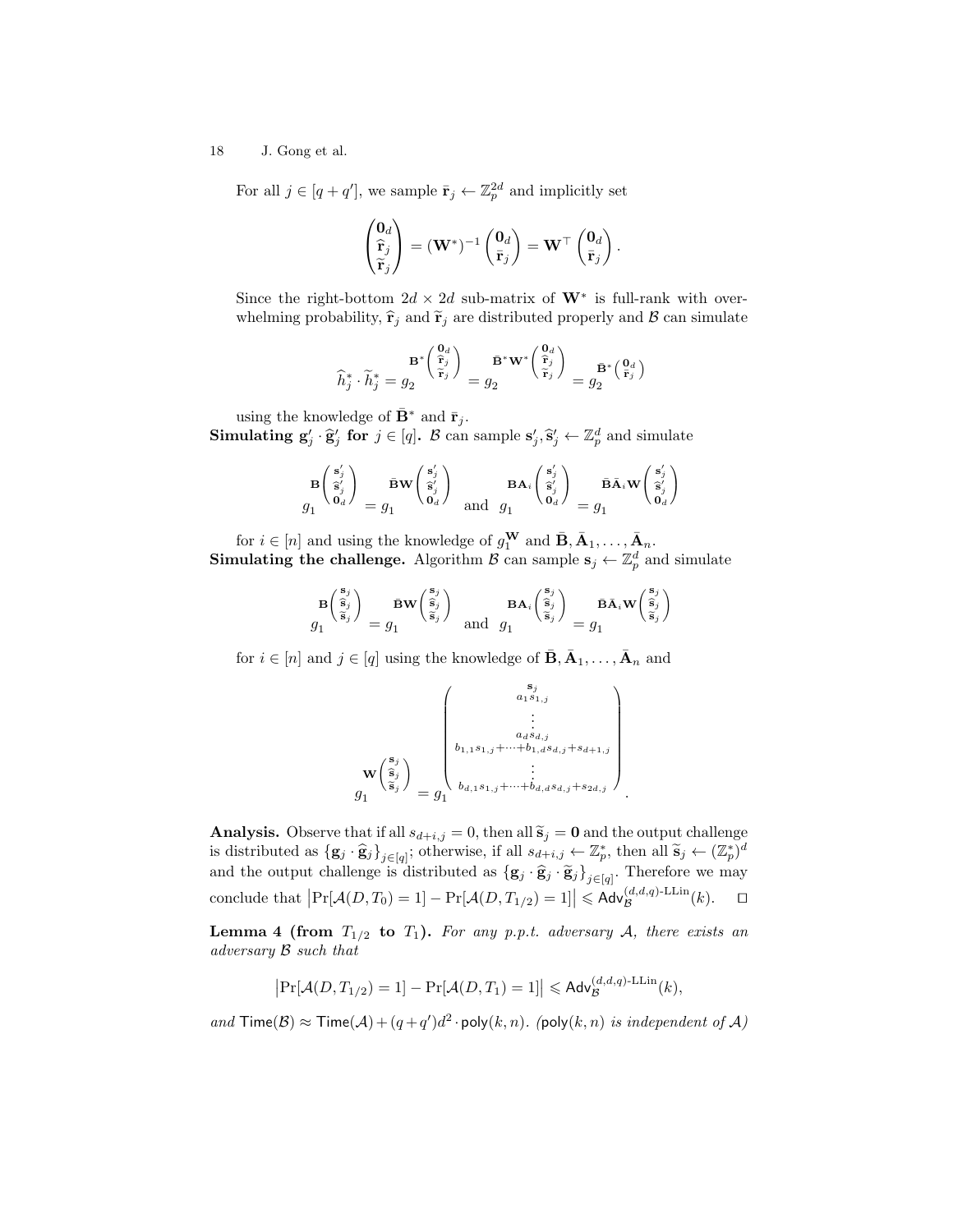*Proof.* Given an instance of  $(d, d, q)$ -LLin problem, adversary  $\beta$  behaves in a similar manner to  $\beta$  in the proof of Lemma 3 with the differences that:

**Programming**  $\hat{\mathbf{s}}_j$  and  $\tilde{\mathbf{s}}_j$  for  $j \in [q]$ . Adversary B implicitly sets

$$
\widehat{\mathbf{s}}_j = (s_{2d,j}, \ldots, s_{d+1,j})^\top \text{ and } \widetilde{\mathbf{s}}_j = (s_{d,j}, \ldots, s_{1,j})^\top.
$$

Defining W. Adversary  $\beta$  defines W as

$$
\mathbf{W} := \begin{pmatrix} 1 & & & & \\ & \ddots & & & & \\ & & 1 & & b_{d,d} \cdots b_{d,1} \\ & & \ddots & \vdots & \vdots \\ & & & 1 & b_{1,d} \cdots b_{1,1} \\ & & & & a_d \\ & & & & & \ddots \\ & & & & & a_1 \end{pmatrix} \in \mathbb{Z}_p^{3d \times 3d}.
$$

In fact,  $\mathbf{B}, \mathbf{B}^*, \mathbf{A}_i, \mathbf{R}$  are programmed as Eq. (1). All entries in PP and  $\{g'_j \cdot \hat{g}'_j\}$ can be simulated exactly as in the proof of Lemma 3. The strategy for creating  $\{\hat{h}_j^* \cdot \tilde{h}_j^*\}$  and the challenge there also works well. □

Combining Lemma 1 and Lemma 2, we have Corollary 1 showing that our instantiation satisfies *left subgroup indistinguishability*  $2$  requirement with tight reduction, i.e., with security loss 2d, to the d-Lin assumption.

Corollary 1 (d-Lin  $\Rightarrow$  LS2). For any p.p.t. adversary A, there exists an adversary B such that

$$
\mathsf{Adv}_{\mathcal{A}}^{\mathrm{LS2}}(k, q, q') \leq 2d \cdot \mathsf{Adv}_{\mathcal{B}}^{d\text{-Lin}}(k) + 2/(p-1),
$$

and  $\textsf{Time}(\mathcal{B}) \approx \textsf{Time}(\mathcal{A}) + (q + q')d^2 \cdot \textsf{poly}(k, n)$ . (poly $(k, n)$  is independent of  $\mathcal{A}$ )

**Nested-hiding indistinguishability.** Since  $\hat{h}_j^{**}$  and  $\tilde{h}_j^{**}$  are respective random vectors in d-dimensional subspace  $g_2^{\pi_M(B^*)}$  and  $g_2^{\pi_R(B^*)}$  now, we must "create" more entropy from  $\mathbf{h}_i$  than Chen and Wee did in [15]. To do so, we establish a generalized version of many-tuple lemma (see Lemma 5) in [15], which takes the  $(d, d, d)$ -LLin assumption as starting point instead of the d-Lin assumption.

Lemma 5 (Generalized Many-Tuple Lemma). There exists an efficient algorithm that on input  $q \in \mathbb{Z}^+$ , a finite cyclic group G generated by  $q \in G$  and

$$
\begin{pmatrix} g, g^{a_1}, \dots, g^{a_d}, \{g^{b_{i,j}}\}_{i,j \in [d]}, \{g^{a_1r_{1,j}}, \dots, g^{a_dr_{d,j}}\}_{j \in [d]}, \\ \{g^{b_{i,1}r_{1,j} + \dots + b_{i,d}r_{d,j} + r_{d+i,j}}\}_{i,j \in [d]} \end{pmatrix}
$$

,

outputs  $(g^{VZ}, g^{Z})$  for some matrix  $V \in \mathbb{Z}_{p}^{d \times d}$  along with  $\{(g^{t_j}, g^{Vt_j + \tau_j})\}_{j \in [q]},$ where  $\mathbf{t}_j \leftarrow \mathbb{Z}_p^d$ , all  $\boldsymbol{\tau}_j$  are either  $\mathbf{0}_d$  or uniformly distributed over  $\mathbb{Z}_p^d$ . And  $\mathbf{Z}$  is an invertible diagonal matrix.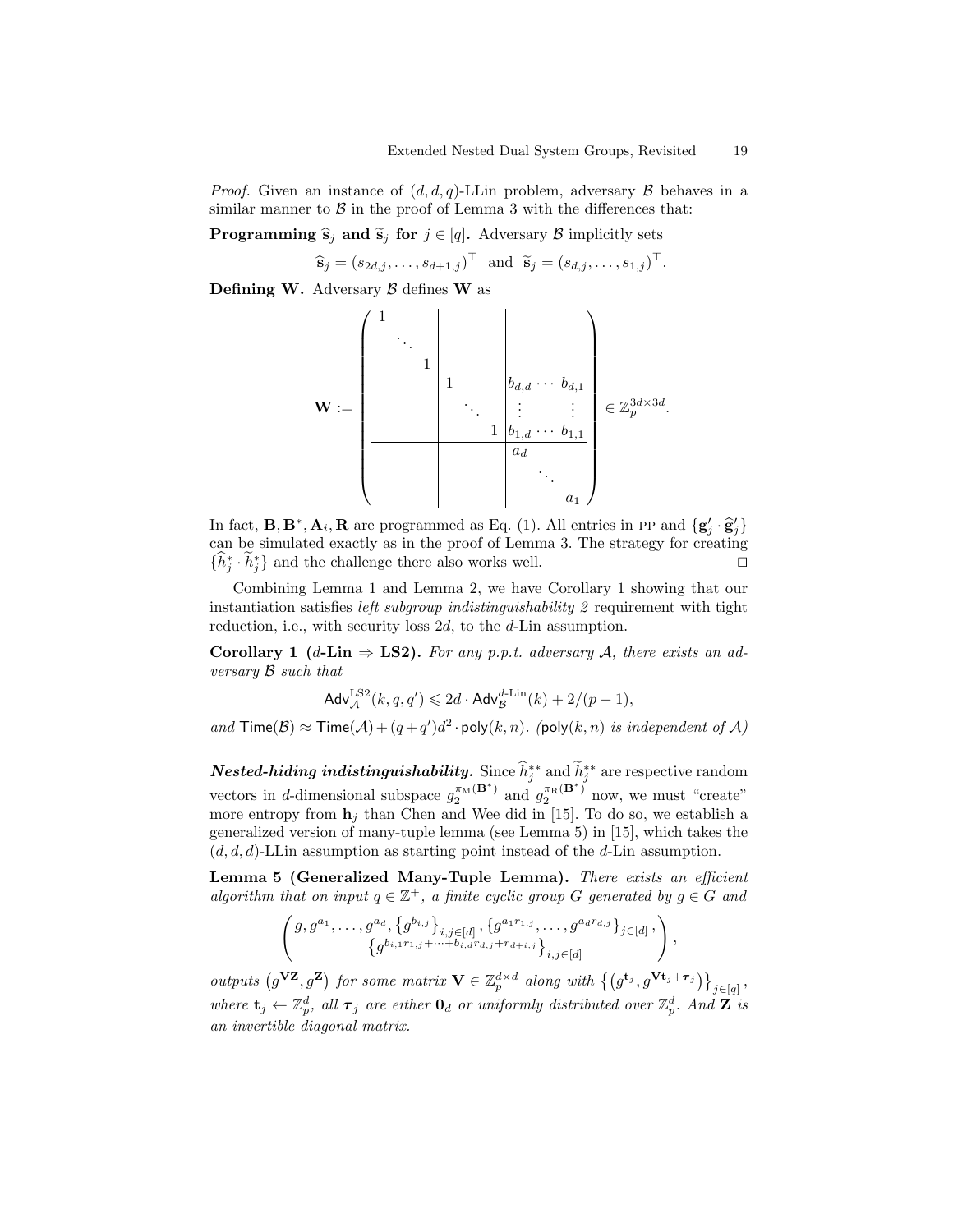Then the proof for the NH property can be obtained by properly embedding matrix V into  $\mathbf{A}_{2\eta-1}$  and  $\mathbf{A}_{2\eta}$  and matrix Z into R, and naturally extending Chen and Wee's simulation strategy [15].

# 5 Concrete IBE from d-Linear Assumption

This section describes the concrete IBE scheme derived from our prime-order instantiation in Section 4 following Hofheinz et al.'s framework [21]. Let GrpGen be the bilinear group generator described in Section 4.1 and  $\pi_L(\cdot)$  be the function mapping from a  $3d \times 3d$  matrix to its left-most d columns.

 $-$  Param $(1^k, n)$ : Run  $(p, G_1, G_2, G_T, e) \leftarrow \mathsf{GrpGen}(1^k)$ . Sample  $\mathbf{B}, \mathbf{R} \leftarrow \mathrm{GL}_{3d}(\mathbb{Z}_p)$ and  $\mathbf{A}_1, \ldots, \mathbf{A}_{2n} \leftarrow \mathbb{Z}_p^{3d \times 3d}$ , and set  $\mathbf{B}^* := (\mathbf{B}^{-1})^\top$ . Output

$$
\mathrm{GP} := \begin{pmatrix} g_1^{\pi_\mathrm{L}(\mathbf{B})},\,g_1^{\pi_\mathrm{L}(\mathbf{B}\mathbf{A}_1)},\,\ldots\,,\,g_1^{\pi_\mathrm{L}(\mathbf{B}\mathbf{A}_{2n})} \\ g_2^{\mathbf{B}^* \mathbf{R}},\quad g_2^{\mathbf{B}^* \mathbf{A}_1^\top \mathbf{R}},\,\,\ldots\,,\,g_2^{\mathbf{B}^* \mathbf{A}_{2n}^\top \mathbf{R}} \end{pmatrix}.
$$

- Setup(GP): Sample  $\mathbf{k} \leftarrow \mathbb{Z}_p^{3d}$  and output

$$
\begin{split} \text{MPK} &:= \left(g_1^{\pi_{\mathbf{L}}(\mathbf{B})}, g_1^{\pi_{\mathbf{L}}(\mathbf{B}\mathbf{A}_1)}, \ldots, g_1^{\pi_{\mathbf{L}}(\mathbf{B}\mathbf{A}_{2n})}; e(g_1, g_2)^{\pi_{\mathbf{L}}(\mathbf{B})^\top \mathbf{k}}\right) \in (G_1^{3d \times d})^{2n+1} \times G_T^d; \\ \text{MSK} &:= \left(g_2^{\mathbf{B}^* \mathbf{R}}, g_2^{\mathbf{B}^* \mathbf{A}_1^\top \mathbf{R}}, \ldots, g_2^{\mathbf{B}^* \mathbf{A}_{2n}^\top \mathbf{R}}; g_2^{\mathbf{k}}\right) \in (G_2^{3d \times 3d})^{2n+1} \times G_2^{3d}. \end{split}
$$

- KeyGen(MPK, MSK, **y**): Let  $\mathbf{y} = (y_1, \ldots, y_n) \in \{0, 1\}^n$ . Sample  $\mathbf{r} \leftarrow \mathbb{Z}_p^{3d}$  and output

$$
\mathrm{SK}_{\mathbf{y}} := \left(g_2^{\mathbf{B}^* \mathbf{R} \mathbf{r}}, g_2^{\mathbf{k} + \mathbf{B}^* (\mathbf{A}_{2-y_1} + \dots + \mathbf{A}_{2n-y_n})^\top \mathbf{R} \mathbf{r}}\right) \in G_2^{3d} \times G_2^{3d}.
$$

- Enc(MPK, **x**, M): Let  $\mathbf{x} = (x_1, \dots, x_n) \in \{0, 1\}^n$  and  $M \in \mathbb{G}_T$ . Sample  $\mathbf{s} \leftarrow \mathbb{Z}_p^d$ and output

$$
CT_{\mathbf{x}} := \left(g_1^{\pi_L(\mathbf{B})\mathbf{s}}, g_1^{\pi_L(\mathbf{B}(\mathbf{A}_{2-x_1} + \dots + \mathbf{A}_{2n-x_n}))\mathbf{s}}, e(g_1, g_2)^{\mathbf{s}^\top \pi_L(\mathbf{B})^\top \mathbf{k}} \cdot M\right) \newline \in G_1^{3d} \times G_1^{3d} \times G_T.
$$

– Dec(MPK, SK, CT): Let  $SK = (K_0, K_1)$  and  $CT = (C_0, C_1, C_2)$ . Output

$$
M := C_2 \cdot e(C_1, K_0) / e(C_0, K_1).
$$

Note that we only put necessary entries for Enc into mpk, while entries from gp (or pp) for running KeyGen are put into msk. We describe the following theorem.

**Theorem 1.** For any p.p.t. adversary A making at most  $q_K$  key extraction queries and at most  $q_C$  challenge queries for pairwise distinct challenge identity against at most  $\lambda$  instances, there exists adversary  $\beta$  such that

$$
\mathsf{Adv}_{\mathcal{A}}^{\mathsf{IBE}}(k, \lambda, q_K, q_C, 1) \leq d \cdot (5n + 1) \cdot \mathsf{Adv}_{\mathcal{B}}^{d \text{-Lin}}(k) + 2^{-\Omega(k)}
$$

,

where  $\textsf{Time}(\mathcal{B}) \approx \textsf{Time}(\mathcal{A}) + (\lambda + q_C + q_K) \cdot d^2 \cdot \textsf{poly}(k,n)$  and  $\textsf{poly}(k,n)$  is independent of  $\mathsf{Time}(\mathcal{A})$ .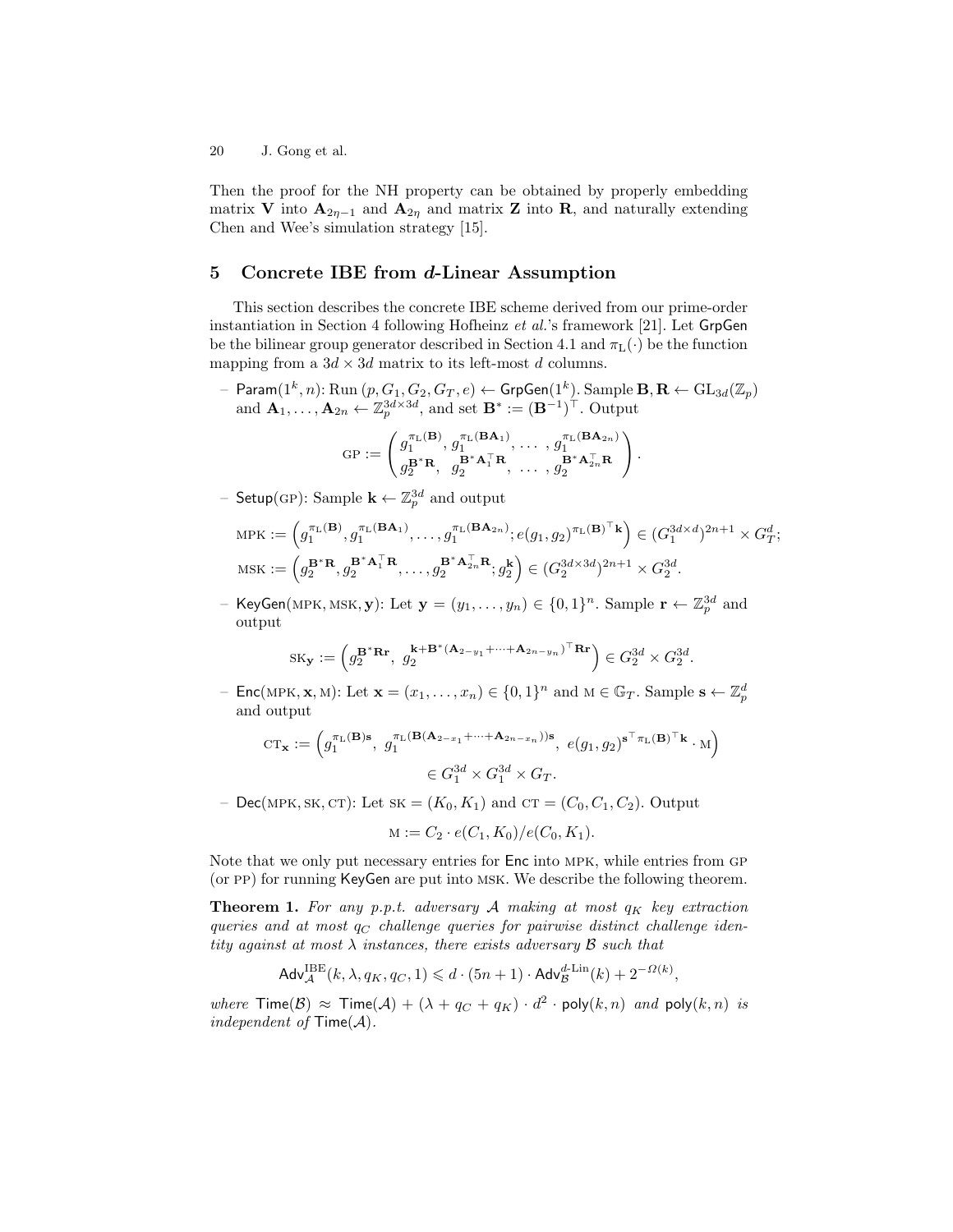# 6 Achieving Stronger Security Guarantee

This section will investigate two flavors of stronger adaptive security: Bweak and full adaptive security (see Section 2) by enhancing the non-degeneracy property and updating the proof of "ENDSG implies IBE".

#### 6.1 Warmup: Achieving B-weak Adaptive Security

Recall that the original non-degeneracy property said that:

(Non-degeneracy (Recalled).) Over the probability space defined by  $\hat{g}_0 \leftarrow$  $\widehat{\textsf{SampG}}_0(\text{PP}, \text{SP})$ , with overwhelming probability  $1 - 2^{-\Omega(k)}$ ,  $e(\widehat{g}_0, \widehat{h}^*)$  is distributed uniformly over  $\mathbb{G}_T$  when sampling  $\hat{h}^* \leftarrow \widehat{\textsf{Sampl}}^*(\text{PP}, \text{SP}).$ 

We observe that  $\hat{h}^*$  in our prime-order instantiation (see Section 4) actually contains higher entropy than those in Hofheinz et al.'s composite-order instantiation [21]. In particular,  $\hat{h}^*$  is uniformly distributed over a d-dimension subspace of  $G_2^{3d}$  containing  $p^d$  elements (vectors), while  $e(\widehat{g}_0, \widehat{h}^*)$  is an element in  $G_T$ <br>containing in the planette. This supports that gives  $e(\widehat{\lambda}, \widehat{h}^*)$  there were help containing just p elements. This suggests that, given  $e(\hat{g}_0, \hat{h}^*)$ , there may be leftover entropy in  $\hat{h}^*$ , and our prime-order instantiation may achieve stronger non-degeneracy even relying on no computational assumption.

To formally investigate the above idea, we describe the notion of B-bounded non-degeneracy which roughly ensures the non-degeneracy when a single  $\hat{h}^*$  is paired with at most  $B \hat{g}_0$ 's.

(B-bounded non-degeneracy.) Over the probability space defined by sampling  $(\widehat{g}_{0,1}, \ldots, \widehat{g}_{0,B}) \leftarrow \widehat{\text{SampG}}_0^B(\text{PP}, \text{SP})$ , with overwhelming probability  $1 - \frac{1}{2}$  $2^{-\Omega(k)}$ ,  $(e(\widehat{g}_{0,1}, \widehat{h}^*), \ldots, e(\widehat{g}_{0,B}, \widehat{h}^*))$  is distributed uniformly over  $\mathbb{G}_T^B$  when sampling  $\hat{h}^* \leftarrow \widehat{\mathsf{SampH}}^*(\text{PP}, \text{SP}).$ 

It is obvious that the ENDSG with B-bounded non-degeneracy almost-tightly implies a B-weak adaptively secure IBE in the MIMC setting. We now prove that our prime-order instantiation in Section 4 indeed reaches this stronger version of non-degeneracy.

**Lemma 6.** Our prime-order instantiation of ENDSG in Section 4 based on the d-Lin assumption is d-bounded non-degenerated.

Proof. The proof is just a simple statistical argument extended from the proof for the original non-degeneracy. For  $\hat{\mathbf{s}}_1, \ldots, \hat{\mathbf{s}}_d \leftarrow \mathbb{Z}_p^d$  and  $\hat{\mathbf{r}} \leftarrow \mathbb{Z}_p^d$ , we have that

$$
\begin{pmatrix} e(g_1^{\mathbf{E}\widehat{\mathbf{s}}_1},g_2^{\pi_\mathrm{M}(\mathbf{B}^*)\widehat{\mathbf{r}}}) \\ \vdots \\ e(g_1^{\mathbf{E}\widehat{\mathbf{s}}_d},g_2^{\pi_\mathrm{M}(\mathbf{B}^*)\widehat{\mathbf{r}}}) \end{pmatrix} = \begin{pmatrix} e(g_1,g_2)^{\widehat{\mathbf{s}}_1^\top\widehat{\mathbf{r}}} \\ \vdots \\ e(g_1,g_2)^{\widehat{\mathbf{s}}_d^\top\widehat{\mathbf{r}}} \end{pmatrix} = e(g_1,g_2)^{\begin{pmatrix} \widehat{\mathbf{s}}_1^\top \\ \vdots \\ \widehat{\mathbf{s}}_d^\top \end{pmatrix} \widehat{\mathbf{r}}}\,.
$$

With probability at least  $1 - \frac{1}{p-1}$ , the matrix  $(\hat{\mathbf{s}}_1, \dots, \hat{\mathbf{s}}_d)^\top$  is full-rank, in which case  $(\hat{\mathbf{s}}_1,\ldots,\hat{\mathbf{s}}_d)^\top \hat{\mathbf{r}}$  is distributed uniformly over  $\mathbb{Z}_p^d$  when picking  $\hat{\mathbf{r}} \leftarrow \mathbb{Z}_p^d$  $\Box$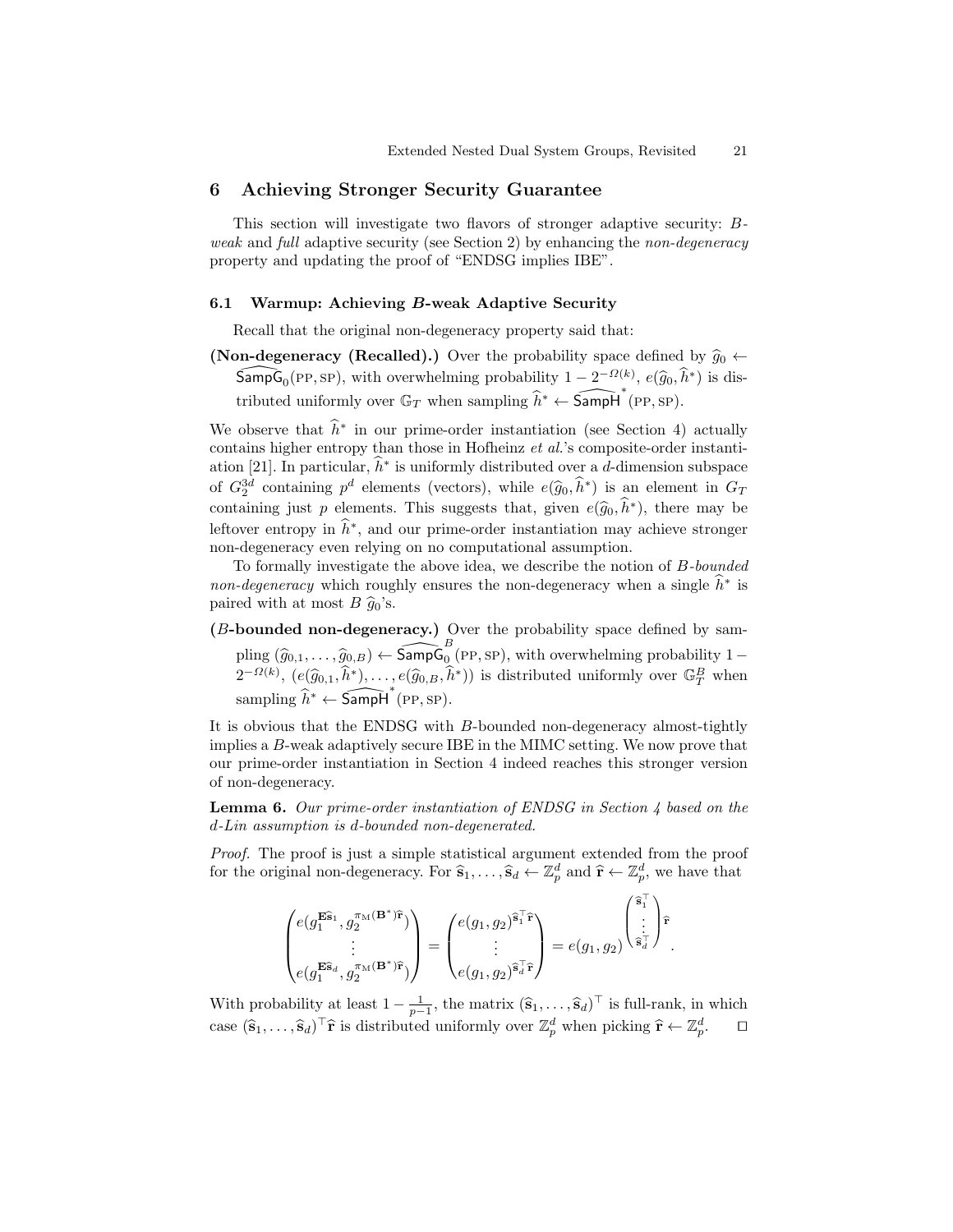Therefore, when we build our instantiation with parameter  $d > 1$ , we actually obtain an IBE with strictly stronger security guarantee which ensures the confidentiality of at most  $d$  ciphertexts for each identity. As a special case, if we set  $d = 1$  (i.e., the SXDH assumption), the resulting IBE is still weak secure.

### 6.2 Computational Non-degeneracy and Full Adaptive Security

The attempt in the previous subsection more or less suggests that it is probably inevitable to introduce additional computational arguments in order to achieve fully adaptive security where a single  $\hat{h}^*$  can be paired with polynomially many  $\hat{g}_0$ 's without violating the non-degeneracy property.

As a first step, we describe a computational version of non-degeneracy which is essentially similar to the s-BDDH assumption [21]. Our presentation follows the style of our revised ENDSG (in Section 3) in order to keep generality.

(Computational non-degeneracy (ND).) For any p.p.t. adversary  $A$ , the following advantage function is negligible in  $k$ ,

$$
\mathsf{Adv}_{\mathcal{A}}^{\mathrm{ND}}(k,q,q',q'') := \left| \Pr[\mathcal{A}(D,T_0) = 1] - \Pr[\mathcal{A}(D,T_1) = 1] \right|,
$$

where

$$
D := \left(\text{PP}, \left\{\widehat{h}_j^*, \widetilde{h}_j^*\right\}_{j \in [q']}, \left\{\widehat{\mathbf{g}}_{j,j'}\right\}_{j \in [q], j' \in [q'']}\right),
$$

$$
T_0 := \left\{e(\widehat{g}_{0,j,j'}, \widehat{h}_j^{**})\right\}_{j \in [q], j' \in [q'']}, T_1 := \left\{R_{j,j'}\right\}_{j \in [q], j' \in [q'']} \text{and } \widehat{h}_j^* \leftarrow \widehat{\text{SampH}} \left(\text{PP}, \text{SP}\right), \widetilde{h}_j^* \leftarrow \widehat{\text{SampH}} \left(\text{PP}, \text{SP}\right), \widehat{h}_j^{**} \leftarrow \widehat{\text{SampH}} \left(\text{PP}, \text{SP}\right),
$$

$$
\widehat{\mathbf{g}}_{j,j'} = (\widehat{g}_{0,j,j'}, \widehat{g}_{1,j,j'}, \dots, \widehat{g}_{n,j,j'}) \leftarrow \widehat{\text{SampG}}(\text{PP}, \text{SP}) \text{ and } R_{j,j'} \leftarrow \mathbb{G}_T.
$$

It is not hard to see that an ENDSG with computational non-degeneracy property almost-tightly implies a fully adaptively secure IBE in MIMC setting, where we ensure the confidentiality of polynomial-many ciphertexts for each identity. The detailed proof can be found in the full version of the paper.

#### 6.3 Computational Non-degeneracy from d-Linear Assumption

We now prove that the prime-order instantiation proposed in Section 4 has realized the computational non-degeneracy. And this immediately implies that the concrete IBE scheme shown in Section 5 is fully adaptively secure in MIMC setting with almost-tight reduction.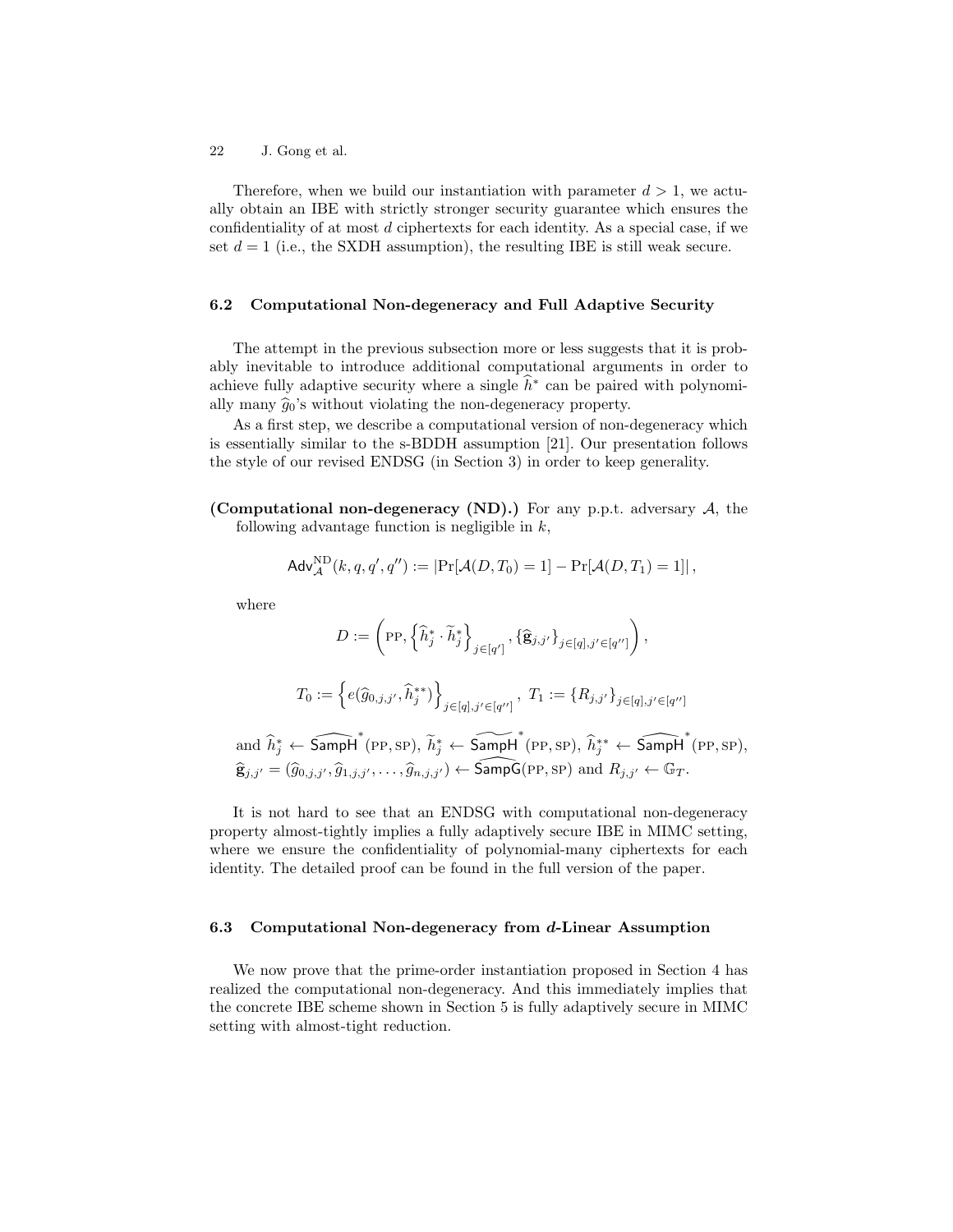As before, we first rewrite all entries involved in the ND advantage function  $\mathsf{Adv}_{\mathcal{A}}^{\rm ND}(k,q,q',q'')$  in terms of  $\mathbf{B}, \mathbf{B}^*, \mathbf{A}_i, \mathbf{R}$  as follows

$$
\text{PP} := \begin{pmatrix} g_1^{\pi_L(\mathbf{B})}, g_1^{\pi_L(\mathbf{BA}_1)}, \dots, g_1^{\pi_L(\mathbf{BA}_n)} \\ g_2^{\mathbf{B}^* \mathbf{R}}, g_2^{\mathbf{B}^* \mathbf{A}_1^{\top} \mathbf{R}}, \dots, g_2^{\mathbf{B}^* \mathbf{A}_n^{\top} \mathbf{R}} \end{pmatrix};
$$
  

$$
\widehat{h}_j^* \cdot \widetilde{h}_j^* := g_2 \qquad \qquad \mathbf{B}^* \begin{pmatrix} \mathbf{0}_d \\ \widehat{\mathbf{r}}'_j \\ \widehat{\mathbf{r}}'_j \end{pmatrix};
$$
  

$$
\widehat{\mathbf{g}}_{j,j'} := \begin{pmatrix} \sigma_{1}^{\pi_M(\mathbf{B})\widehat{\mathbf{s}}_{j,j'}}, g_1^{\pi_M(\mathbf{BA}_1)\widehat{\mathbf{s}}_{j,j'}}, \dots, g_1^{\pi_M(\mathbf{BA}_n)\widehat{\mathbf{s}}_{j,j'}} \end{pmatrix};
$$
  

$$
e(\widehat{g}_{0,j,j'}, \widehat{h}_j^{**}) := e(g_1^{\pi_M(\mathbf{B})\widehat{\mathbf{s}}_{j,j'}}, g_2^{\pi_M(\mathbf{B}^*)\widehat{\mathbf{r}}_j}) = e(g_1, g_2)^{\widehat{\mathbf{s}}_{j,j'}^{\top} \widehat{\mathbf{r}}_j};
$$
  

$$
R_{j,j'} := e(\widehat{g}_{0,j,j'}, \widehat{h}_j^{**}) \cdot e(g_1, g_2)^{\widehat{\gamma}_{j,j'}} = e(g_1, g_2)^{\widehat{\mathbf{s}}_{j,j'}^{\top} \widehat{\mathbf{r}}_j} \cdot e(g_1, g_2)^{\widehat{\gamma}_{j,j'}};
$$

where  $\hat{\mathbf{r}}'_j, \hat{\mathbf{r}}_j, \hat{\mathbf{s}}_{j,j'} \leftarrow \mathbb{Z}_p^d$  and  $\hat{\gamma}_{j,j'} \leftarrow \mathbb{Z}_p$ . Then we prove the following lemma.

**Lemma 7** ((d, 1, qq'')-**LLin**  $\Rightarrow$  **ND).** For any p.p.t. adversary A, there exists an adversary B such that

$$
\mathsf{Adv}_{\mathcal{A}}^{\rm ND}(k,q,q',q'') \leqslant \mathsf{Adv}_{\mathcal{B}}^{(d,1,qq'')\text{-LLin}}(k),
$$

and  $\textsf{Time}(\mathcal{B}) \approx \textsf{Time}(\mathcal{A}) + (qq''+q')d^2 \cdot \textsf{poly}(k,n)$ . (poly $(k,n)$  is independent of  $\mathcal{A}$ )

**Overview of Proof.** From the observation that all  $\hat{h}^{**}_{j} = g_{2}^{\pi_{\text{M}}(\mathbf{B}^{*})\hat{\mathbf{r}}_{j}}$  are independently distributed and will never be given to  $A$  individually, we essentially prove a stronger result:

" Given D,  $g_1^{\widehat{\mathbf{s}}_{j,j}^{\top},\widehat{\mathbf{r}}_j}$  are computationally indistinguishable from  $g_1^{\widehat{\mathbf{s}}_{j,j}^{\top},\widehat{\mathbf{r}}_j+\widehat{\gamma}_{j,j'}}$ ."

It is direct to based the pseudo-randomness of the challenge terms on the  $(d, q, q'')$ -LLin assumption. However the assumption is reduced to  $d$ -Lin assumption with reduction loss  $\mathcal{O}(q)$ . In order to obtain a tight reduction, we further rewrite the challenge term as

$$
\widehat{\mathbf{g}}_{1}^{\widehat{\mathbf{s}}_{j,j}^{\top}\cap\widehat{\mathbf{r}}_j}= \widehat{\mathbf{g}}_{1}^{\top},\mathbf{y}^{\top}\bar{\mathbf{r}}_j}= \mathbf{g}_1^{\bar{\mathbf{r}}_j^{\top}\mathbf{V}\widehat{\mathbf{s}}_{j,j'}}
$$

where **V** is a  $(d+1) \times d$  matrix over  $\mathbb{Z}_p$  of rank d and  $\bar{\mathbf{r}}_j \leftarrow \mathbb{Z}_p^{d+1}$ . Clearly, we implicitly define  $\hat{\mathbf{r}}_i := \mathbf{V}^\top \bar{\mathbf{r}}_i$ . Since the matrix **V** is shared by all  $\hat{\mathbf{r}}_i$ 's in challenge terms, we could now deal with polynomially many distinct  $\hat{\mathbf{r}}_j$ 's uniformly which results in a proof with constant security loss.

*Proof.* Given an instance of  $(d, 1, qq'')$ -LLin problem (i.e., set  $\ell = 1$  and  $q = qq'$ )

$$
\begin{pmatrix} g_1, g_2, g_1^{a_1}, \dots, g_1^{a_d}, \left\{g_1^{b_i}\right\}_{i \in [d]}, \left\{g_1^{a_1s_{1,j,j'}}, \dots, g_1^{a_d s_{d,j,j'}}\right\}_{j \in [q], j' \in [q'']}, \\ \left\{g_1^{b_1s_{1,j,j'} + \dots + b_d s_{d,j,j'} + s_{d+1,j,j'}}\right\}_{j \in [q], j' \in [q'']} \end{pmatrix}
$$

as input where either  $s_{d+1,j,j'} = 0$  or  $s_{d+1,j,j'} \leftarrow \mathbb{Z}_p^*$ ,  $\mathcal{B}$  works as follows: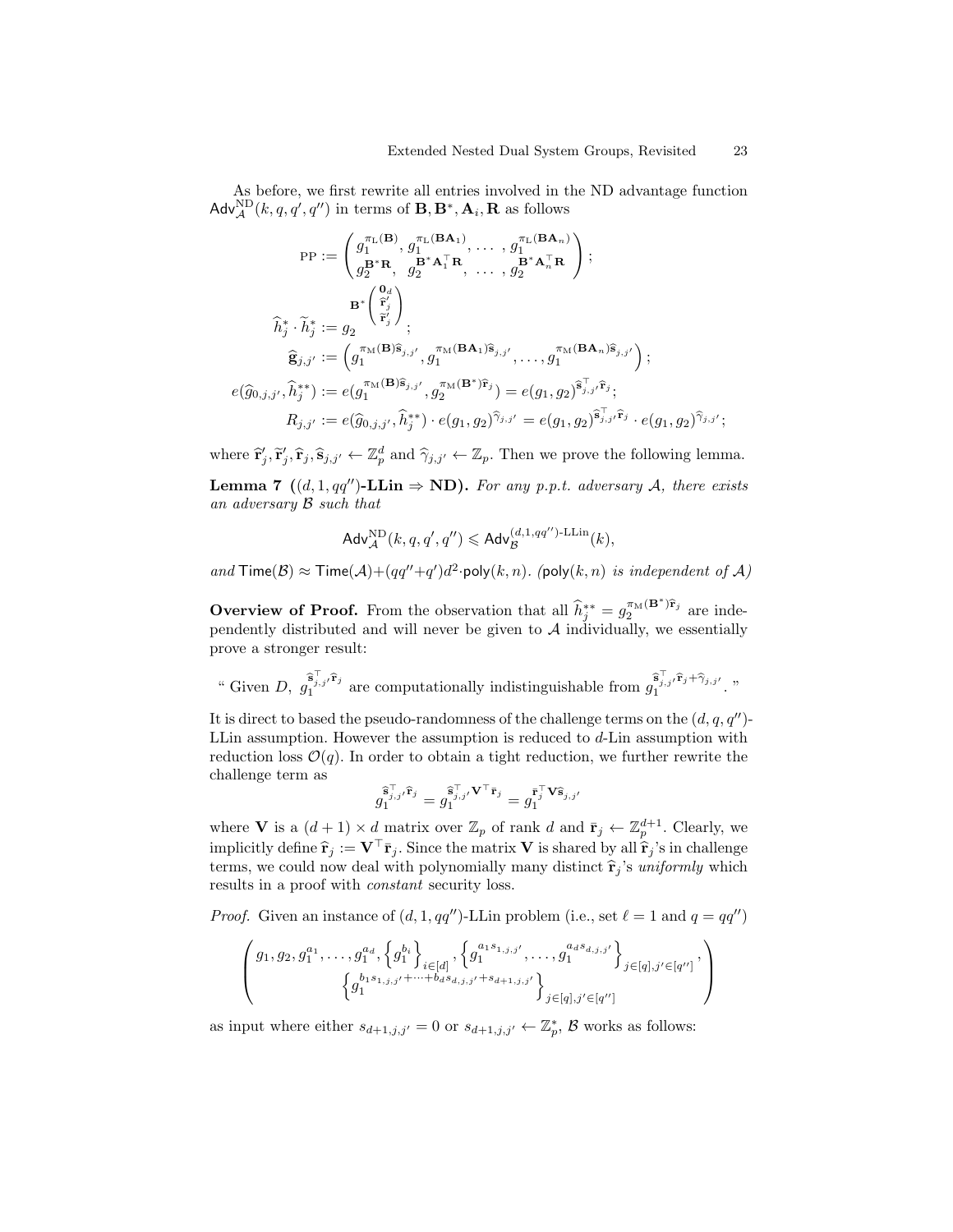**Programming**  $\hat{\mathbf{s}}_{j,j'}$  for  $j \in [q], j' \in [q']$ . Adversary  $\mathcal{B}$  implicitly sets

$$
\widehat{\mathbf{s}}_{j,j'} := (s_{1,j,j'}, \ldots, s_{d,j,j'})^\top.
$$

Programming  $B, B^*, A_1, \ldots, A_n, R$ . Define W as



and set  $\mathbf{W}^* := (\mathbf{W}^{-1})^\top$ . Sample  $\bar{\mathbf{B}}, \bar{\mathbf{R}} \leftarrow \text{GL}_{3d}(\mathbb{Z}_p)$  and set  $\bar{\mathbf{B}}^* := (\bar{\mathbf{B}}^{-1})^\top$ . Sample  $\bar{\mathbf{A}}_1, \ldots, \bar{\mathbf{A}}_n \leftarrow \mathbb{Z}_p^{3d \times 3d}$ , and implicitly set  $\mathbf{B}, \mathbf{B}^*, \mathbf{R}$ , and all  $\mathbf{A}_i$  as Eq. (1). Of course, we also have the same relation as Eq. (2). **Simulating pp.** Algorithm  $\beta$  can simulate

$$
\begin{array}{ll} g_1^{\pi_\mathrm{L}(\mathbf{B})} = g_1^{\pi_\mathrm{L}(\bar{\mathbf{B}}\mathbf{W})} = g_1^{\bar{\mathbf{B}}\pi_\mathrm{L}(\mathbf{W})} & \mathrm{and} \ \ g_1^{\pi_\mathrm{L}(\mathbf{B}\mathbf{A}_i)} = g_1^{\pi_\mathrm{L}(\bar{\mathbf{B}}\bar{\mathbf{A}}_i\mathbf{W})} = g_1^{\bar{\mathbf{B}}\bar{\mathbf{A}}_i\pi_\mathrm{L}(\mathbf{W})}, \\ g_2^{\mathbf{B}^*\mathbf{R}} = g_2^{\bar{\mathbf{B}}^*\bar{\mathbf{R}}} & \mathrm{and} \ \ g_2^{\mathbf{B}^*\mathbf{A}_1^\top\mathbf{R}} = g_2^{\bar{\mathbf{B}}^*\bar{\mathbf{A}}_i^\top\bar{\mathbf{R}}}, \end{array}
$$

for  $i \in [n]$  using the knowledge of  $\pi_L(\mathbf{W})$  and  $\bar{\mathbf{B}}, \bar{\mathbf{B}}^*, \bar{\mathbf{A}}_1, \ldots, \bar{\mathbf{A}}_n, \bar{\mathbf{R}}.$ Simulating  $\widehat{h}^*_j \cdot \widetilde{h}^*_j$  for  $j \in [q']$ . It is not hard to compute  $\mathbf{W}^* \in \mathbb{Z}_p^{3d \times 3d}$  as



Observe that the right-bottom  $2d \times 2d$  sub-matrix of  $W^*$  is full-rank with overwhelming probability, adversary  $\mathcal B$  can simulate all  $\hat h_j^* \cdot \tilde h_j^*$  as in the proof of Lemma 3 for the same reason.

**Simulating**  $\hat{\mathbf{g}}_{j,j'}$  for  $j \in [q], j' \in [q']$ . Algorithm  $\mathcal{B}$  can simulate

$$
\frac{\mathbf{B}\begin{pmatrix} \mathbf{0}_d \\ \hat{\mathbf{s}}_{j,j'} \\ \mathbf{0}_d \end{pmatrix}}{g_1} = \frac{\bar{\mathbf{B}}\mathbf{W}\begin{pmatrix} \mathbf{0}_d \\ \hat{\mathbf{s}}_{j,j'} \\ \mathbf{0}_d \end{pmatrix}}{\mathbf{B}\mathbf{A}}_i \begin{pmatrix} \mathbf{0}_d \\ \hat{\mathbf{s}}_{j,j'} \\ \mathbf{0}_d \end{pmatrix} = \frac{\bar{\mathbf{B}}\bar{\mathbf{A}}_i\mathbf{W}\begin{pmatrix} \mathbf{0}_d \\ \hat{\mathbf{s}}_{j,j'} \\ \mathbf{0}_d \end{pmatrix}}{g_1} = g_1
$$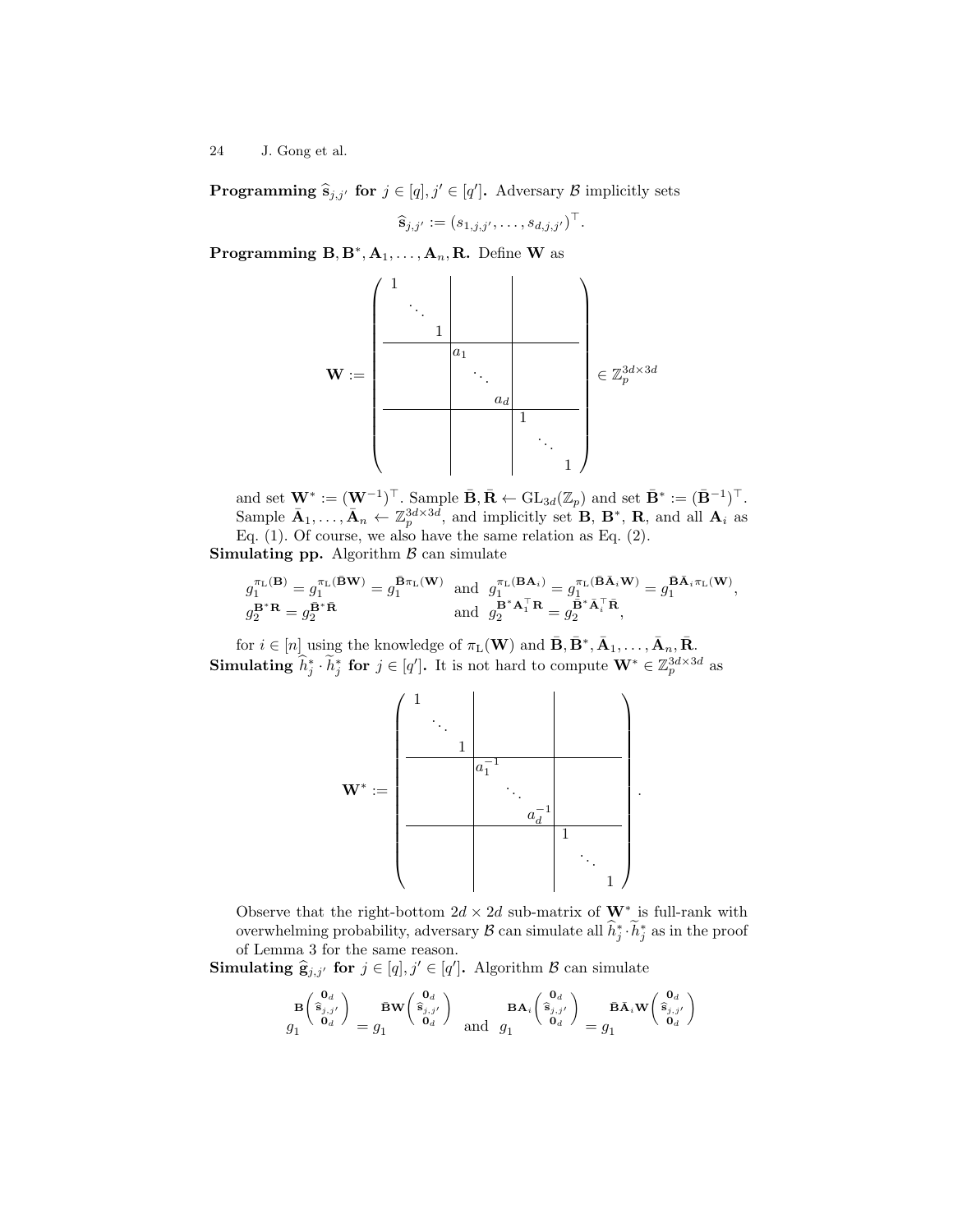for  $i \in [n]$  using the knowledge of  $\bar{\mathbf{B}}, \bar{\mathbf{A}}_1, \ldots, \bar{\mathbf{A}}_n$  and

$$
\mathbf{w}\begin{pmatrix} \mathbf{0}_d \\ \widehat{\mathbf{s}}_{j,j'} \\ \mathbf{0}_d \end{pmatrix} = g_1 \begin{pmatrix} \mathbf{0}_d \\ \vdots \\ \mathbf{0}_d \mathbf{s}_{d,j,j'} \\ \mathbf{0}_d \mathbf{s}_{d,j,j'} \\ \mathbf{0}_d \end{pmatrix}.
$$

**Simulating the challenge.** Define matrix  $\mathbf{V} \in \mathbb{Z}_p^{(d+1) \times d}$  of rank d as

$$
\mathbf{V} := \begin{pmatrix} a_1 & & \\ & \ddots & \\ & & a_d \\ b_1 & \cdots & b_d \end{pmatrix}.
$$

For all  $j \in [q]$ , algorithm  $\mathcal{B}$  samples  $\bar{\mathbf{r}}_j \leftarrow \mathbb{Z}_p^{d+1}$  and implicitly set  $\hat{\mathbf{r}}_j^{\top} := \bar{\mathbf{r}}_j^{\top} \mathbf{V}$ . Algorithm  $\beta$  computes

$$
\bar{\mathbf{r}}_j^{\top} \mathbf{\hat{s}}_{j,j'} + \widehat{\gamma}_{j,j'} = g_1 \begin{pmatrix} a_1 s_{1,j,j'} & \\ \vdots & \\ a_d s_{d,j,j'} & \\ b_1 s_{1,j,j'} + \dots + b_d s_{d,j,j'} + s_{d+1,j,j'} \end{pmatrix}
$$

and outputs  $e(g_1^{\widehat{\mathbf{r}}_j^{\top} \widehat{\mathbf{s}}_{j,j'} + \widehat{\gamma}_{j,j'}}, g_2)$  as challenges.

**Analysis.** Observe that, if  $s_{d+1,j,j'} = 0$ , the output challenge is distributed as

$$
e(g_1^{\overline{\mathbf{r}}_j^\top(\mathbf{V}\widehat{\mathbf{s}}_{j,j'})},g_2)=e(g_1,g_2)^{\widehat{\mathbf{s}}_{j,j'}^\top\widehat{\mathbf{r}}_j}
$$

which is identical to  $T_0$  where  $\hat{\gamma}_{j,j'} = 0$ ; if  $s_{d+1,j,j'} \leftarrow \mathbb{Z}_p^*$ , the output challenge is distributed as

$$
e(g_1^{\bar{\mathbf{r}}_j^{\top}}(\mathbf{V}\hat{\mathbf{s}}_{j,j'}+\mathbf{e}_{d+1}s_{d+1,j,j'}), g_2) = e(g_1,g_2)^{\widehat{\mathbf{s}}_{j,j'}^{\top}\widehat{\mathbf{r}}_j} \cdot \boxed{e(g_1,g_2)^{s_{d+1,j,j'}\mathbf{e}_{d+1}^{\top}\overline{\mathbf{r}}_j}}
$$

which is identical to  $T_1$  where  $\hat{\gamma}_{j,j'} := s_{d+1,j,j'} \mathbf{e}_{d+1}^{\top} \mathbf{F}_j$  (in the box) is uniformly distributed over  $\mathbb{Z}_p$ . Therefore we may conclude that  $\mathsf{Adv}_{\mathcal{A}}^{\text{ND}}(k, q, q', q'') \leq$  $\mathsf{Adv}_{\mathcal{B}}^{(d,1,qq'')\text{-LLin}}$  $(k).$ 

Applying Lemma 1, we obtain the following corollary.

Corollary 2 (d-Lin  $\Rightarrow$  ND). For any p.p.t. adversary A, there exists an adversary B such that

$$
\mathsf{Adv}_{\mathcal{A}}^{\rm ND}(k,q,q',q'') \leqslant \mathsf{Adv}_{\mathcal{B}}^{d\text{-Lin}}(k) + 1/(p-1),
$$

and  $\textsf{Time}(\mathcal{B}) \approx \textsf{Time}(\mathcal{A}) + (qq''+q')d^2 \cdot \textsf{poly}(k,n)$ . (poly $(k,n)$  is independent of  $\mathcal{A}$ )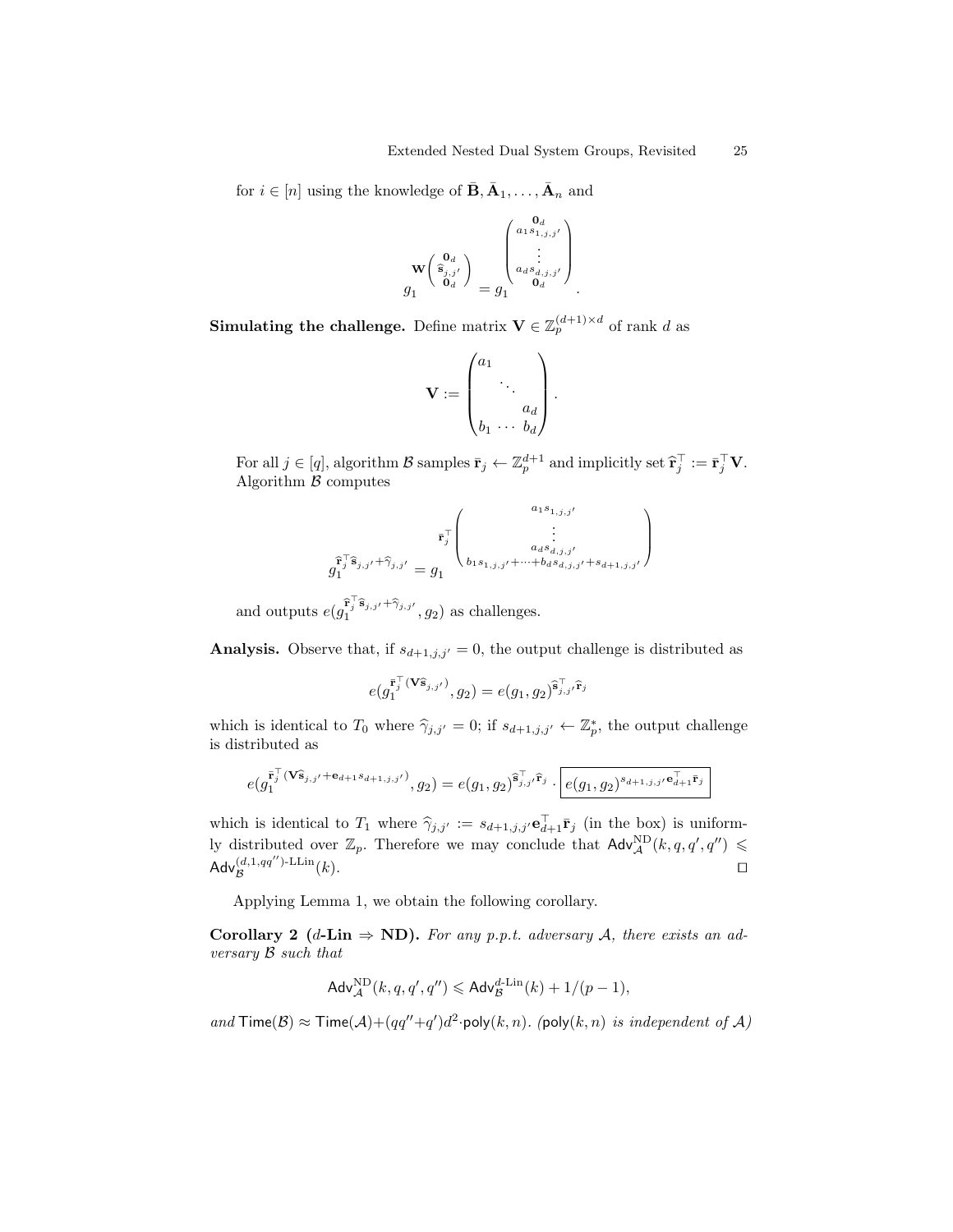# 7 Towards More Efficient Solution: An Overview

### 7.1 Motivation and Technique

To obtain more efficient solutions, a promising idea is to reduce the dimension of two semi-functional spaces. Because we hope to continue to base our construction on the standard d-Lin assumption, we found the attempt gives rise to two technical problems due to the lack of dimensions.

- We can not prove Left Subgroup Indistinguishability 2 (LS2) property using the technique provided by Chen and Wee in [16]. In particular, the simulator will need some elements in another source group (i.e.,  $G_2$ ) to simulate  $\hat{h}^* \cdot \tilde{h}^*$ which is not given in the standard d-Lin assumption.
- We can not prove Computational Non-degeneracy (ND) property as before since neither  $\hat{g}_0$  nor  $\hat{h}^*$  has enough dimensions to program the d-Lin problem<br>during the simulation during the simulation.

The second issue is easy to solve by the observation that there are two semifunctional spaces and we only use one of them so far. We first define a variant of computational non-degeneracy property taking the ∼-semi-functional space into account. As long as two semi-functional spaces together has at least d dimensions, this computational non-degeneracy property should be proved as before. On the other hand, from the view of IBE, we could use the pseudo-randomness of  $e(\hat{g}_0 \cdot \tilde{g}_0, \hat{h}^* \cdot \tilde{h}^*)$  to prove the security (decoupling challenge messages and ciphertexts) instead of just  $e(\hat{g}_0, \hat{h}^*)$ . To make the intuition explicit and general,<br>we define three Left subgroup indictinguishability (LS) requirements as: (1) LS1. we define three Left-subgroup indistinguishability (LS) requirements as: (1) LS1:  $g \approx g \cdot \hat{g} \cdot \tilde{g}$ ; (2) LS2:  $g \cdot \hat{g} \cdot \tilde{g} \approx g \cdot \tilde{g}$ ; (3) LS3:  $g \cdot \hat{g} \cdot \tilde{g} \approx g \cdot \hat{g}$ , where  $\approx$  stands for "computationally indistinguishable".

In contrast, the first issue is seemingly hard to circumvent. Therefore, we decide to prove the LS2 property under an enhanced  $d$ -Lin assumption where we give adversary more elements on another source group  $G_2$  for simulating  $\hat{h}^* \cdot \tilde{h}^*$ , which is called d-linear assumption with auxiliary input  $(d\text{-}LinkI)$  for an even positive integer d. Even though this assumption is non-standard in general, we point out that the concrete assumption with  $d = 2$  is implied by the external decision linear assumption (XDLIN) [1] (see below), which has been formally introduced and used to build other cryptographic primitives.

We further fine-tune the ENDSG by hiding public parameters for SampH from the adversary when defining computational requirements, including LS1, LS2, LS3, NH, and ND. We argue that the absence of this part of public parameters will not arise difficulty in building IBE since they always correspond to the master secret key which is not necessary to be public according to the security model. Instead, we give the adversary enough samples from  $\mathbb{H}^{n+1}$  which is sufficient for answering key extraction queries in the proof of "ENDSG implies IBE". We hope it will bring us a simple, clean and efficient solution.

In summary, we have fine-tuned the ENDSG in three aspects: (1) update non-degeneracy requirement; (2) re-define LS requirements; (3) hide parameters for SampH. Due to the lack of space, the fine-tuned ENDSG is given in the full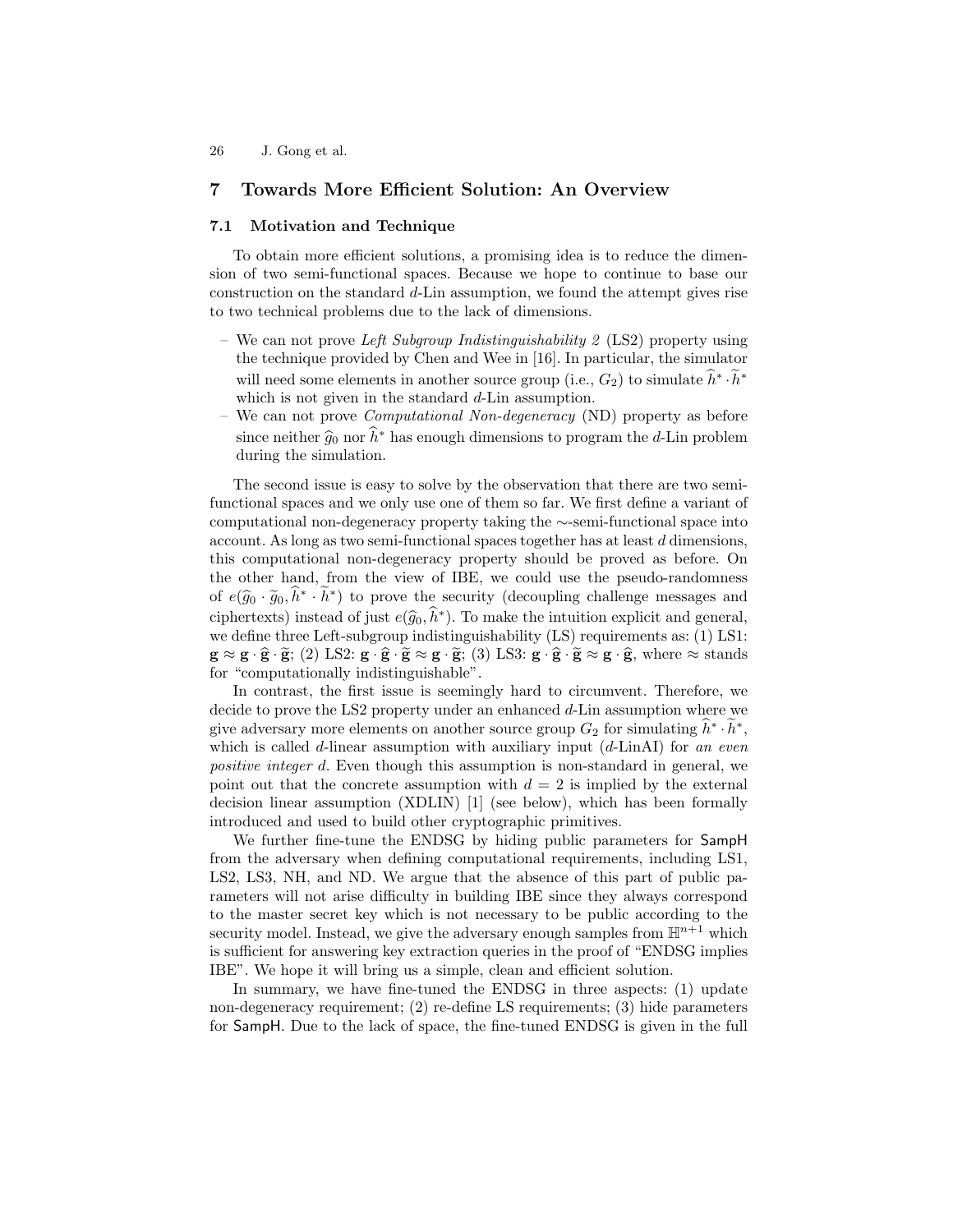version of the paper and we also verify there that these modifications won't prevent ENDSG from almost-tightly deriving a fully secure IBE in MIMC setting.

The starting point of instantiating the fine-tuned ENDSG is the prime-order instantiation of dual system groups recently proposed by Chen et al. [13], which is quite simple due to a new basis randomizing technique. We technically work with  $2d \times 2d$  matrix (for even positive integer d) and generate the basis using the dual pairing vector space method [29, 30, 26]. The first d-dimension subspace is normal space, the remaining two d/2-dimension subspaces act as  $\wedge$ -semi-functional subspace and ∼-semi-functional subspace, respectively. Note that the latter two are now smaller but enough for our proof (the entire semi-functional space has d dimensions). Finally, the basis is then randomized following [13]. Its security is tightly based on the d-LinAI assumption, which leads to an almost-tightly secure IBE in the MIMC setting with full security and higher efficiency. We describe, in the next subsection, the d-LinAI assumption and the resulting IBE scheme. More details could be found in the full version of the paper.

#### 7.2 Concrete IBE from d-Linear Assumption with Auxiliary Input

Assume a prime-order bilinear group generator  $\mathsf{GrpGen}(1^k)$  as defined in Section 4. The *d*-linear assumption in  $G_1$  with auxiliary input in  $G_2$  (*d*-LinAI) is defined as follows, the analogous assumption in  $G_2$  can be defined by exchanging the role of  $G_1$  and  $G_2$ . We prove that the assumption holds in the generic model [34] in the full version of the paper. Note that we always let d be an even positive integer.

Assumption 3 (*d*-Linear Assumption in  $G_1$  with Auxiliary Input). For any p.p.t. adversary  $A$ , the following advantage function is negligible in  $k$ ,

$$
\mathsf{Adv}_{\mathcal{A}}^{d\text{-LinAI}}(k) := \left| \Pr[\mathcal{A}(D, \text{Aux}, T_0) = 1] - \Pr[\mathcal{A}(D, \text{Aux}, T_1) = 1] \right|,
$$

where

$$
D := (\mathcal{G}, g_1, g_2, g_1^{a_1}, \dots, g_1^{a_d}, g_1^{a_{d+1}}, g_1^{a_1 s_1}, \dots, g_1^{a_d s_d})
$$
  
\n
$$
A \text{UX} := \left( g_2^{a a_1^{-1} a_{d+1}}, \dots, g_2^{a a_{d/2}^{-1} a_{d+1}}, g_2^{a} \right)
$$
  
\n
$$
T_0 := g_1^{a_{d+1}(s_1 + \dots + s_d)}, \ T_1 := g_1^{a_{d+1}(s_1 + \dots + s_d) + \boxed{s_{d+1}}}
$$

and  $\mathcal{G} \leftarrow \mathsf{GrpGen}(1^k), a_1, \ldots, a_{d+1}, s_{d+1} \leftarrow \mathbb{Z}_p^*, a := a_1 \cdots a_{d/2}, s_1, \ldots, s_d \leftarrow \mathbb{Z}_p.$ 

Let  $\pi_L(\cdot)$  be the function mapping from a  $2d \times 2d$  matrix to its left-most d columns. Given an bilinear group generator GrpGen such that  $d$ -LinAI assumption holds, the resulting IBE scheme built according to the main idea shown in the previous subsection is defined as follows.

 $-$  Param $(1^k, n)$ : Run  $(p, G_1, G_2, G_T, e) \leftarrow \mathsf{GrpGen}(1^k)$ . Sample  $\mathbf{D} \leftarrow \mathrm{GL}_{2d}(\mathbb{Z}_p)$ and  $\mathbf{W}_1, \ldots, \mathbf{W}_{2n} \leftarrow \mathbb{Z}_p^{2d \times 2d}$ , and set  $\mathbf{D}^* := (\mathbf{D}^{-1})^{\top}$ . Output

$$
GP := \begin{pmatrix} g_1^{\pi_L(\mathbf{D})}, & g_1^{\mathbf{W}_1^{\top}\pi_L(\mathbf{D})}, & \dots, & g_1^{\mathbf{W}_{2n}^{\top}\pi_L(\mathbf{D})} \\ g_2^{\pi_L(\mathbf{D}^*)}, & g_2^{\mathbf{W}_1\pi_L(\mathbf{D}^*)}, & \dots, & g_2^{\mathbf{W}_{2n}\pi_L(\mathbf{D}^*)} \end{pmatrix}
$$

.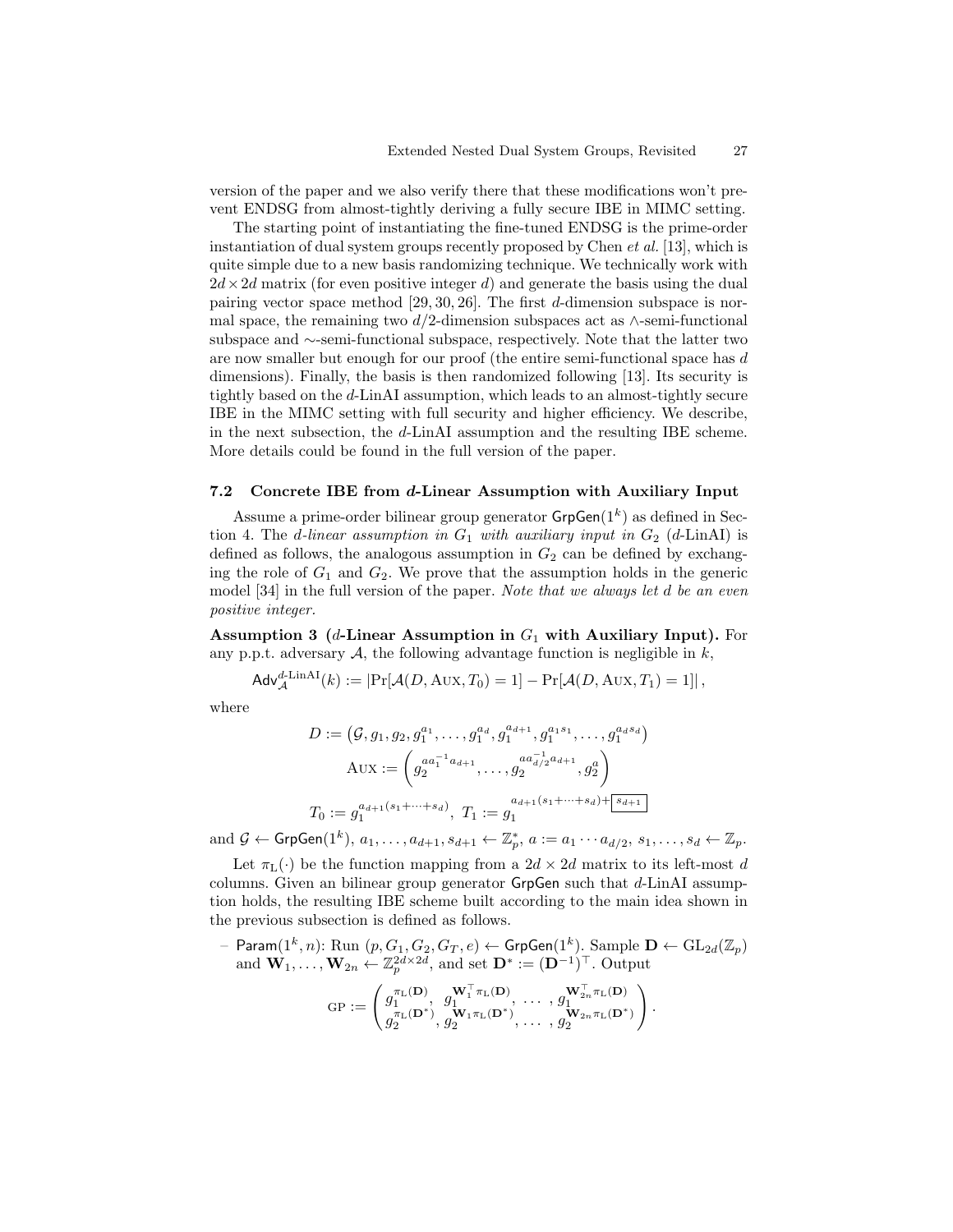- 28 J. Gong et al.
	- Setup(GP): Sample  $\mathbf{k} \leftarrow \mathbb{Z}_p^{2d}$  and output

$$
\begin{split} \text{MFK} &:= \Big(g_1^{\pi_{\text{L}}(\mathbf{D})}, g_1^{\mathbf{W}_1^{\top}\pi_{\text{L}}(\mathbf{D})}, \dots, g_1^{\mathbf{W}_{2n}^{\top}\pi_{\text{L}}(\mathbf{D})}; e(g_1, g_2)^{\pi_{\text{L}}(\mathbf{D})^{\top}\mathbf{k}}\Big) \in (G_1^{2d \times d})^{2n+1} \times G_T^d; \\ \text{MSK} &:= \Big(g_2^{\pi_{\text{L}}(\mathbf{D}^*)}, g_2^{\mathbf{W}_1\pi_{\text{L}}(\mathbf{D}^*)}, \dots, g_2^{\mathbf{W}_{2n}\pi_{\text{L}}(\mathbf{D}^*)}; g_2^{\mathbf{k}}\Big) \in (G_2^{2d \times d})^{2n+1} \times G_2^{2d}. \end{split}
$$

- KeyGen(MPK, MSK, **y**): Let  $\mathbf{y} = (y_1, \ldots, y_n) \in \{0, 1\}^n$ . Sample  $\mathbf{r} \leftarrow \mathbb{Z}_p^d$  and output

$$
\mathrm{SK}_{\mathbf{y}}:=\left(g_2^{\pi_{\mathbf{L}}(\mathbf{D}^*)\mathbf{r}},\,\,g_2^{\mathbf{k}+(\mathbf{W}_{2-y_1}+\cdots+\mathbf{W}_{2n-y_n})\pi_{\mathbf{L}}(\mathbf{D}^*)\mathbf{r}}\right)\in G_2^{2d}\times G_2^{2d}.
$$

- Enc(MPK, **x**, M): Let  $\mathbf{x} = (x_1, \dots, x_n) \in \{0, 1\}^n$  and  $M \in \mathbb{G}_T$ . Sample  $\mathbf{s} \leftarrow \mathbb{Z}_p^d$ and output

$$
CT_{\mathbf{x}} := \left(g_1^{\pi_L(\mathbf{D})\mathbf{s}}, g_1^{(\mathbf{W}_{2-x_1} + \dots + \mathbf{W}_{2n-x_n})^\top \pi_L(\mathbf{D})\mathbf{s}}, e(g_1, g_2)^{\mathbf{s}^\top \pi_L(\mathbf{D})^\top \mathbf{k}} \cdot M\right)
$$
  

$$
\in G_1^{2d} \times G_1^{2d} \times G_T.
$$

– Dec(MPK, SK, CT). Let  $SK = (K_0, K_1)$  and  $CT = (C_0, C_1, C_2)$ . Output

$$
M := C_2 \cdot e(C_1, K_0) / e(C_0, K_1).
$$

One may argue that the d-LinAI assumption is not standard and complex. We show that, by setting  $d = 2$ , we derive the DLIN assumption with auxiliary input Aux :=  $(g_2^{a_3}, g_2^{a_1})$ . It is easy to verify that this special instantiation is implied by the External Decision Linear Assumption [1]. Motivated by this observation, we remark that we may build the above IBE system using *symmetric* bilinear pairings and base the security on the well-known and standard Decisional Linear Assumption, where  $G_1 = G_2$  and Aux in  $G_2$  is automatically revealed.

Acknowledgement. We want to thank Hoeteck Wee for helpful discussions and all the anonymous reviewers for their helpful comments on earlier drafts of this paper. This work is supported by the National Natural Science Foundation of China (Grant Nos. 61472142, 61411146001, 61321064, 61371083, 61373154, 61172085, 61170080, U1135004), 973 Program (No. 2014CB360501), Science and Technology Commission of Shanghai Municipality (Grant Nos. 14YF1404200, 13JC1403500), the Specialized Research Fund for the Doctoral Program of Higher Education of China through the Prioritized Development Projects under Grant 20130073130004.

### References

1. Masayuki Abe, Melissa Chase, Bernardo David, Markulf Kohlweiss, Ryo Nishimaki, and Miyako Ohkubo. Constant-size structure-preserving signatures: Generic constructions and simple assumptions. In Advances in Cryptology–ASIACRYPT 2012, pages 4–24. Springer, 2012.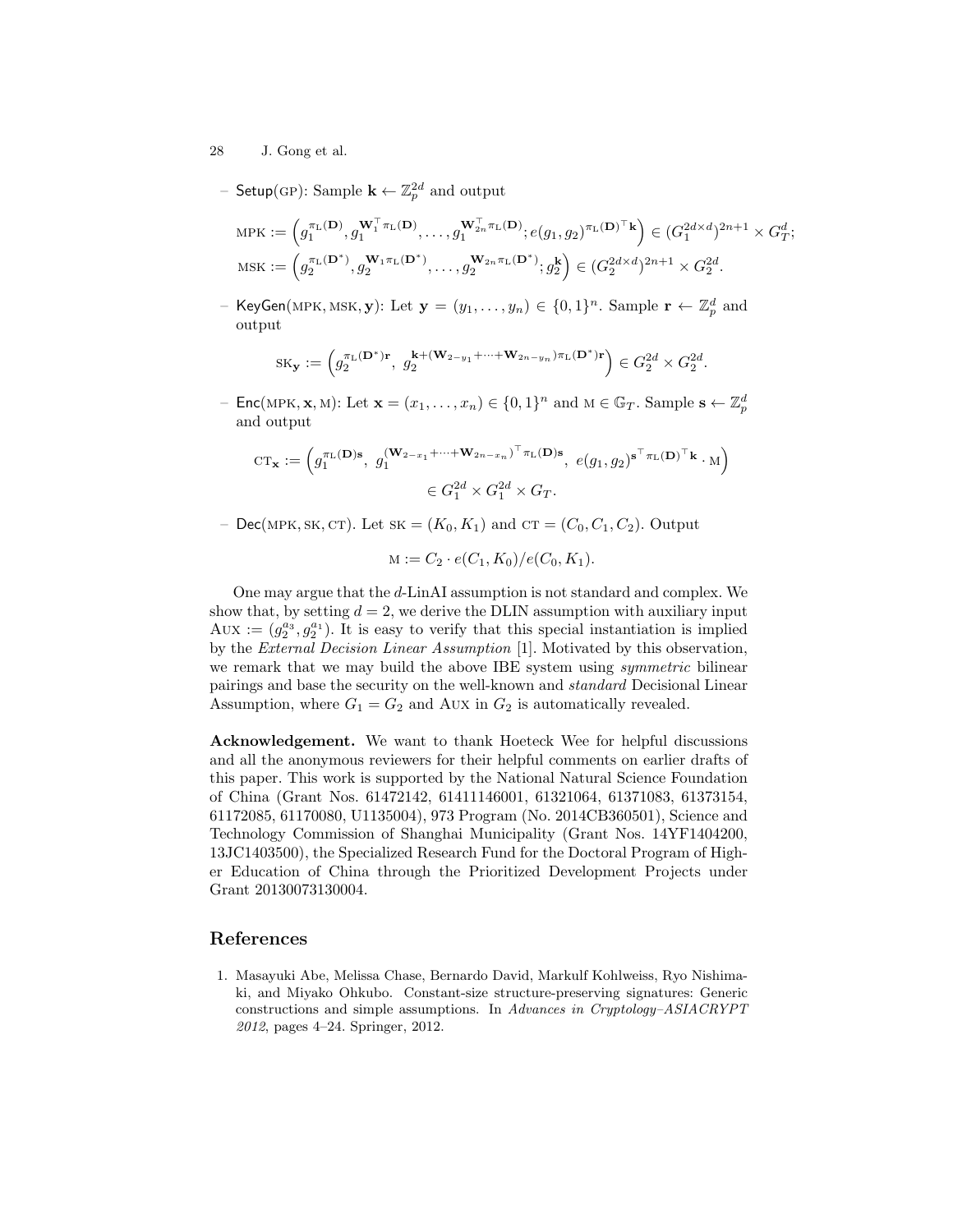- 2. Shashank Agrawal and Melissa Chase. A study of pair encodings: Predicate encryption in prime order groups. TCC 2016, 2016.
- 3. Shweta Agrawal, Dan Boneh, and Xavier Boyen. Efficient lattice (H)IBE in the standard model. In Advances in Cryptology - EUROCRYPT 2010, pages 553–572, 2010.
- 4. Shweta Agrawal, Dan Boneh, and Xavier Boyen. Lattice basis delegation in fixed dimension and shorter-ciphertext hierarchical IBE. In Advances in Cryptology - CRYPTO 2010, pages 98–115, 2010.
- 5. Nuttapong Attrapadung. Dual system encryption via doubly selective security: Framework, fully secure functional encryption for regular languages, and more. In Advances in Cryptology - EUROCRYPT 2014, pages 557–577, 2014.
- 6. Nuttapong Attrapadung, Goichiro Hanaoka, and Shota Yamada. A framework for identity-based encryption with almost tight security. In Advances in Cryptology– ASIACRYPT 2015, pages 521–549. Springer, 2015.
- 7. Nuttapong Attrapadung and Shota Yamada. Duality in abe: Converting attribute based encryption for dual predicate and dual policy via computational encodings. In Topics in Cryptology—CT-RSA 2015, pages 87–105. Springer, 2015.
- 8. Mihir Bellare, Brent Waters, and Scott Yilek. Identity-based encryption secure against selective opening attack. In TCC 2011, pages 235–252, 2011.
- 9. Olivier Blazy, Eike Kiltz, and Jiaxin Pan. (hierarchical) identity-based encryption from affine message authentication. In Advances in Cryptology–CRYPTO 2014, pages 408–425. Springer, 2014.
- 10. Dan Boneh and Xavier Boyen. Efficient selective-id secure identity-based encryption without random oracles. In Advances in Cryptology - EUROCRYPT 2004, pages 223–238, 2004.
- 11. Dan Boneh and Xavier Boyen. Secure identity based encryption without random oracles. In Advances in Cryptology - CRYPTO 2004, pages 443–459, 2004.
- 12. Dan Boneh and Matthew K. Franklin. Identity-based encryption from the weil pairing. In Advances in Cryptology - CRYPTO 2001, pages 213–229, 2001.
- 13. Jie Chen, Romain Gay, and Hoeteck Wee. Improved dual system abe in primeorder groups via predicate encodings. In Advances in Cryptology-EUROCRYPT 2015, pages 595–624. Springer, 2015.
- 14. Jie Chen, Hoon Wei Lim, San Ling, Huaxiong Wang, and Hoeteck Wee. Shorter IBE and signatures via asymmetric pairings. In Pairing-Based Cryptography - Pairing 2012, pages 122–140, 2012.
- 15. Jie Chen and Hoeteck Wee. Fully, (almost) tightly secure IBE and dual system groups. In Advances in Cryptology - CRYPTO 2013 - Part II, pages 435–460, 2013.
- 16. Jie Chen and Hoeteck Wee. Dual system groups and its applications compact HIBE and more. IACR Cryptology ePrint Archive, 2014:265, 2014.
- 17. Clifford Cocks. An identity based encryption scheme based on quadratic residues. In Cryptography and Coding, 8th IMA International Conference, Cirencester, UK, December 17-19, 2001, Proceedings, pages 360–363, 2001.
- 18. Craig Gentry. Practical identity-based encryption without random oracles. In Advances in Cryptology - EUROCRYPT 2006, pages 445–464, 2006.
- 19. Craig Gentry, Chris Peikert, and Vinod Vaikuntanathan. Trapdoors for hard lattices and new cryptographic constructions. In Proceedings of the 40th Annual ACM Symposium on Theory of Computing, pages 197–206, 2008.
- 20. Junqing Gong, Zhenfu Cao, Shaohua Tang, and Jie Chen. Extended dual system group and shorter unbounded hierarchical identity based encryption. Designs, Codes and Cryptography, 2015. DOI 10.1007/s10623-015-0117-z.